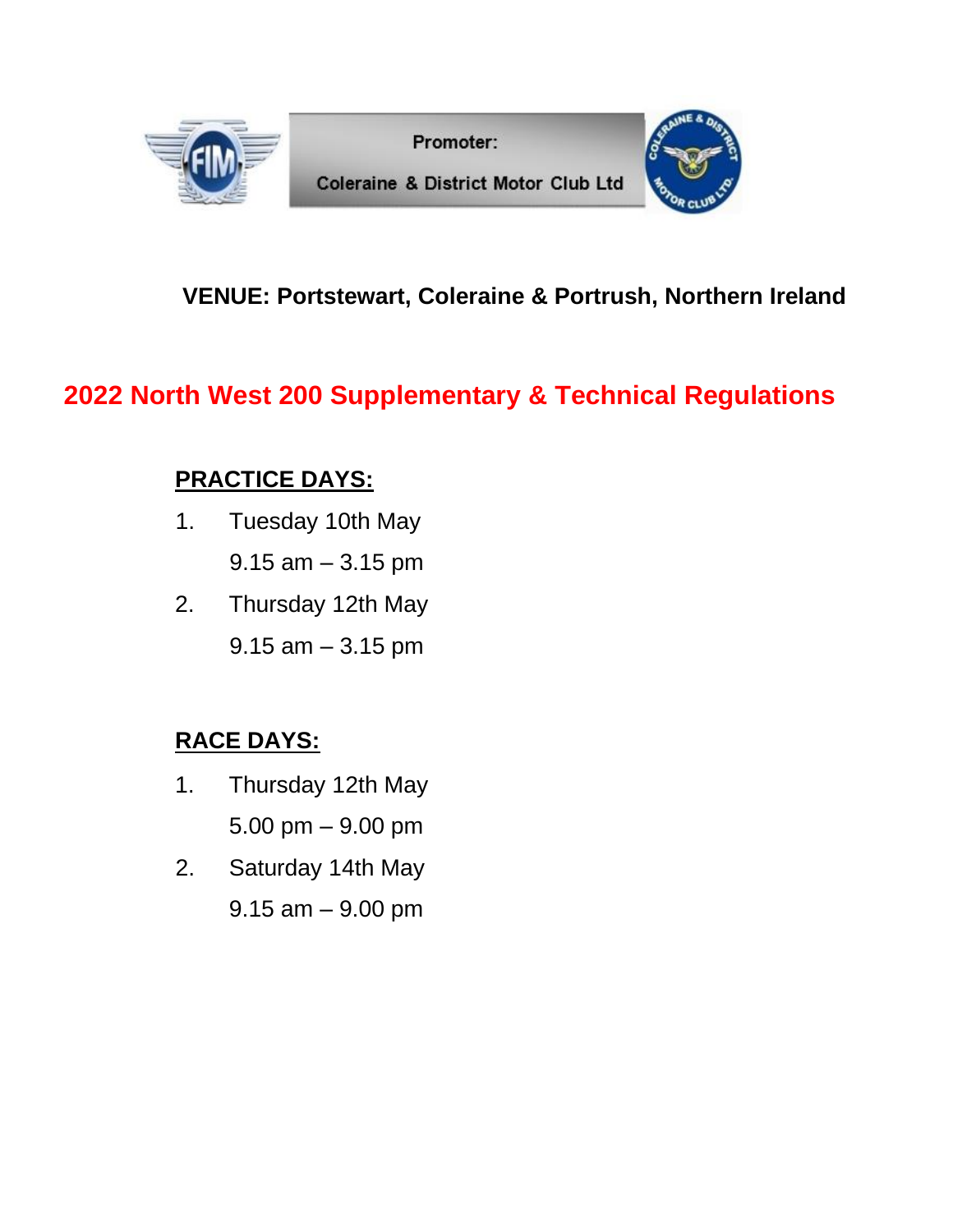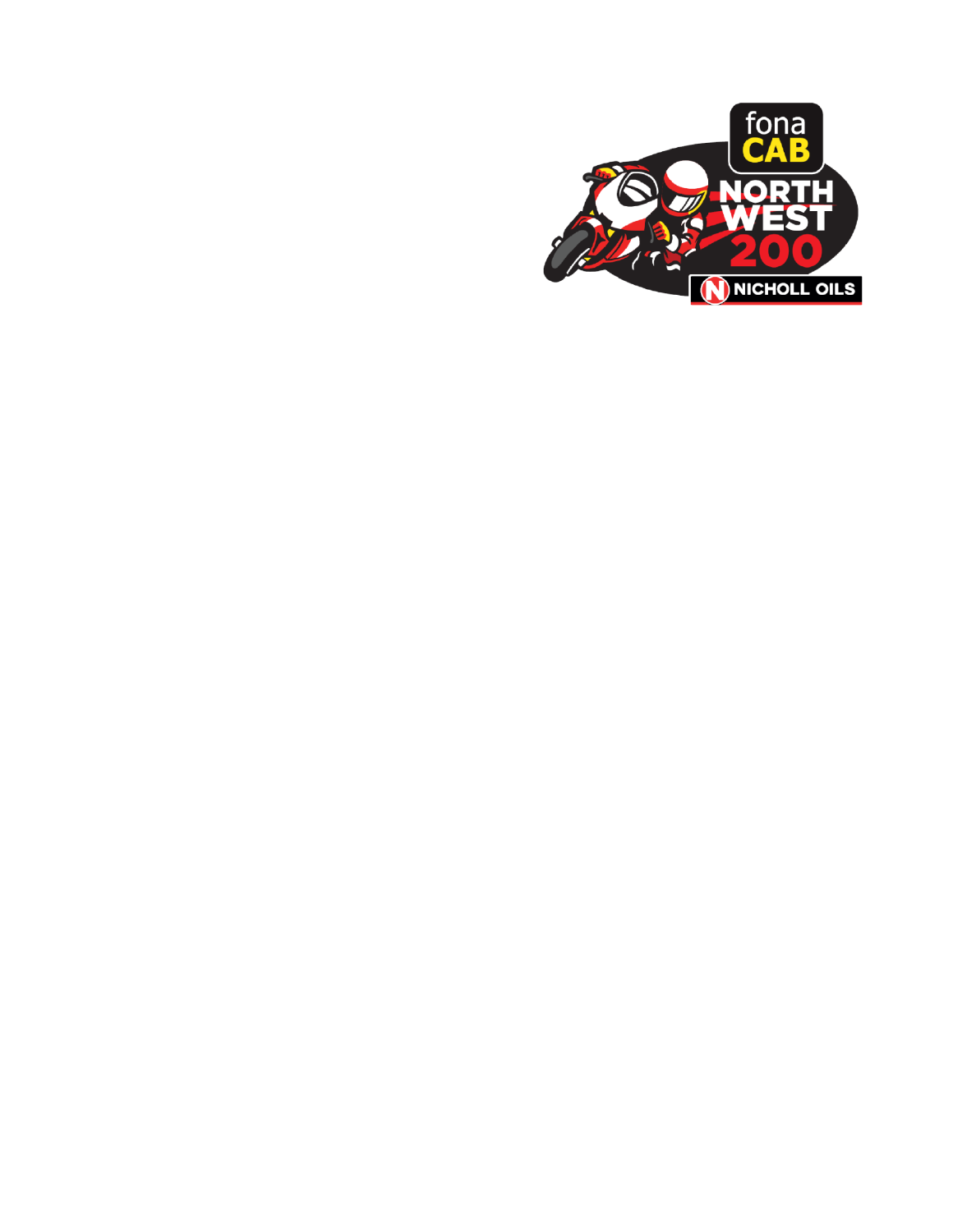

Page No's

# **Table of Contents**

| <b>Supplementary Regulations</b>                                                                                                            | $3 - 20$  |
|---------------------------------------------------------------------------------------------------------------------------------------------|-----------|
| Permit No's, Officials, Name & Type of Event                                                                                                | 3         |
| The Course, Races, Homologation, Rider Eligibility & Refusal of Entry                                                                       | 4         |
| Entry Information & Transponder System                                                                                                      | 5         |
| <b>Insurance Cover &amp; Contacts</b>                                                                                                       | 6         |
| <b>Competitor Sign on &amp; Briefings</b>                                                                                                   | 7         |
| Competitor/Team Compliance, Scrutineering of race clothing, Chest & Back Protectors &<br><b>Number Plates</b>                               | 8         |
| Pre/Post-race Examination & Times                                                                                                           | 9         |
| Post-Race Examination, Verification of Machines Change of Rider/ Machinery & Fuel                                                           | 10        |
| <b>Fuel Checking</b>                                                                                                                        | 11        |
|                                                                                                                                             |           |
| Chicanes/Roundabouts, Overshooting & Pulling into Pits                                                                                      | 14        |
| Flag Signals, Finish Chicane, Parc Ferme, Wet and Dry Races & Official Practice                                                             | 15        |
| Qualification, Qualifying Speed, Fallen Riders & Race Procedure                                                                             | 16        |
| Race Procedure, Grid& Pit Area, Protests & Garlanding                                                                                       | 17        |
| Results, Video Cameras on Machinery, Vehicle Recovery, Acceptance of Records, General,<br>Interpretation/Breach of Regulations              | 18        |
| Postponement, Liability for damages, Instructions to Competitors, Indemnification of Promoters,<br>Retailing, Vehicle Parking & Fire Points | 19        |
| Generators & Electric Supply, Rubbish Removal & Paddock Traffic                                                                             | 20        |
| <b>Race Schedules</b>                                                                                                                       | 21        |
| <b>Technical Regulations</b>                                                                                                                | $22 - 54$ |
| <b>Supertwin Technical Regulations</b>                                                                                                      | $22 - 25$ |
| <b>Supersport Technical Regulations</b>                                                                                                     | $26 - 34$ |
| <b>Superstock Technical Regulations</b>                                                                                                     | $35 - 43$ |
| <b>Superbike Technical Regulations</b>                                                                                                      | $44 - 54$ |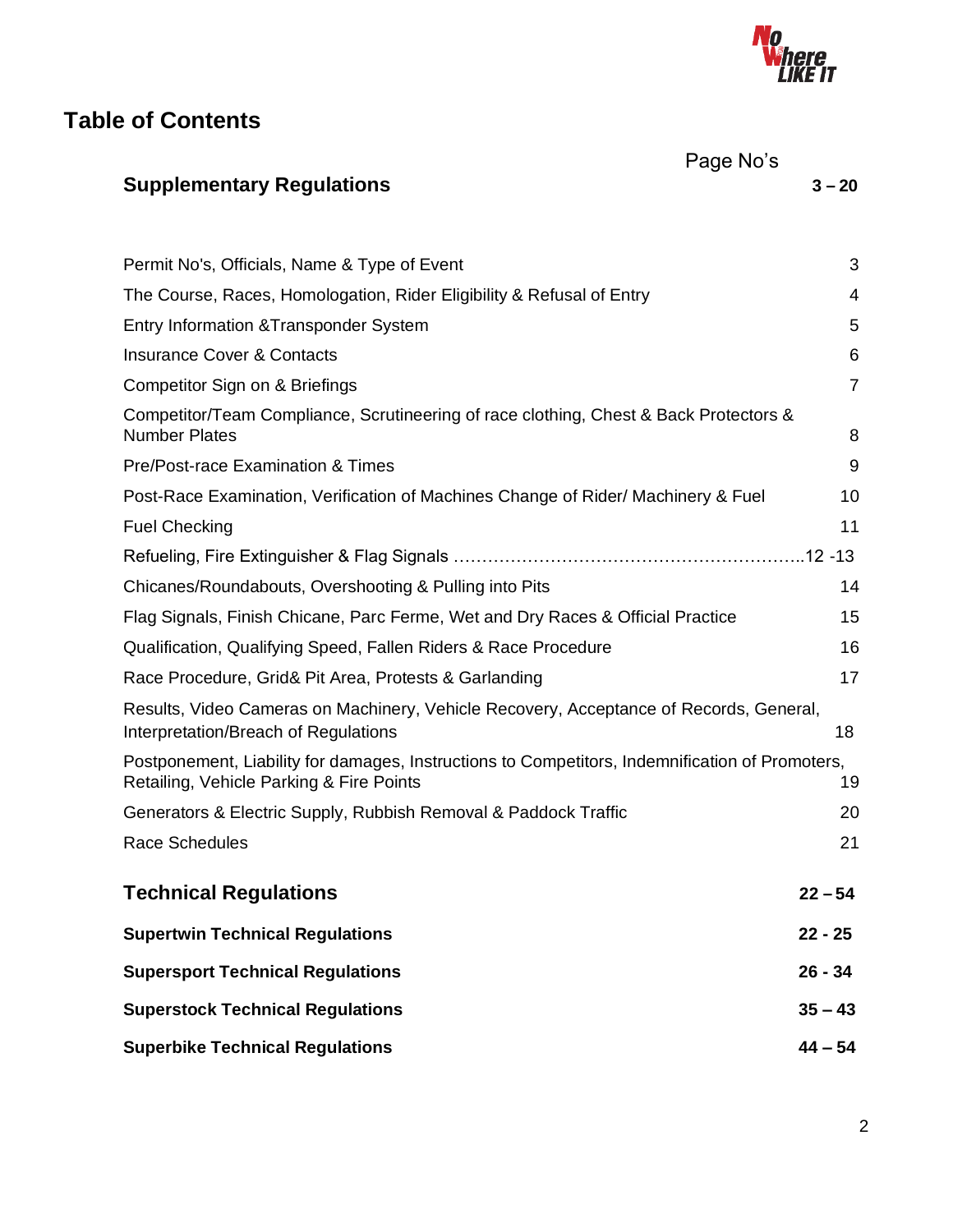

# **2022 North West 200 Motor Cycle Road Race**

# **Supplementary Regulations**

<span id="page-3-0"></span>Official Permit issued by M.C.U.I. (U.C.) Ltd.: *001/22* F.I.M. Permit No. **T.B.A**

Race Office: NW200, 25-27 New Row, Coleraine, BT52 1AD

**Clerk of Course:** Stanleigh Murray

**Event Consultant:** Mervyn Whyte MBE

**Stewards** M.C.U.I. (U.C.) LTD: David Mc Cartney M.C.U.I. (U.C.) LTD: Anne Forysthe M.C.I: Thomas Bertram

**Representing Coleraine & District Motor Club Ltd**

Evan Freeman, Kevin Hegarty, William Munnis

**Technical Stewards:** Colin Hurst & MCUI (U.C) Team

**Rider Co-Ordinator:** Steve Plater

# **NAME & TYPE OF EVENT**

**1)** The Race is that known as the North West "200", and is promoted by Coleraine and District Motor Club Ltd., hereinafter called "the Promoters". It will be held on the Portstewart, Coleraine, Portrush Circuit, on Saturday 14th May 2022. The starting time will be approximately 10.00 am. Roads close at 9.15 am. Racing will also take place on Thursday 12th May. Roads close at 5.00 pm to 9.00 pm. *The road closing order now allows for flexibility to move practice or race days should there be adverse weather.*

The North West 200 is a Classic event held under the F.I.M and the General Competition Rules of the Motor Cycle Union of Ireland and under permit and by virtue an order of the Department of Infrastructure Northern Ireland. The Supplementary Regulations and any bulletins and or final instructions issued by Promoters.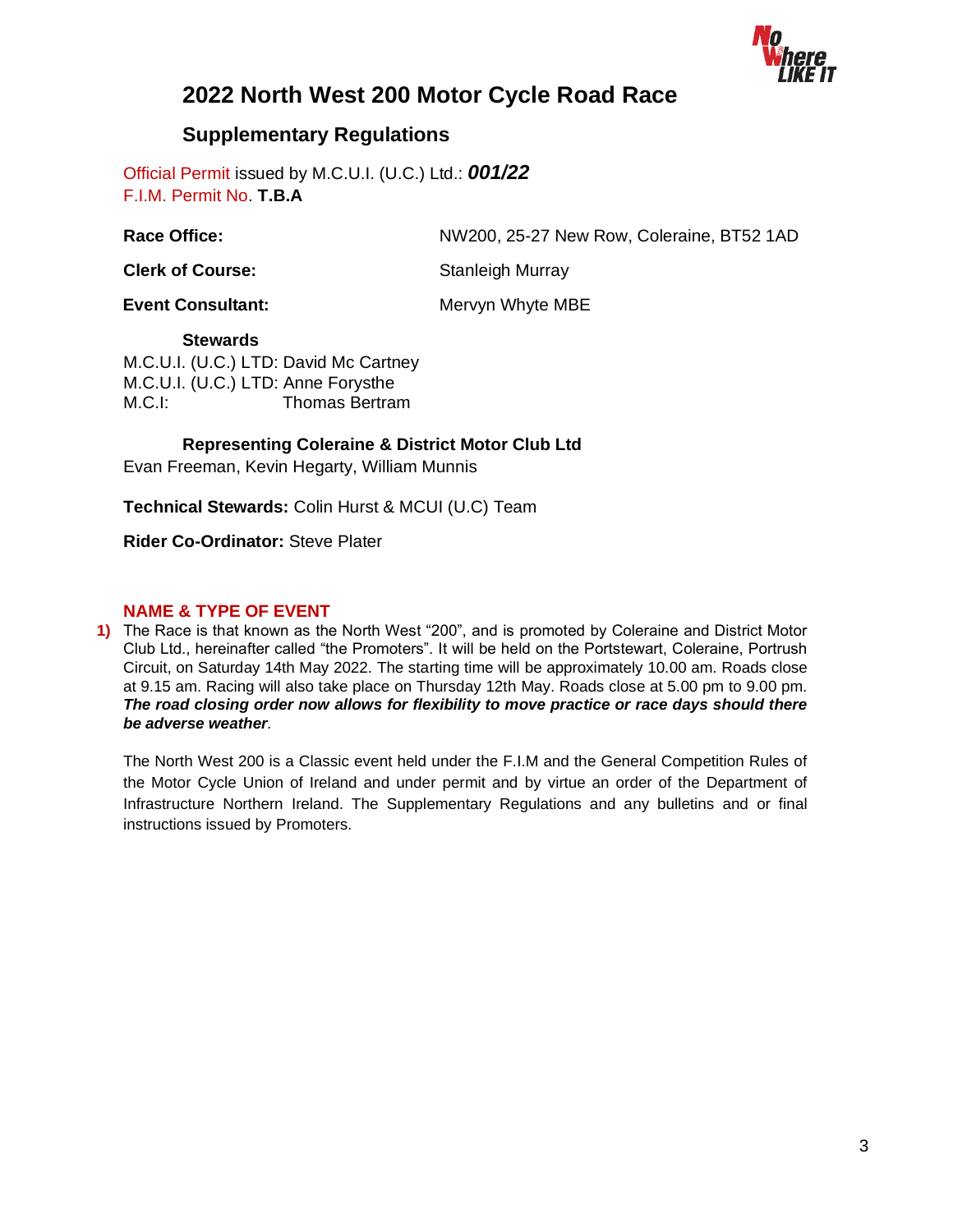

# **THE COURSE**

**2)** The Course starts on the Ballyreagh Road between Quarry Hill and Primrose Corner. Riders push on towards Portstewart, where they negotiate a hairpin bend at York Corner, along the Station Road, Cromore Road, turning left at University Corner onto the Link Road to the Ballysally Roundabout, then along the Atlantic Road maneuvering two chicanes, Mathers and Magherbuoy then to a lefthand turn at the Metropole Corner and then along the Coast Road to the finish. **Length 8.970 miles/14.436 kilometers.**

| <b>RACES TO BE RUN</b>  |                                                                                     |
|-------------------------|-------------------------------------------------------------------------------------|
| <b>Superbike Races</b>  | Two races for Superbike machines.                                                   |
|                         | 4 stroke 3 & 4 cylinder over 750cc to 1000cc                                        |
|                         | 4 stroke 2 cylinders over 850cc to 1200cc                                           |
|                         | 1 <sup>st</sup> Saturday 6 laps & Finale race 7 laps -                              |
|                         | see Superbike Regulations.                                                          |
| <b>Supersport Races</b> | Two races for Supersport machines.                                                  |
|                         | Over 400cc - 636cc 4 cylinder 4 stroke machines.                                    |
|                         | Over 500cc - 675cc 3 cylinder 4 stroke machines.                                    |
|                         | Over 600cc - 750cc 2 cylinder 4 stroke machines. 6                                  |
|                         | laps each race – See Supersport Regulations.                                        |
| <b>Superstock Races</b> |                                                                                     |
|                         | Two races for Superstock machines.                                                  |
|                         | Over 750cc up to 1000cc 4-stroke 3 & 4 cylinders<br>maximum                         |
|                         | Over 850cc up to 1200cc 4-stroke 2 cylinders maximum                                |
|                         | This displacement capacities must remain at the                                     |
|                         | homologated size. Increasing the bore size to reach class<br>limits is not allowed. |
|                         | 6 laps each race - See Superstock Regulations                                       |
| <b>Supertwin Races</b>  | Two races for Supertwin machines.                                                   |
|                         | 4 laps each race - See Supertwin Regulations.                                       |

Please note: Competitors using a Superstock machine for the Superstock race plus the two Superbike races must confirm at signing on that they are using a machine conforming to Superstock regulations as a dual entry in both the Superstock and Superbike classes.

**Note – Machine model must be on the FIM Homologation list for 2022**

### **RIDER ELIGIBILITY**

**3)** Riders: In order to be eligible to enter this event all riders must be in possession of a 2022 National Non-Championship licence for Road Racing and start permission from their FMN. MCUI riders require an 'Super A Licence'. Since the FIM is not involved in the organisation of International or EMN Meetings responsibility for the latter at all levels (Organisational, Sporting & Disciplinary) shall lay solely with the FMNR. Non-homologated motorcycles may be accepted for the Superbike and Superstock classes at the discretion of the Coleraine & District Motor Club Committee.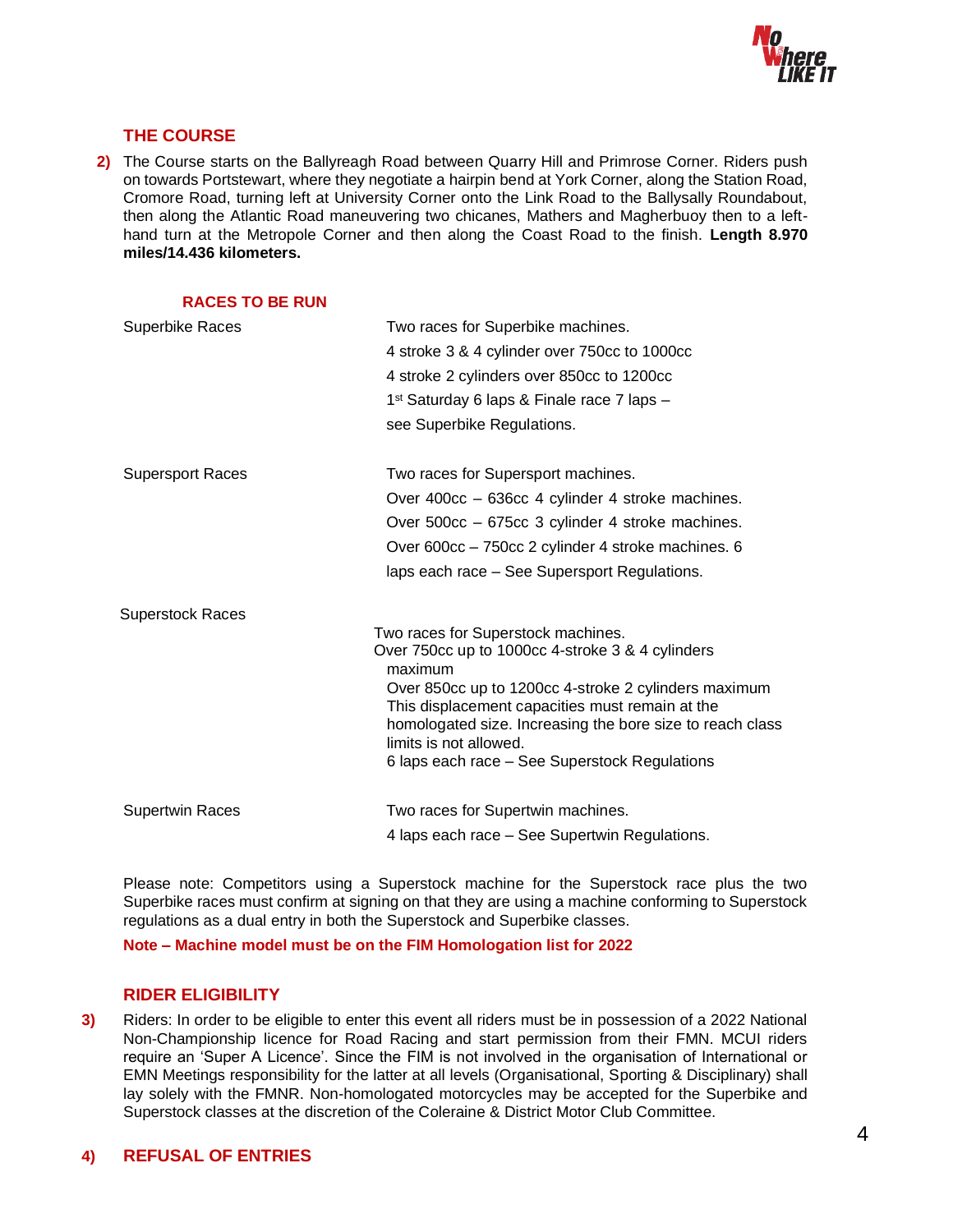

The promoters reserve the right to refuse any entry, or the nomination of any rider without assigning any reason for such refusal.

#### **ENTRY INFORMATION**

**5)** *Applications for consideration to compete can only be made online via* [www.northwest200.org/competitors](http://www.northwest200.org/competitors)

The online application process will *close at 4pm on Friday 25th March 2022* and no entries will be accepted after this date.

Race Office - Tel: (+44) 028 7035 5800 or email: [info@northwest200.org](mailto:info@northwest200.org)

The promoters will select from the applications received, up to 60 solo entries, for each race. Unless 30 applications are received for any one race, that race may be cancelled.

A maximum of 60 riders will be allowed to start the race and allocation will be as follows: The first 25 who finished in the same class the previous year will be given automatic entry. A further remaining 20 places will be drawn from a ballot with up to 15 places going to new comers.

No entry fees are required.

### *Applicants will be advised within two weeks after the closing date of 25thMarch 2022, whether they have been accepted or not.*

All overseas entries (including ACU/SACU) will only be permitted to start on production of Start Permission from their own FMN prior to the start of the event.

Personal accident insurance, if required, can be purchased at the North West from our Insurance Brokers, Willis Towers Watson – details over the page.

*Newcomers are only eligible to compete in a maximum of three races per day.*

*Regulars are eligible to compete in a maximum of five races per day.*

#### **TRANSPONDER TIMING SYSTEMS - Transponders are compulsory.**

**6)** Each competitor must have a separate transponder fitted to each machine. Two machines used in one practice session much have separate transponders. **It is the responsibility of each competitor to provide and properly fit a fully charged transponder to his/her machine(s) at his/her own expense.** The transponder identification number (usually a seven digit number but may be eight digits) must be included on the entry form so that the database can be set up in advance of the event.

A Mylaps transponder timing system is in use. Compatible transponders are:

- Mylaps TR2 Car/Bike transponder (with red band)
- Mylaps X2 Car/Bike transponder (with red band)
- Mylaps Car/Bike Transponder (colored red)
- Mylaps TranX260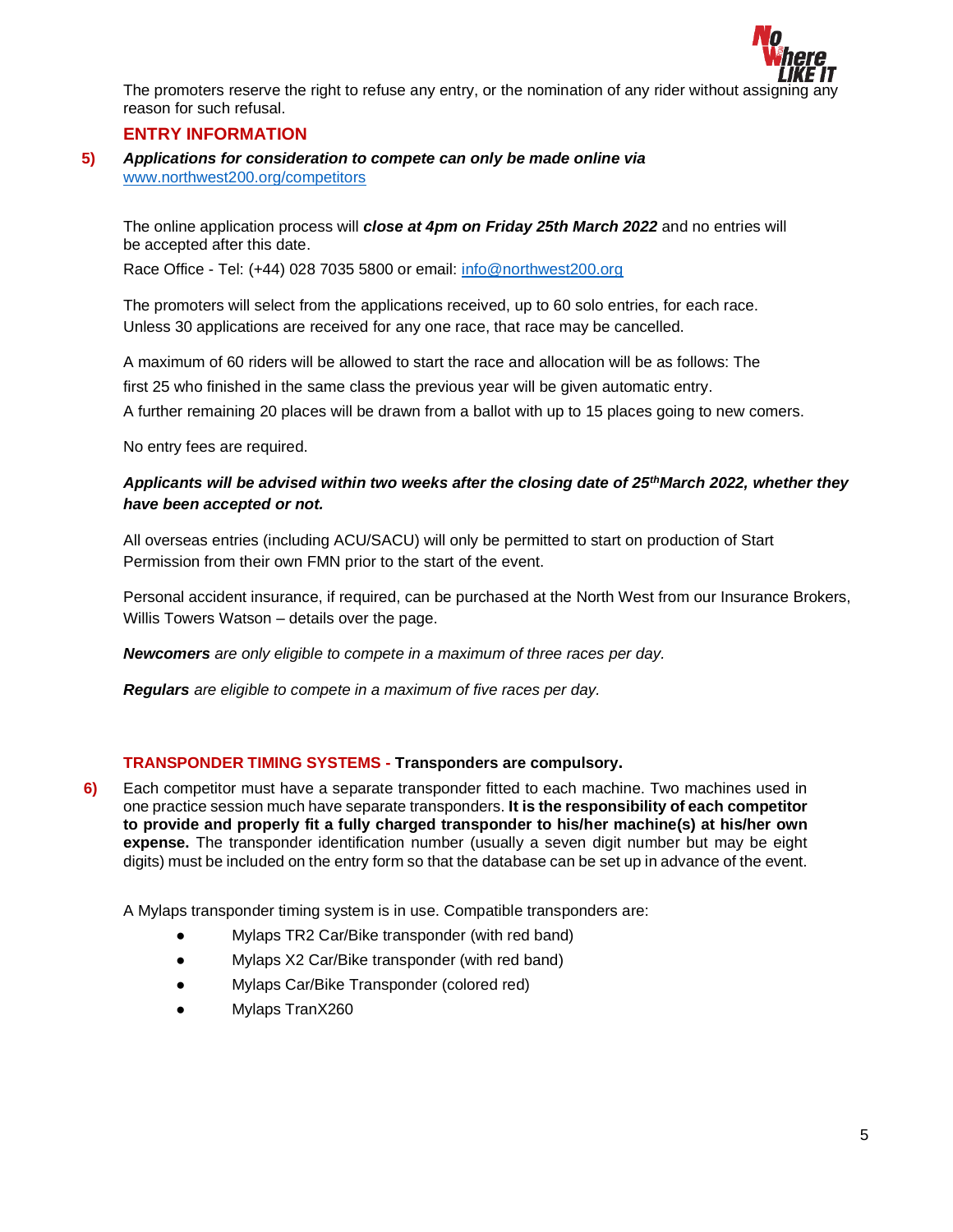

#### **INSURANCE: ACCIDENT & REPATRIATION**

**7)** During the meeting and official practice, the minimum compulsory insurance cover for all drivers, including MCUI licence holders, according to the FIM Code are as follows:

| In case of Permanent Disability | EUR 50,000  |
|---------------------------------|-------------|
| In case of Death                | EUR 25,000  |
| For Medical Expenses            | EUR 185,000 |
| Repatriation                    | EUR 100,000 |

The competitor must have written Start Permission from their FMN to this effect.

These insurance benefits can be effected in the Race Office at signing on.

Any enquiries should be directed to:

**Alan Carlisle – Account Director** 

**Willis Towers Watson**

**Floor 3 Centrepoint Building** 

**24 Ormeau Avenue**

**Belfast** 

**BT2 8HS**

**Tel: 028 9089 5229 Mob: 0779 865 5944**

**Email: [alan.carlisle@willistowerswatson.com](mailto:alan.carlisle@willistowerswatson.com)**

**Web: [www.willistowerswatson.com](http://www.willistowerswatson.com/)**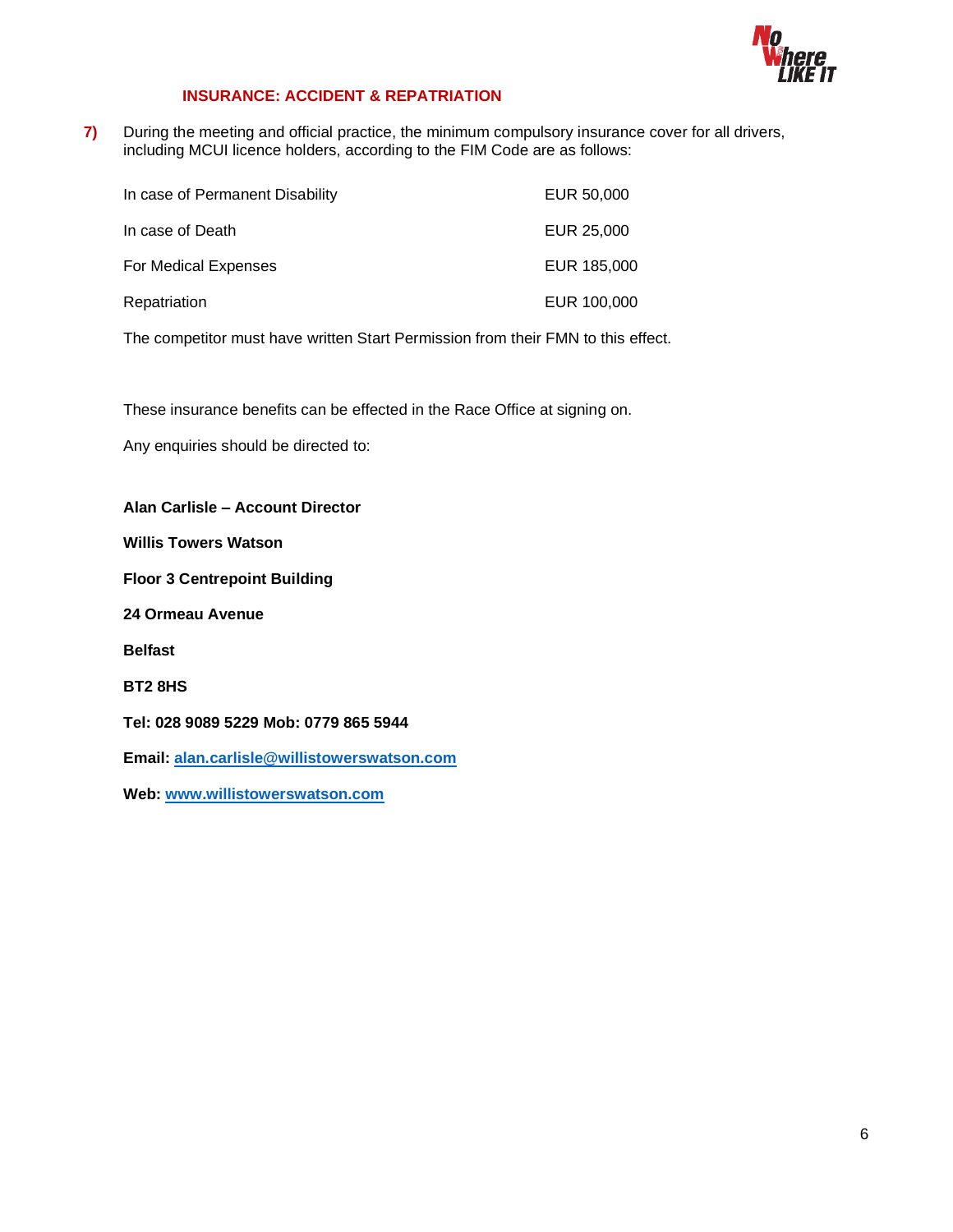

#### **SIGNING ON / BRIEFING – Compulsory to all competitors**

**8) All competitors** must sign on at the Race Office at the following times:

**Newcomers** Monday 9<sup>th</sup> May: 1000 – 1200 hrs

**Regulars** Monday 9th May: 1100 – 1630 hrs

A declaration must be signed by each competitor, confirming that they have not sustained injury or consulted with a doctor regarding any injury or illness since the issue of their 2020 Licence. This declaration will also confirm that the competitor is fully acquainted with all regulations and instructions issued.

A rider with concussion must therefore be removed from the rest of the event and not permitted to return to competition for a minimum period stated below:

| Age               | Minimum Period of Exclusion from Racing                                        |
|-------------------|--------------------------------------------------------------------------------|
| 20 years and over | Excluded immediately for 48 hours, with a further minimum 7 days<br>suspension |
|                   | From competition (i.e. minimum 9 days)                                         |
| $18 - 19$ years   | 12 Days                                                                        |

Newcomers are required to wear an orange bib throughout both practice days. The bibs are to be collected from the Race Office when signing on, at a cost of £6.00. The £6.00 will be refunded after the practice sessions if the bib is returned. There is no requirement to wear the Newcomers bib during racing on Thursday evening or Saturday.

#### **TEAMS & COMPETITORS BRIEFINGS: Compulsory**

All competitors / team managers must attend a briefing prior to team/competitor being permitted to commence practice as detailed below.

| <b>Briefing Date:</b>     | Monday 9 <sup>th</sup> May                                                      |
|---------------------------|---------------------------------------------------------------------------------|
| <b>Briefing Location:</b> | Entertainment Marquee, Paddock                                                  |
| <b>Newcomers:</b>         | 1200hrs, followed by coach tour of the circuit with experienced<br>instructors. |

**Regulars/Team Managers:** 1600hrs.

**Grid Access Passes:** Competitors will be provided with two passes at sign on. Team Managers will be assigned five passes at their briefing on Monday 9th May at 4pm. These are clearly marked for Mechanics/Team and should be distributed appropriately.

- Passes must be properly worn in a visible place for inspection.
- Abuse of the privileges will result in the passes being withdrawn.
- It is the responsibility of the team manager to distribute their 5 passes within the team.
- Refusal of additional passes often offends.
- Additional Team/Sponsor Paddock passes (£15 each) and maximum of 4 additional Grid passes (£50) may be purchased.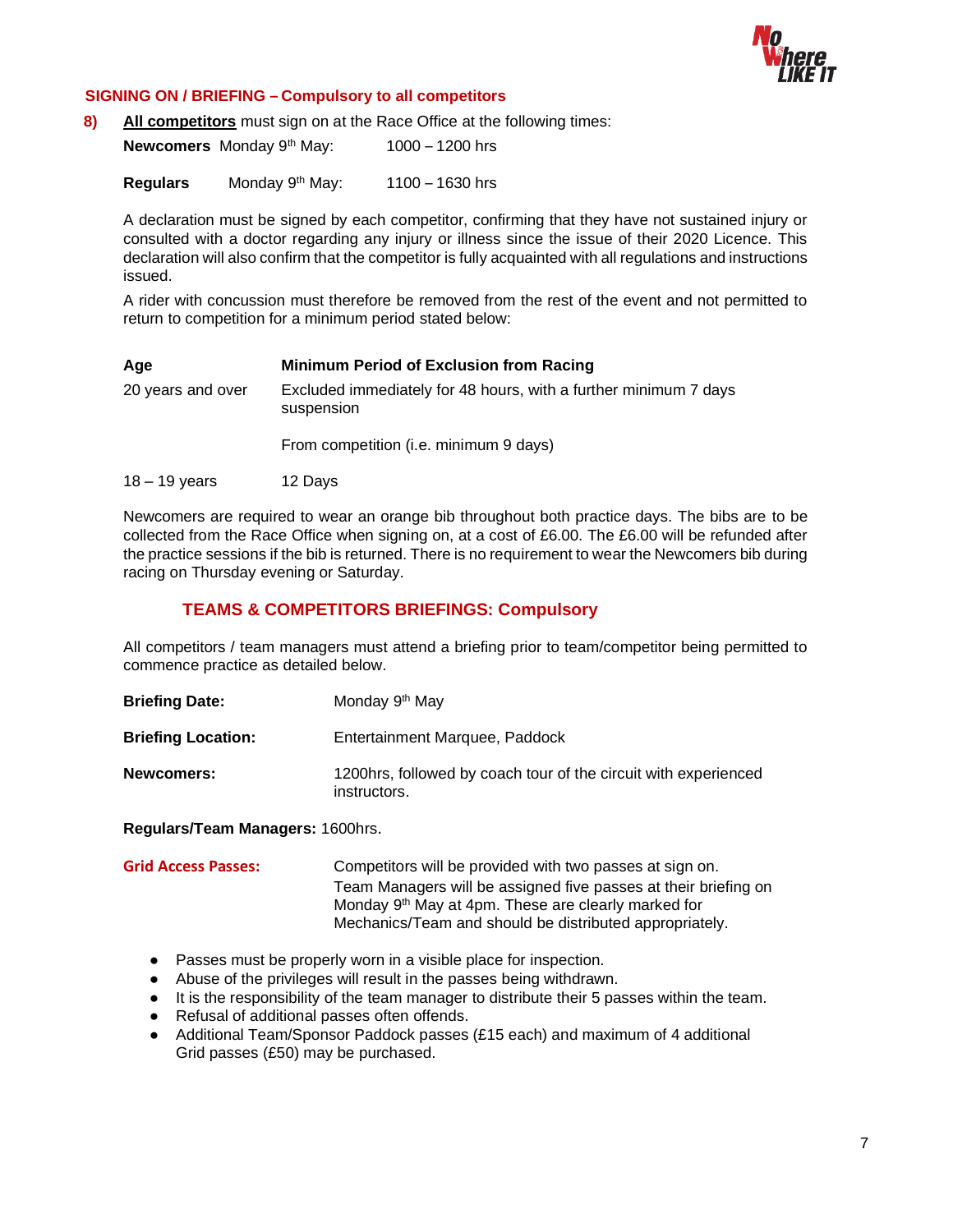

#### **COMPETITOR/TEAM COMPLIANCE**

Random alcohol testing will be carried out with 0.10g/l tolerance (reading g10).

Drug testing may also be carried out.

No motorcycles may be ridden through the paddock or tunnel area. Anyone found not obeying this may be excluded from the event.

The Paddock operates a one way system and all vehicles exiting the paddock should depart through the gate below the bungalow.

#### **SCRUTINEERING OF RACE CLOTHING & HELMETS**

All race clothing and helmets are required to be inspected at scrutineering. Any helmet that has been involved in an accident will be permanently marked and cannot be used. All helmets used in competition must be no more than five (5) years old from date of manufacture.

#### **CHEST & BACK PROTECTORS**

**Use of a chest and back protector is compulsory** and must be clearly marked with the following norms:

- a) The back protector must comply with EN1621-2, CB ("central back") or FB ("full back") Level 1 or 2.
- b) The chest protector must be:
	- i) "Full chest protectors" (protector designed as a single piece ) and "Divided chest protectors" (protector designed in two separate halves) are permitted. All types of chest protectors (full or divided) must have a minimum protection (total)area of no less than 230cm2
	- ii) Only protectors and in conformity with pr EN 1621-3 (level 1 or 2) are admitted.

**BELLY PANS** for Superbike and Superstock machines are required to be removed prior to scrutineering and fitted immediately after scrutineering.

The "**EN**" stands for **"European Norm."** You might also notice armor listed as **"CE".** The letter "CE" are the abbreviation of the French phrase **"Conformite Europeene"** which literally mean "European Conformity ". The term is initially used was "EC Mark" and it was officially replaced by "CE Marking" in the Directive 93/68/EEC in 1993. "CE Marking" is now used in all EU official documents. All of this has to do with the European motorcycle safety standards. America has unofficially adopted these standards, but they are not required by law for street use. In contrast, to ride a motorcycle in Europe, you have to have protective apparel that meets these standards.

#### **TECHNICAL INSPECTION**

| 8a) NUMBER PLATES: | SUPERBIKE:                | White background with Black numbers                                     |
|--------------------|---------------------------|-------------------------------------------------------------------------|
|                    | SUPERSPORT:               | White background with blue numbers                                      |
|                    | SUPERSTOCK:<br>SUPERTWIN: | Red background with White numbers<br>Blue background with White numbers |

Each machine must display one front and two side number plates for practice and races.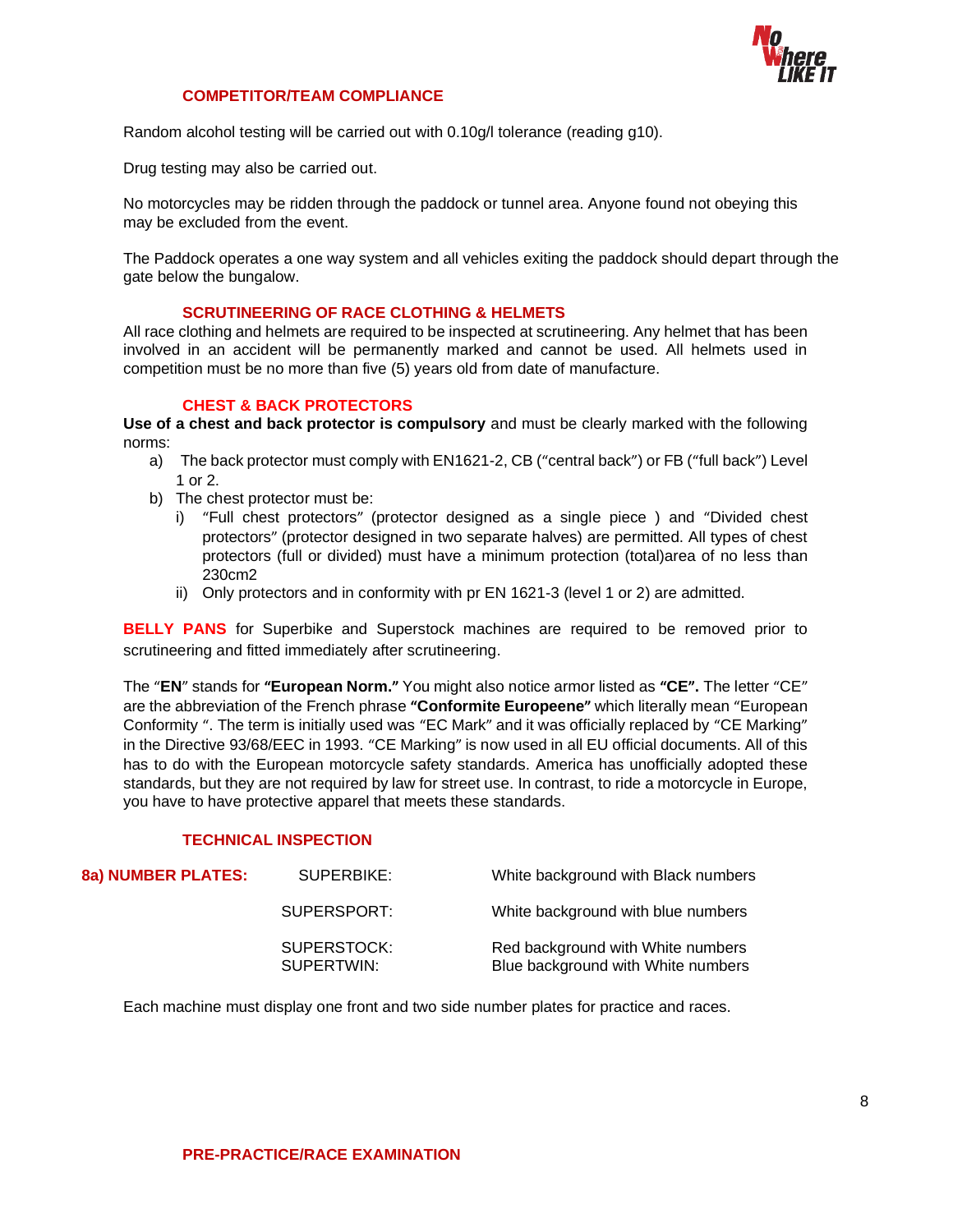

All machines bearing the correct number plates must pass through the scrutineering bay for inspection/approval prior to practice, during the times listed. Machines will be held in the holding bay prior to practice. Machines will not be approved if their appearance is not appropriate to the status of the event.

Please note technical inspection cards **MUST** be signed in PRINT form by the competitor / authorised team member and the relevant scrutineer.

#### **PRE-/PRACTICE/RACE EXAMINATION TIMES**

Competitors must ensure that their machines are presented;

Tuesday 10th, Thursday 12th & Saturday 14th May: 0715 – 0900 hours

Scrutineering times for various classes must be adhered to. If you arrive at scrutineering outside your allocated slot you will be refused until the appropriate times.

Competitors must report to the scrutineering marquee **ONLY** between the times stated below.

#### **Tuesday 10th May 0715 – 0900**

| $0715 - 0730$                        | Newcomers Only             |  |
|--------------------------------------|----------------------------|--|
| 0730 - 0755                          | <b>Superport Machines</b>  |  |
| 0755 - 0820                          | Superbike Machines         |  |
| 0820 - 0840                          | <b>Supertwin Machines</b>  |  |
| $0840 - 0900$                        | <b>Superstock Machines</b> |  |
| <u>Thursday 12th May 0730 - 0900</u> |                            |  |
| 0730 - 0750                          | <b>Supertwin Machines</b>  |  |
| $0750 - 0810$                        | <b>Superstock Machines</b> |  |
| $0810 - 0835$                        | <b>Supersport Machines</b> |  |
| $0835 - 0900$                        | <b>Superbike Machines</b>  |  |
| Saturday 14th May 0730 - 0900        |                            |  |
| 0730 - 0755                          | <b>Supersport Machines</b> |  |
| $0755 - 0820$                        | <b>Superbike Machines</b>  |  |
| $0820 - 0840$                        | <b>Supertwin Machines</b>  |  |

0840 – 0900 Superstock Machines

Scrutineering will finish 15 minutes prior to the start of practice and 30 minutes prior to racing, there will be no exceptions. Machines must be ready to race. All oil drain plugs must be lock- wired in position and oil pipes secured and wire locked to their machines. The completed pre- race examination forms must be handed over to the scrutineers.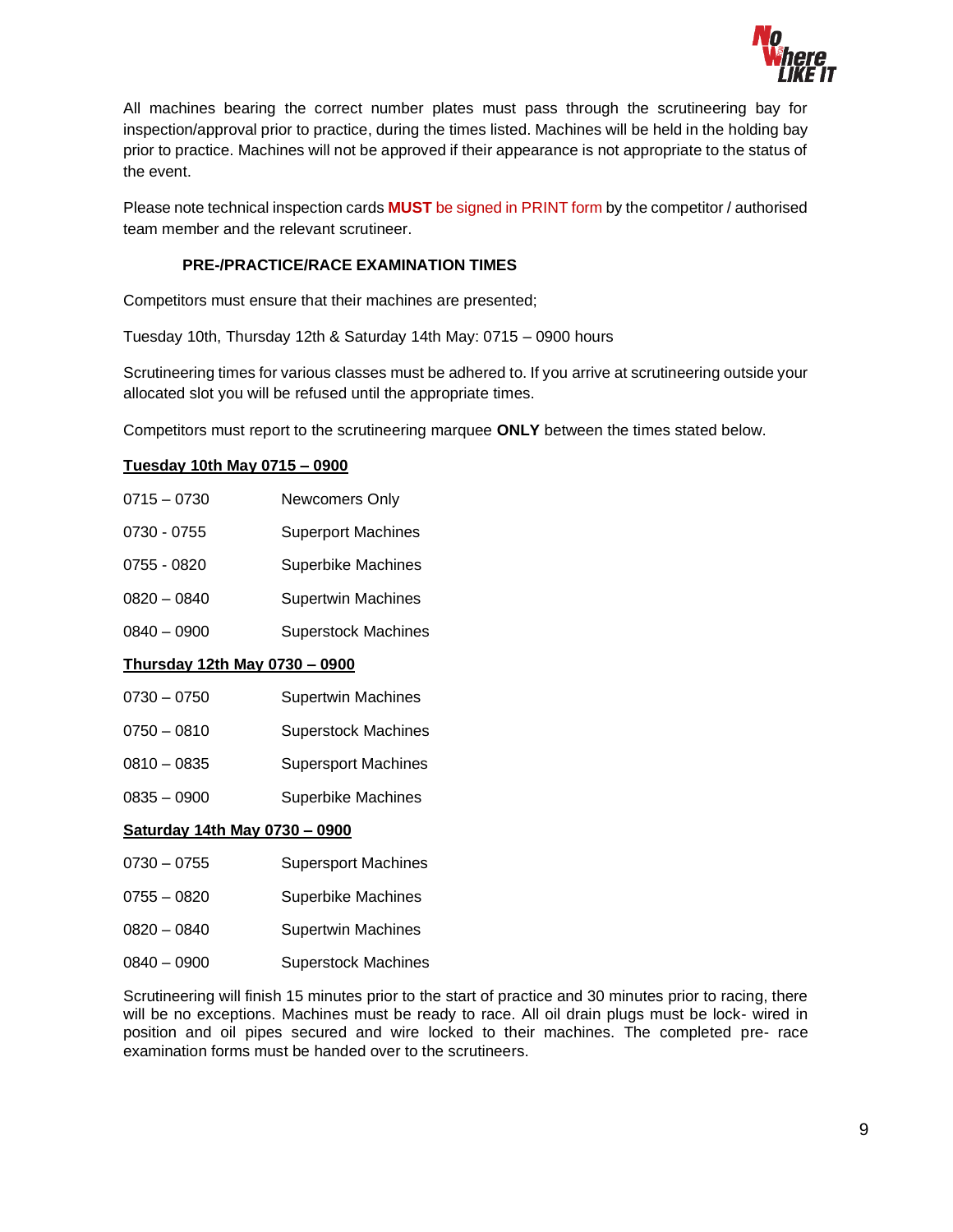

#### **POST RACE EXAMINATION**

The top 3 placed machines will be checked and a further 3 machines picked at random to have a verification check.

#### **VERIFICATION OF THE MACHINES**

Every motorcycle entered must conform to the requirements of the FIM Technical Code.

The promoters reserve the right to examine any motorcycle that has started in a practice or race, and for this purpose to retain it in official custody. Any necessary dismantling of motorcycles required shall be carried out under instructions by an accredited representative of the competitor / entrant.

The Promoters may also require any motorcycle to be stripped, examined and retained for as long as is deemed necessary following an accident, in either practice or races.

Any competing motorcycle left unattended in the pit, scrutineering area or park ferme after taking part in a race may be taken charge of by the Promoters, who disclaim all responsibility for any competing motorcycle. All costs relating to the verification of machines are to be met by the competitor / entrant.

If any competitor stops at the pit lane garages during practice their machine will be checked by the official Scrutineers before exiting again on to the course

#### **CHANGE OF RIDER**

The same rider shall take part in the entire race. If before the race the entrant desires to change the rider, he shall make application to the Clerk of Course in writing not less than one hour before the race is due to start. Every rider shall be fully qualified, as laid down in these Regulations. In the event of a change of rider the replacement rider will be allocated a new riding number.

### **CHANGE OF MOTORCYCLE**

An entrant wishing to change the make or type of motorcycle, after entries have closed must apply to the Race Office for approval by the Clerk of Course, not later than 1400 hours on the day preceding the race. The competitor must have qualified on the make, type and capacity of the machine to be raced.

#### **BODYWORK/FAIRINGS**

For all 4 stroke machines 400cc and over the following rule will apply:

The lower fairing has to be constructed to hold, in case of an engine breakdown, at least half of the total oil and engine coolant capacity used in the motorcycle, (minimum 5 litres). The inside of the lower fairing must be fitted with an oil absorbent and fire retardant material. Alternatively, a sub sump fitted between the crankcase and the lower fairing is permitted and minimum modifications with relation to the profile of the lower fairing is permitted and minimum modifications with relation to the profile of the lower fairing are allowed, only to fulfil this rule. For safety reasons it is compulsory to use a chain guard fitted in such a way as to prevent trapping between the lower chain run and the final drive sprocket at the rear wheel.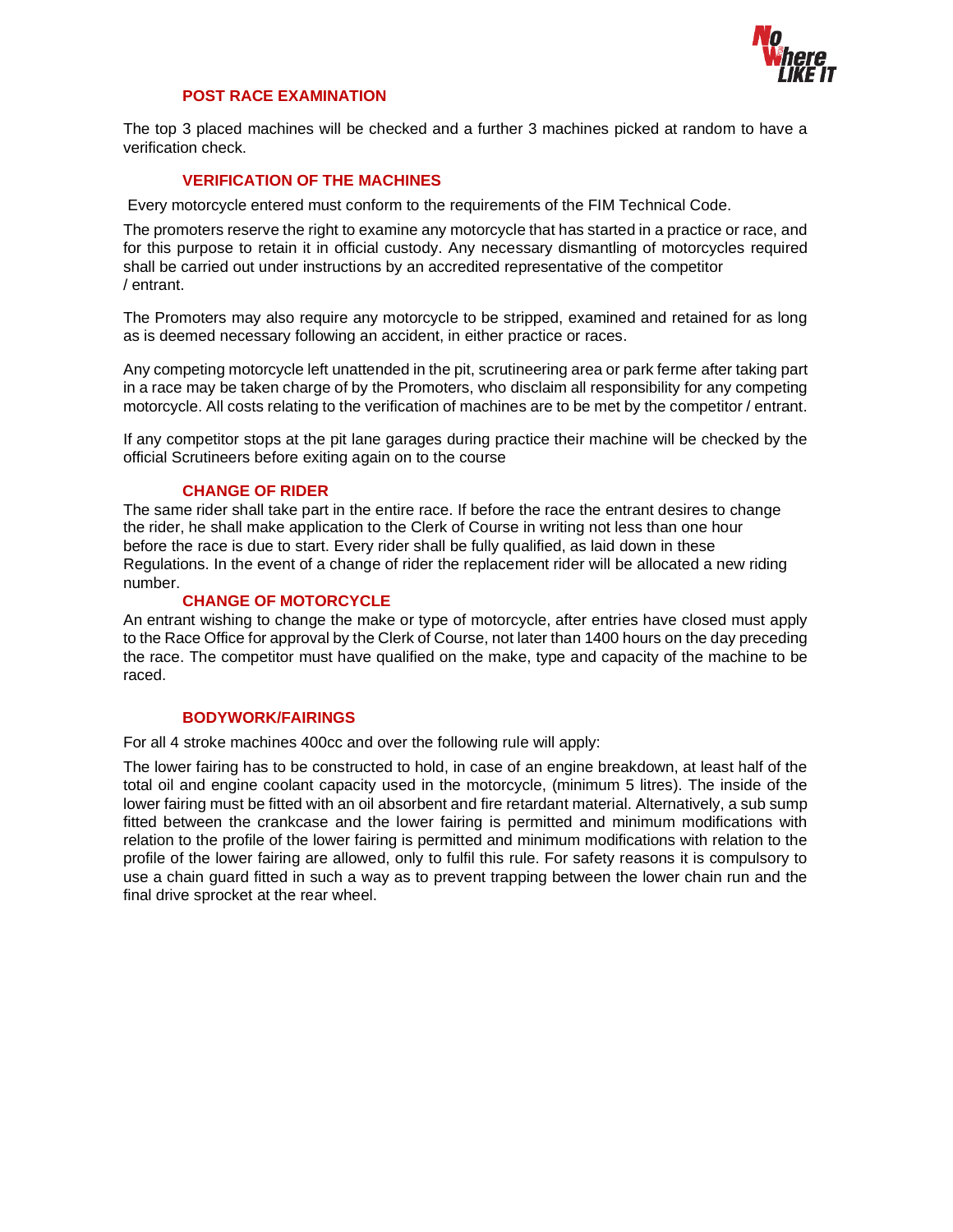

#### **FUEL**

#### **Overview**

Euro M-Sport has been appointed to supply the North West 200 (NW200) as the official and exclusive control race fuel provider to all classes at the event organised and managed by Coleraine & District Motor Club Ltd.

#### **9.1) Fuel Specification**:

Euro MSport to supply an unleaded fuel to the North West 200, fully meeting the standards and specifications required and within the technical regulations of the event.

#### **9.2) Fuel Supply Format and Compliance**:

**a)** Euro M-Sport commits to providing a cost-effective premium service while continuing to comply with all current Health, Safety and Licensing of Environmental Legislation.

**b)** Fuel will be delivered direct to the event by Euro M-Sport and made available for collection prior to the official practice day start. Fuel delivery days and collection times will be in accordance with the event timetable.

*c)* Euro M-Sport will operate sales via payments in cash

and debit/credit cards. There will be no need for teams and competitors to pre order fuel.

**d)** Euro M-Sport will manage all sales transactions directly with NW200 participating teams and competitors.

**e)** Euro M-Sport will supply petroleum products in UN approved drums which will include labels that are necessary to comply with current Health & Safety Environmental Legislation.

**f)** All used and empty fuel drums should be returned to the Euro M-Sport distribution vehicle for return to the Euro M-Sport Headquarters for environmental disposal, Euro M-Sport event staff will endeavor to ensure no used and empty drums are left at the North West 200 Paddock after the event.

#### **9.3) Fuel Products**:

**a)** Fuel/petroleum products will be of a type and specification that is fully compliant with the Technical Regulations published by the North West 200.

**b)** The products will be of quality manufacture, which is carefully monitored during the blending process. The exact type and specification will satisfy the event organisers, teams and riders' requirements in terms of performance and reliability and in accordance to current FIM regulation.

**c)** The fuel will be of uniform quality throughout the duration of the event. The fuel products specified are for the following classes:

Panta MTV4t-01 - Superbike, Supersport and Supertwin.

Panta 98 Ron (RUL4T) - all other classes inc Supersport and Supertwin option.

#### **9.4) Analysis / Testing:**

**a)** Euro M-Sport will provide the most advanced level of trackside fuel testing available at the NW200, which will include Marker and FTIR analysis.

**b)** Competitors will be tested pre or post qualifying or race sessions. Results to be made available to the Race Officials and Technical Steward.

#### **9.5) FUEL CHECKING**

**a)** Competitors are required to have sufficient fuel remaining in the tank at all times for testing and in order to comply with the regulations this should be 1 litre.

**b)** The Stewards may only make exceptions if the appointed officials for the testing of fuel are satisfied that they have sufficient fuel to carry out the tests required by the regulations  $\frac{1}{2}$ supplementary regulations for the event.

**c)** It shall be an offence to use fuel which does not comply with the fuel specification laid down in the Supplementary Regulations for the Event.

**d)** Fuel that is not the control fuel and which does not comply with fuel regulations as laid down in th e Technical Regulations will be penalised as in article *9.5.f* and *9.5.g*

**e)** The analysis of a North West 200 officially approved testing facility in respect of the fuel sample wi ll be taken as a finding fact.

**f) Arising during Practice or from Post Practice Eligibility Inspection** Minimum penalty: Forfeit the practice times for that session which non-compliant fuel was used.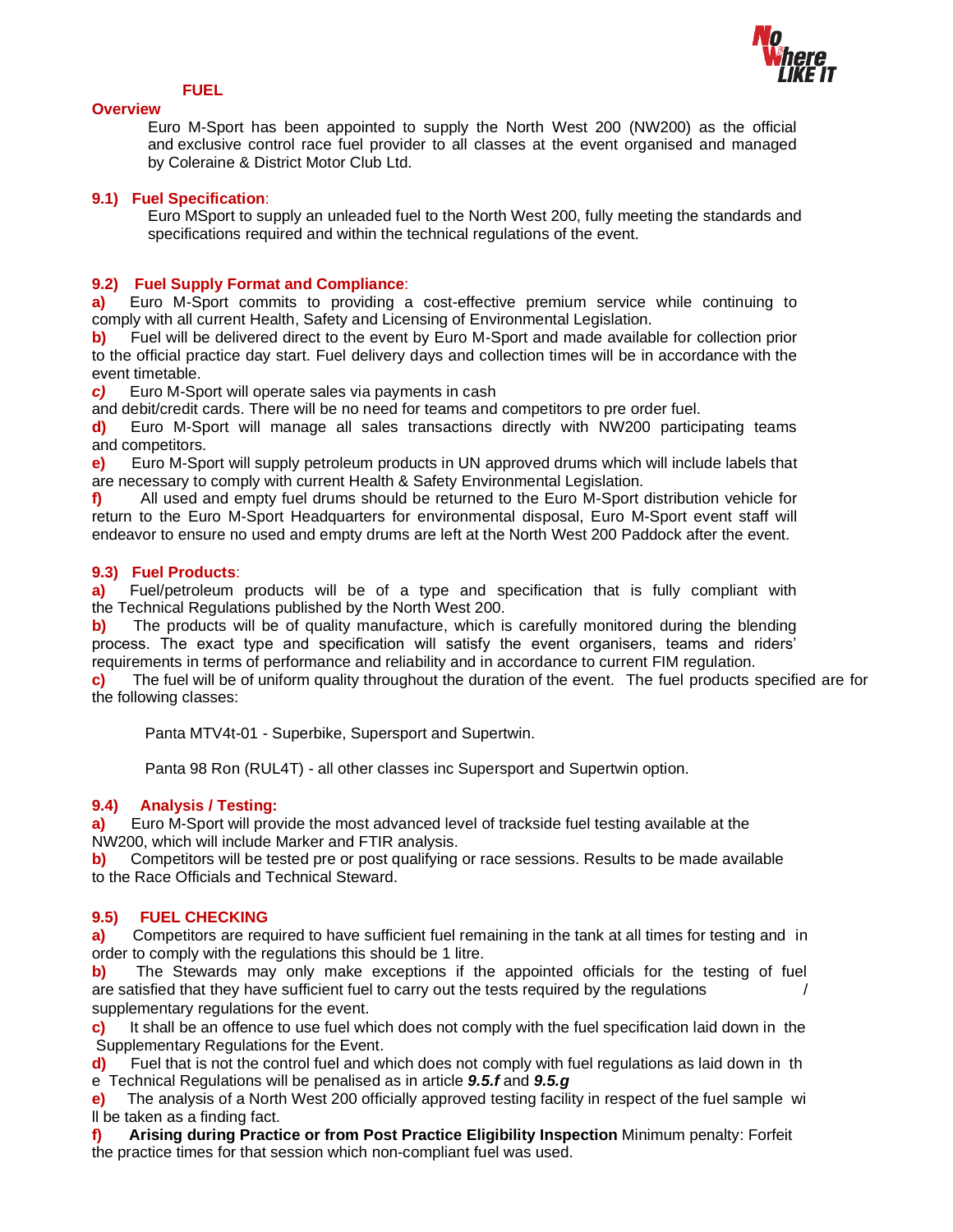

**g) Arising from Post Race Eligibility Inspection** Minimum penalty: Be excluded from the race. Forfeit all start money, prize money and awards for that race.

**h)** If a fuel sample is not made available, or there is insufficient fuel for a test(s) to be carried out for a check for noncompliance, as required by the Chief Technical Officer or the Stewards or the official appointed to supply and test fuel, then the fuel will be considered as not to comply with the fuel regulations and will be reported as such to the Stewards for application of the penalties that apply to Practice Eligibility Inspection (*9.5.f*) or Racing Eligibility Inspection (*9.5.g*) non- compliance.

#### **REFUELLING**

Refuelling during the progress of any race must be carried out at the competitors designated area. It is forbidden to open tank filler caps until the machine is stationary at its allocated pit and the engine is switched off. Penalty may be exclusion. Suitable and correct fire extinguishers to be used at all times.

#### **FIRE EXTINGUISHERS**

All competitors' vehicles must carry a fire extinguisher with a current and valid inspection certificate. The recommended type is a 2kg extinguisher which must bear a current inspection stamp.

#### **FLAG LIGHT SIGNALS**

**10.** The following flag signals may be authorised by the Promoters during practice or races and must be immediately obeyed by competitors. Only authorised officials are permitted to use flags. No other flag signals of any kind are permitted. Only the Clerk of Course can authorise a race to be stopped.

The Clerk of Course may exclude a competitor, who breaks the rules, from the meeting or refer the matter to the Stewards of the meeting.

| <b>NATIONAL FLAG:</b> | Starting Flag (In the event that start lights fail)         |
|-----------------------|-------------------------------------------------------------|
| <b>RED FLAG:</b>      | The use of the RED FLAG/RED LIGHTS indicates that racing or |
|                       | practice has been stopped.                                  |

**OVERTAKING IS FORBIDDEN.** *Riders must slow down and may be instructed to return to the starting grid or paddock, as decided by the Clerk of Course (COC). A rider may raise his/her hand to acknowledge a red flag.*

*At the time when a red flag is displayed, competitors who are not actively competing in the race will not be classified in the results.*

**YELLOW FLAG held motionless or Steady Yellow Light**. The yellow flag held motionless or a steady yellow light is a direct instruction to the rider to **slow down. Overtaking is forbidden.** Should a rider inadvertently gain a position (i.e A preceding rider slows at a faster rate), once it is safe to do so, he/she should return to the original position and may raise his/her hand to indicate same.

**YELLOW FLAG waved or a flashing yellow light** is a direct instruction to the rider **Slow Down and Prepare to stop, Overtaking is forbidden.** Should a rider inadvertently gain a position (i.e., A preceding rider slows at a faster rate), once it is safe to do so, he/she should return to the original position and may raise his/her hand to indicate same.

**WHITE FLAG:** Slow moving vehicle on track - no overtaking

**YELLOW FLAG with Red Stripes**: Deterioration of adhesion of the track. Warning of slippery surface.

**BLACK FLAG.** Informs the rider of the motorcycle, the number on a signalling board of which is shown, **that he/she must stop with the utmost care and attention at the location where the black flag is shown. Allows the rider to return to the start because of an infringement. The rider must report to COC.**

**YELLOW FLAG WITH DIAGONAL BLACK CROSS:** Last Lap Flag.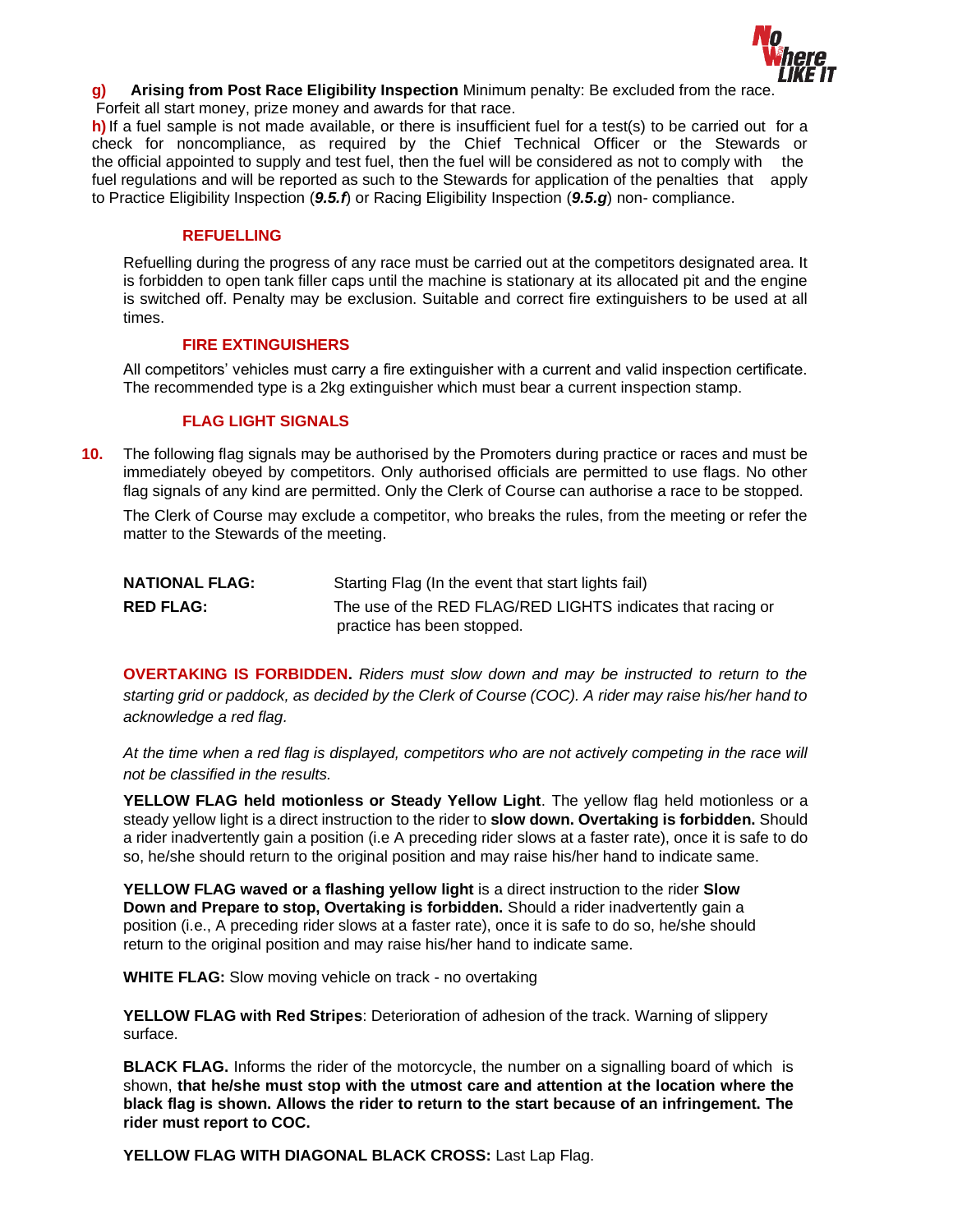

**BLACK AND WHITE CHEQUERED FLAG:** Waved at finish line to indicate finish of race or practice session

**GREEN FLAG:** The track is clear. This flag will be shown waved by the starter to signal the start of the sighting lap. This flag will be shown motionless at each flag marshal post for the first lap of each practice session and sighting lap

**BLACK FLAG WITH ORANGE CIRCLE AND RIDER'S NUMBER:** will be operated at 4 points on the course. It is for mechanical issue and rider should stop safely and as soon as possible.

**1. START 2. MILL ROAD ROUNDABOUT 3. BALLYSALLY 4. METROPOLE ROUNDABOUT**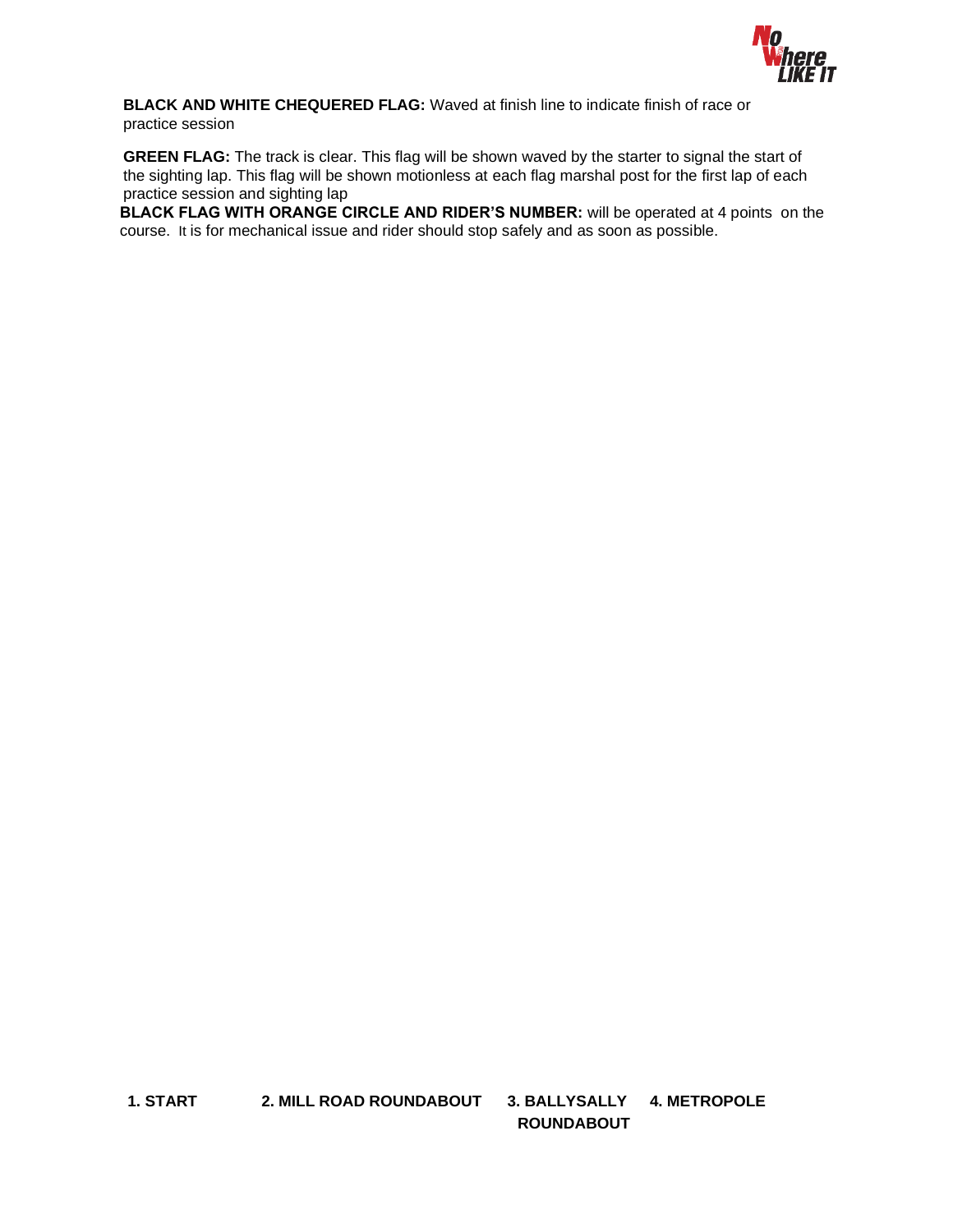



If you are 'black-flagged' at X, proceed to O, stop machine here, where machine will be checked. If you are allowed to proceed, you will be credited with your previous lap time.

#### **11. OVERSHOOTING AT THE CHICANES**

If you overshoot at either Mathers, Magherabuoy or Juniper chicanes, you **MUST** proceed to the end, stop and put your foot in the stop box.

Under **NO** circumstances must you turn and rejoin the course where you left it.

*Please note a penalty of 10 seconds will be added to your time if you do not stop and place your foot in the stop box.*

#### **PULLING INTO PITS**

If you are pulling into the pits keep to the right-hand side on the approach to the finish chicane and proceed down into the pits, stopping at the stop box before entering pit lane.

When leaving the pits proceed to the marshal at the end of the pit lane who will permit you to rejoin the course when safe to do so.

#### **OVERSHOOTING FINISH CHICANE ON LAST LAP**

If you should overshoot the entrance to the finish chicane on the **last lap**, proceed to the red flag and stop. 10 seconds will be added to your last lap time.

#### **11a. PARC FERME**

Parc Ferme is positioned on the right at the entrance to the paddock, beside the bungalow. After each race please dismount from your machine on entry to the paddock and place your machine in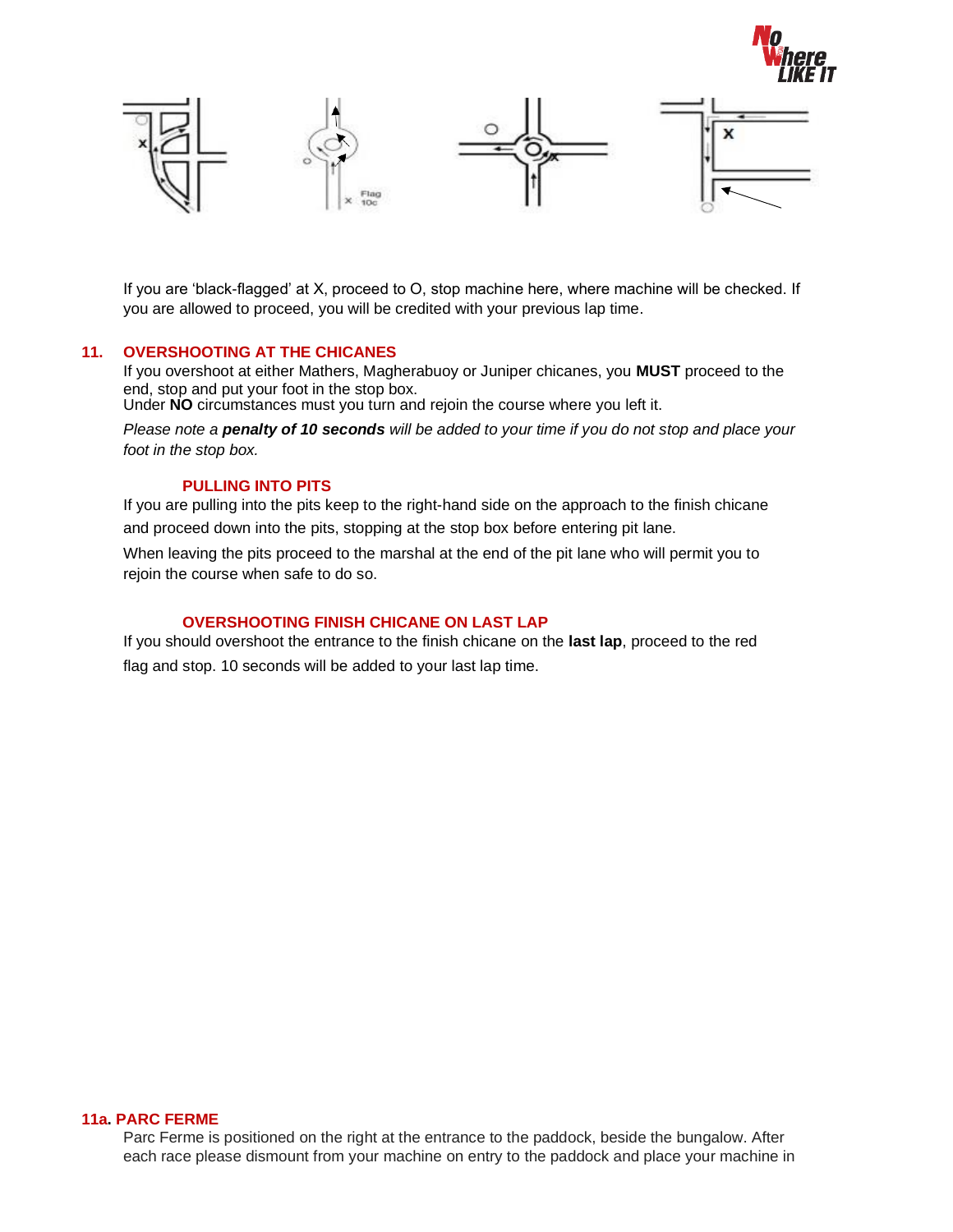

the Parc Ferme. All competitors are required to leave their machines in the Parc Ferme for thirty (30) minutes after each particular race. All machines must be attended for the duration and removed after the thirty (30) minutes. If any Competitor is using a particular machine in the next race, it can be used, but it may be recalled at the end of the race for eligibility checks.

# **ANY COMPETITOR WHO JUMPS THE START OF THE RACE OR MOVES FORWARD FROM THE STARTING BOX WILL BE PENALISED. 10 SECONDS WILL BE ADDED TO THE RACE TIME.**

# **FAILURE TO OBSERVE ANY OF THE ABOVE MAY RESULT IN EXCLUSION FROM THE RESULTS OR PRACTICE TIME**

#### **WET AND DRY RACES**

**12.** All races will be categorised as either "Wet" or "Dry". If the race is categorised as "Wet" a wet race board will be displayed on the grid. If no board is displayed the race will automatically be classified as "Dry". The purpose of the classification is to indicate to riders the consequences of varying climatic conditions during a race.

**"DRY" RACE:** A race classified as "Dry" will be interrupted by the Clerk of Course if he considers climatic conditions affecting the surface of the track make it likely that competitors may wish to change tyres.

**"WET" RACE**: A race classified as "Wet" usually commencing in varying or wet conditions *will not*  **be stopped for climatic reasons, unless deemed by the Clerk of Course** and competitors who wish to change tyres must enter the pit stop area and do so during the actual race.

In all cases where the first race is stopped for climatic reasons, then the restart will automatically be a "Wet" race.

All rear red lights need to be on during a 'wet race'.

#### **OFFICIAL PRACTICE**

#### **13. GENERAL**

The practice sessions will be strictly adhered to, and only in exceptional circumstances will the Clerk

of the Course consider any alteration.

The roads will be closed for official practice on TUESDAY 10th and THURSDAY 12th May 2022, from 0915 until 1515 hrs by virtue of an Order of the Department for Infrastructure.

**ALL COMPETITORS UNDER PENALTY OR EXCLUSION FROM THE RACE, MUST NOT TAKE PART IN OFFICIAL PRACTICE. UNDER NO CIRCUMSTANCES MAY A COMPETITOR MAKE USE OF A MACHINE WHICH IS NOT THE MACHINE DECLARED ON ENTRY FORM FOR THAT COMPETITOR WITHOUT FIRST OBTAINING THE SANCTION OF THE CLERK OF THE COURSE.**

**IT IS COMPULSORY FOR ALL COMPETITORS TO PRACTICE BOTH DAYS TUESDAY 10th & THURSDAY 12th May.**

**INFORMATION REGARDING RETIREMENTS DURING PRACTICE WILL BE AVAILABLE FROM THE MONITORS AT START AREA.**

# **QUALIFICATION**

**14.** Practicing, which will be regulated and supervised by the Promoters, will take place on Tuesday 10th May and Thursday 12th May 09.15 to 1515hrs.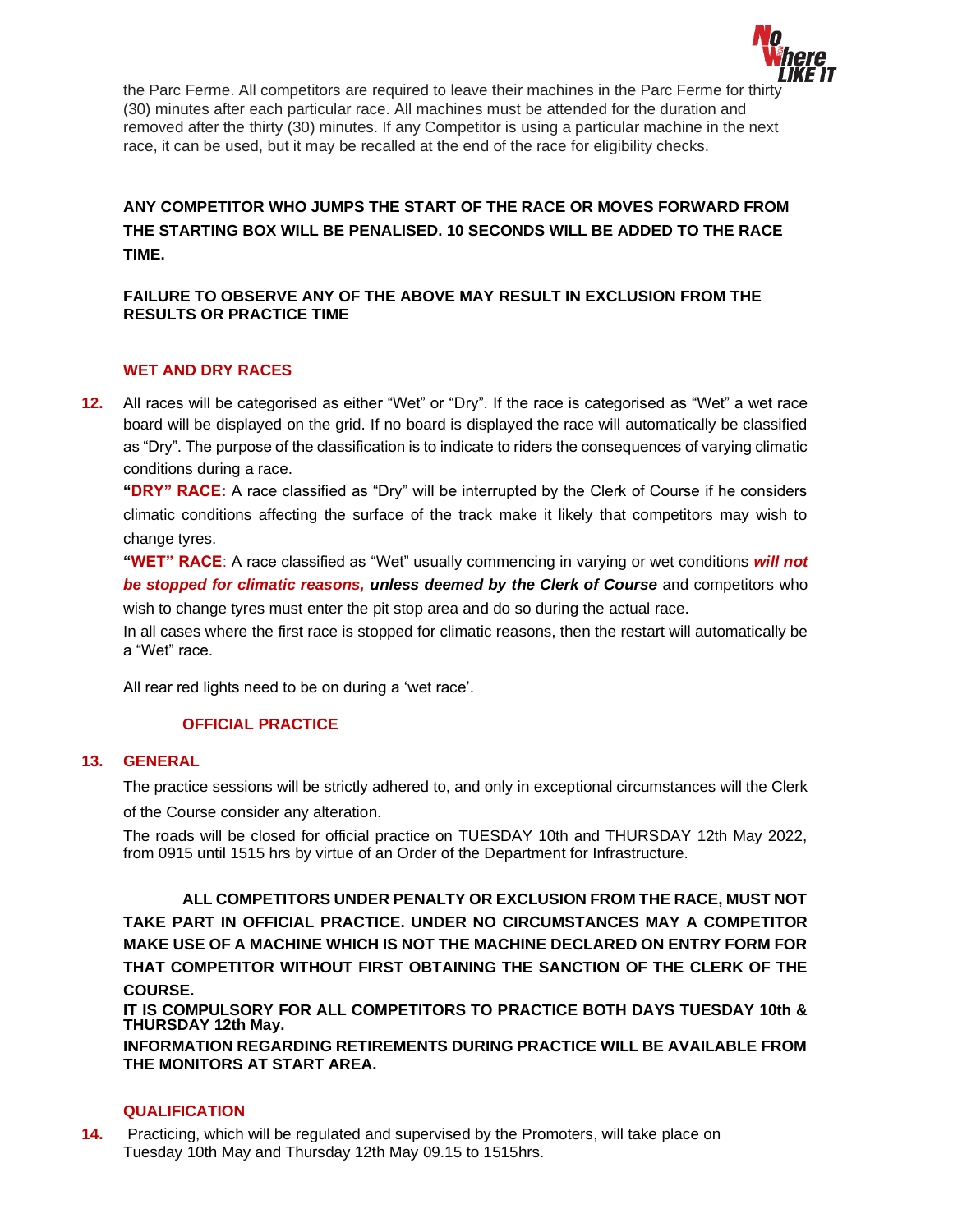

**PLEASE NOTE:** Each competitor will be required to complete not less than two laps of the course at a minimum average speed equal to at least 85% of the average speed attained by the fastest six riders in that class.

#### **IN ADDITION A COMPETITOR ENTERING FOR THE FIRST TIME IN CURRENT PRACTISING PERIODS** *MUST COMPLETE 6 LAPS***, TWO OF WHICH MUST BE AT THE STIPULATED**

#### **QUALIFYING SPEED BEFORE COMPETITOR SHALL BE PERMITTED TO START.**

Competitors failing to attain qualifying speeds will only be permitted to take part in the race at the discretion of the Stewards, who will consider any appeal made to them. A rider has the right to appeal to the Stewards of the meeting, through the Clerk of the Course, against any decision regarding eligibility to partake. Any driver taking part in practice on a machine other than his actual race machine must obtain permission from the Clerk of the Course. Penalty for failure to do so may be exclusion from the race.

**Please Note:** If either practice session/class are pronounced wet then qualifying will revert to selecting alternatively i.e. Tuesday Dry 1st, Thursday Wet 2nd, 3rd Dry, 4th Wet etc

#### **FALLEN RIDERS**

Once a rider has fallen from their machine they are not permitted to remount or continue racing or qualifying. The machine has to be checked and passed by a Scrutineer before the rider can continue in the meeting. The rider also has to be examined by the Chief Medical Officer prior to further practice or racing and present a 'fit to race' notice to the Clerk of Course.

*Please note - In the event of an incident machines involved in the incident should not be ridden back to the Paddock - No exceptions. Should this happen a penalty will occur.*

#### **RACE PROCEDURE**

**15.** In exceptional circumstances, the start of any race may be officially delayed, reduced in the number of laps and if necessary postponed. This may mean a change to the racing schedule.

**Any riding deemed to be aggressive, will be dealt with severely by the organisers and could mean exclusion from the event!!**

#### **START PRELIMINARIES**

After all riders return from their sighting lap a three minute countdown to the start of the race will begin. The start of the race is signaled by use of a start light system. No sighting lap, no race! Classes will be started in two groups at 30 second intervals. (The number of groups depends on the number of starters).

#### **START PROCEDURE**

All races will be clutch start. Lights will be used to start each race. Procedure as follows:

The starter after showing the 30 second board will move off the grid. As soon as the starter has exited the grid the block of five red lights will come on, within two to five seconds the block of red lights will go out. This signifies the start of the race. In case of start light failure the national flag will be used.

#### **PIT / GRID AREA**

**Each competitor is permitted up to three attendants and one time keeper**. Attendants must at all times obey official instructions. If an attendant fails to obey such instructions or commits any breach of regulations, his competitor may be held responsible and penalized.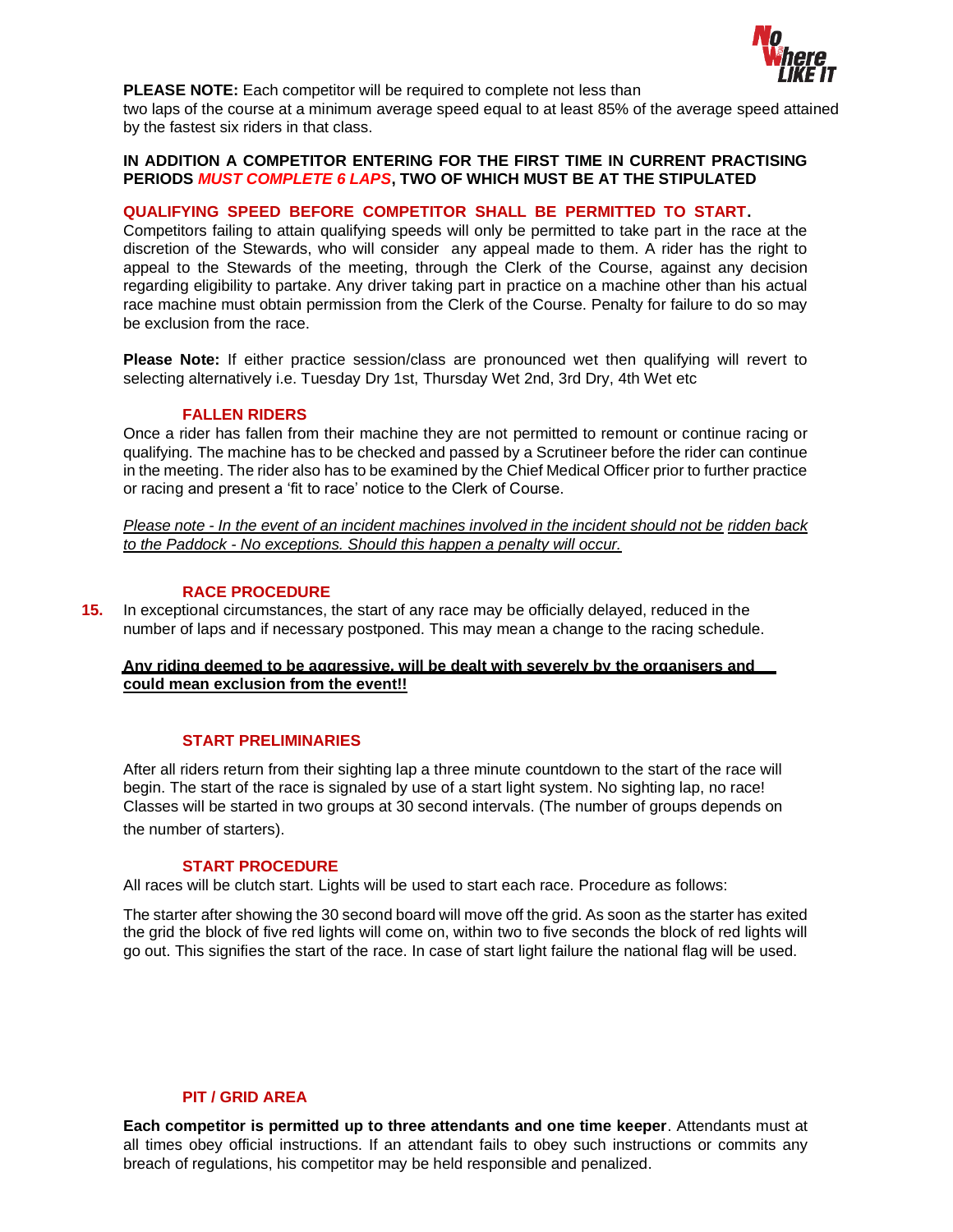

#### *Only a maximum of three team personnel are allowed onto the grid once competitors return to the grid after their sighting lap*.

Attendants must remain in the pit allotted to them, except when their competitor is at the pit, when they both may assist and carry out replacement repairs, only using the spares previously deposited in the pit. The time keeper must only signal from the signaling bay beyond the start line on the right hand side.

Access to the signaling bay is via the rear of the grandstand situated on the coast side.

#### **PIT AREA**

One attendant must remain in the pit area at all times, whilst their rider is competing, to receive messages. Footwear worn by attendants must not carry any studs, steel tips, etc.

If electrically operated equipment is required in the pit area, it must be spark proof and intrinsically safe in every respect. Spare batteries must be protected.

Smoking is strictly forbidden in the Paddock and Pit Lane areas. All classes will have one sighting lap. It is mandatory for all competitors to complete the sighting lap.

#### **PIT STOPS DURING RACING**

All competitors must stop at the entrance to the pit lane before proceeding to their pit, and must place a foot on the ground. After stopping, competitors must then proceed with caution, giving right of way to competitors leaving their pits.

#### **PROTESTS**

**16.** Protests may be made and must be in accordance with the MCUI Code, and accompanied by a fee of £25. In addition, if it involves the dismantling of an engine, then a deposit of £250 is required. In the event of the protest being UPHELD the deposit will be returned. If the protest is unsuccessful, the deposit will be awarded to the winning party and will be the only cost claimable. For the purpose of this regulation "the time of publication of results" will be deemed to be 30 minutes after the first competitor to finish the race.

All protests must be submitted and signed only by the person directly concerned. Each protest must refer to a single subject only and must be presented within 30 minutes of the finish of the race. During a meeting, protests must be submitted according to the provisions of the Supplementary Regulations and handed to the official in charge (Clerk of Course).

#### **GARLANDING CEREMONY**

**17.** Riders finishing first, second and third in each race will be required to take part in a short ceremony to be held at the Rostrum to acclaim and garland the winners.

#### **RESULTS**

**18.** The Promoters shall make such public announcements of the progress of each rider during the race as may be practicable, and shall announce provisional results immediately the race has finished. A report of the final results of the Race will be published. Any protest against any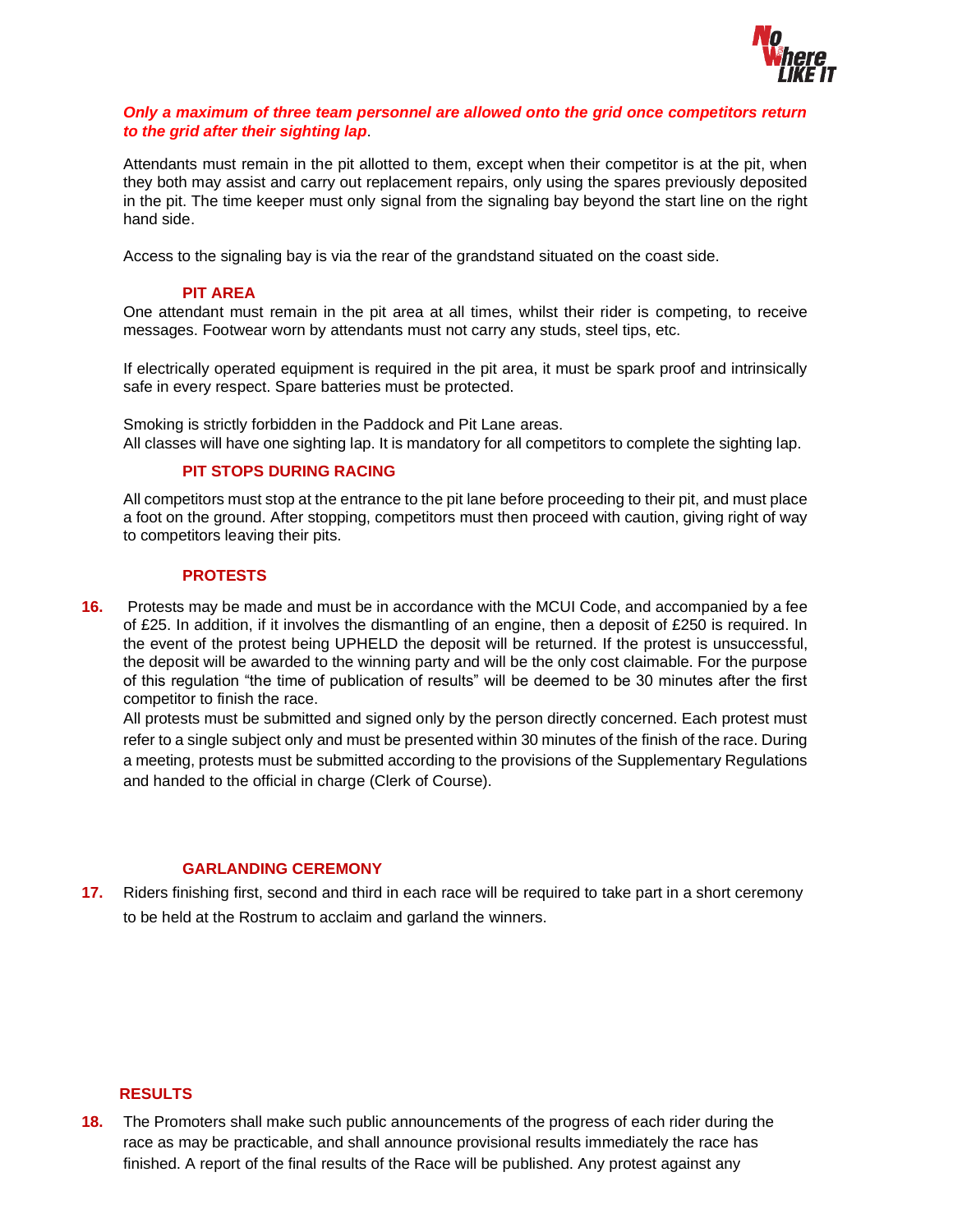

irregularity or mistake occurring during the Race shall be lodged within 30 minutes of the finish of the race.

### **VIDEO RECORDING OF RACES BY RIDERS**

# **19. Only competitors authorised by the Clerk of the Course will be permitted to film from on board cameras.**

*Applications must be made in writing to the Clerk of the Course w*here such approval is granted, the installation of the camera and associated equipment is further subject to approval of the Chief Scrutineer. A copy of insurance policy must be forwarded with entry form prior to the closing date for inspection, otherwise no onboard cameras will be allowed to be used.

#### **VEHICLE RECOVERY SERVICE**

**20.** A recovery service will operate after completion of practice and each race. Any machines collected will be returned to the bottom paddock gate (Portstewart side of the bungalow). The Promoters will not accept any responsibility for any damage to any machine.

# MACHINES WILL NOT BE COLLECTED BETWEEN PRACTICE SESSIONS: ONLY COMPETITORS

#### **ACCEPTANCE OF RECORDS**

**21.** Entrants and competitors must accept the official records of the Promoters, which may be published as the Promoters see fit, and also agree not to publish, or allow to be published, on their behalf, any inaccurate, misleading or premature advertisement in connection with these races.

#### **GENERAL**

**22.** Every entrant and every driver by being entered thereby acknowledges that he/she is bound by the I.S.C. and G.C.R. and standing regulations of the M.C.U.I. and these Supplementary Regulations, to all of which he undertakes to submit, and renounces any right to have recourse to arbitration or tribunal not provided for in the said rules or regulations.

#### **INTERPRETATION OF REGULATIONS**

**23.** The interpretation of these regulations, and of any to be hereafter published or issued and the infliction of any penalties for breach of the same, shall rest entirely with the Stewards of the Meeting. If any dispute shall arise in connection with the said regulations, or in connection with the race, the decision of the Stewards of the Meeting shall be final and binding, except so far as is otherwise provided under the General Competition Rules of the Motor Cycle Union of Ireland.

#### **BREACH OF REGULATIONS**

**24.** The Clerk of Course subject to confirmation by the Stewards, is empowered to levy a fine and/or impose a time penalty, where applicable, for breaches of the regulations, where no other penalty is specified.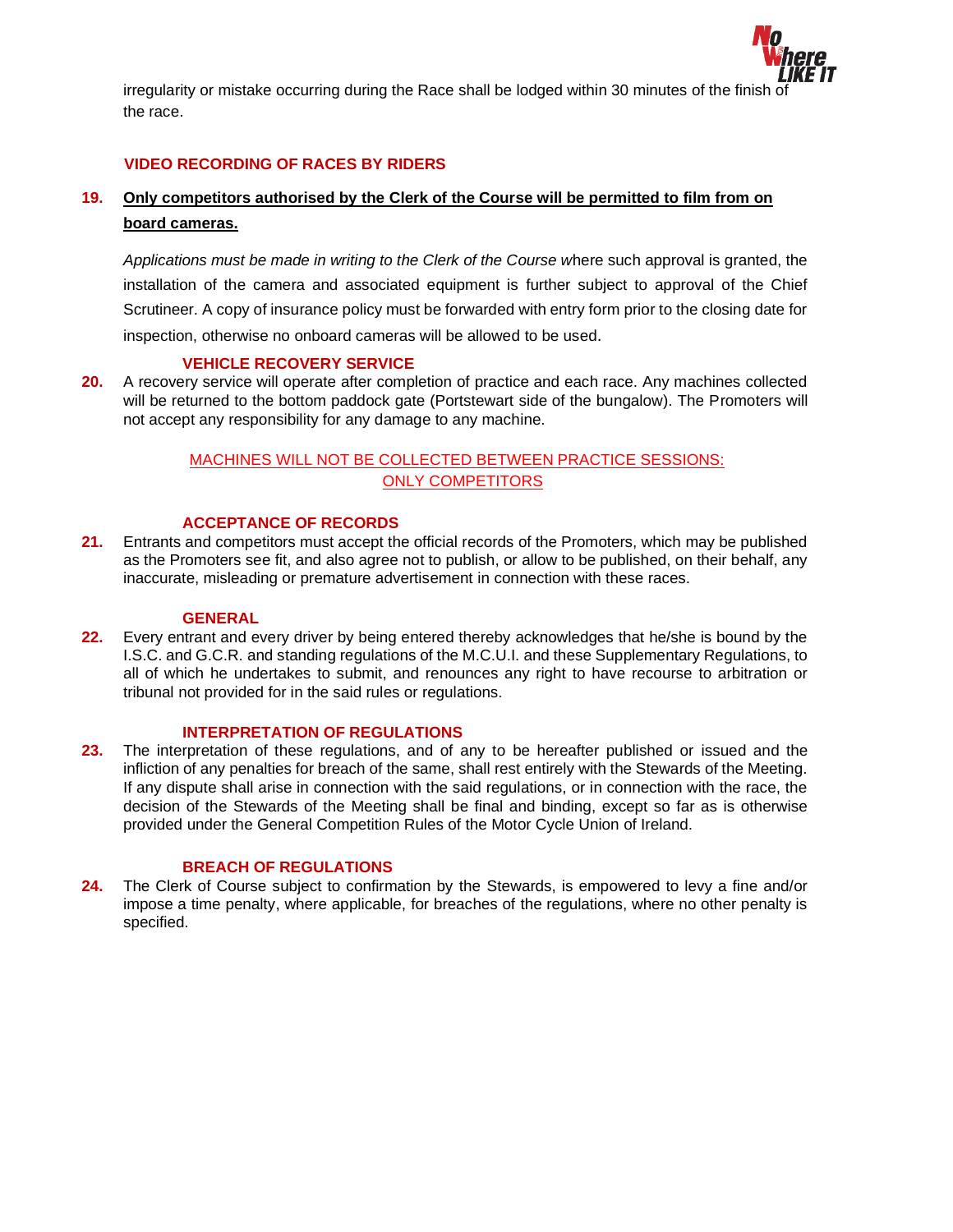

#### **POSTPONEMENTS**

**25.** The Promoters have the right to postpone the race or practice, should any circumstances arise which, in their opinion; render such a course necessary or desirable.

#### **LIABILITY FOR DAMAGE TO MOTOR CYCLE**

It is one of the conditions upon which entries for the race and/or practice will be accepted by the Promoters that the Promoters will not be responsible for any damage that may be done to or by any motorcycle entered for the race and/or practice, or for the theft of the motorcycle or any of its accessories or appurtenances during the said periods

#### **LIABILITY FOR DAMAGE BY ENTRANT**

**26.** The entrant of any motorcycle in the race and/or practice may be held liable for any damage caused by him/her or his/her driver, servant, agent or representative during the course of or in connection with the race and/or practice.

#### **INSTRUCTIONS TO COMPETITORS**

**27.** The Promoters may issue mandatory instructions to competitors. These instructions shall, however, amplify only, and shall not modify, these Supplementary Regulations.

An official notice board shall be displayed at the "Sign On" Area and within the Paddock. Every competitor shall be deemed to have made him/herself cognisant with any notice displayed thereof and if applicable such notices shall have the force of these regulations and shall be binding upon all competitors.

#### **INDEMNIFICATION OF THE FIM, M.C.U.I. AND PROMOTERS**

**28.** An entrant by entering and a rider or mechanic by taking part in these races agree to save harmless and keep indemnified the FIM, M.C.U.I. and Promoters and their respective officials, servants, representatives and agents, or any person concerned with the conduct, promotion or management of the event including other entrants, riders or mechanics, from and against all actions, costs and expenses, claims and demands in respect of death, injury, loss or damage to the person or property of the entrant, rider or mechanic, as the case may be, howsoever caused or arising out of, in connection with the entrant's and/or rider's and/or mechanic's participating in this meeting, notwithstanding that the same may have been contributed to or occasioned by the negligence of the aforesaid FIM, M.C.U.I. and Promoters, their officials, servants, representatives or agents or other person concerned with the event.

#### **RETAILING – Strictly forbidden**

**29.** Teams and Competitors **are not permitted to retail any goods or services within the Paddock area** during the North West 200 Race week; this includes merchandise of any kind. Anyone contravening this ruling will be subject to a penalty.

#### **PRIVATE CARS & VEHICLE PARKING**

**30.** Private cars & vehicles are not permitted into any area of the Paddock other than the Teams and Competitors Car Park. This car park is situated behind the competitors paddock and can be accessed via the laneway that runs parallel with the paddock. The vehicle (s) must display a team and Competitors Car park vehicle pass to gain access to this area.

#### **FIRE POINTS / HYDRANTS**

**31.** Fire Points / Hydrants are located within the Paddock area. All team personnel must be familiar with their location.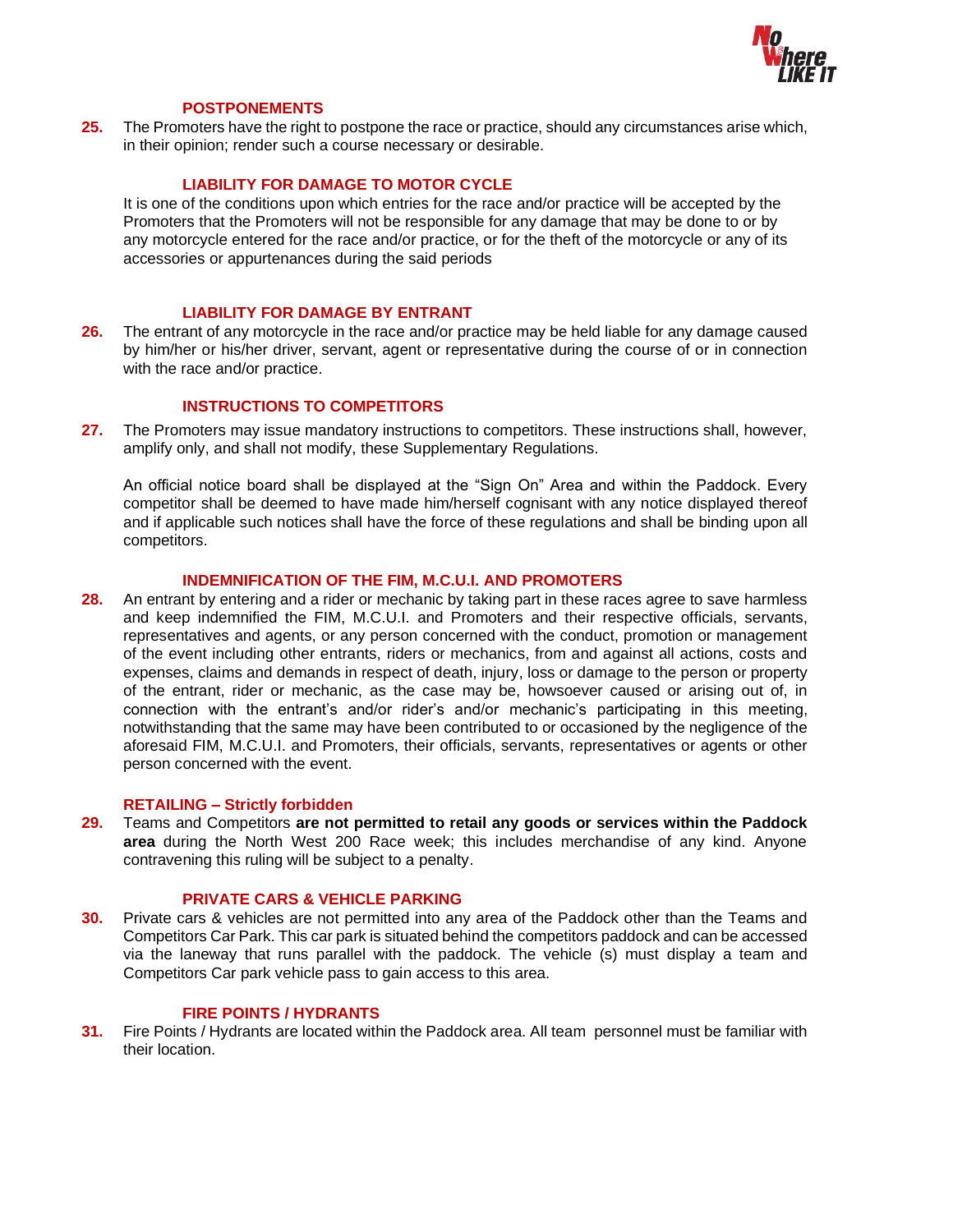

#### **GENERATORS**

**32.** Generators must be placed in a safe working area. All cables used for generators or the electric supply, must be covered by the proprietors cable protector at all times. The use of generator should be kept to a minimum during night time hours.

#### **33. ELECTRICAL SUPPLY**

Under no circumstances should anyone interfere with the electric supply from the power boxes within the Paddock.

If an electric supply fails please contact the Paddock Manager, Jim Fleming on 07730957100 or [jfleming.northwest200@gmail.com](mailto:jfleming.northwest200@gmail.com) [E](mailto:jfleming.northwest200@gmail.com)quipment which is installed or used outside should be of suitable weatherproof construction and needs to be protected from mechanical damage e.g., cables which are likely to be driven over by vehicles. A minimum standard of at least IP55 is required.

#### **RUBBISH REMOVAL**

**34.** All Competitors and Teams are responsible for removal of rubbish, old tyres etc. Bins are provided for disposal of bin bags.

#### **PADDOCK TRAFFIC**

**35.** A one-way traffic system will be in operation within the Paddock. All vehicles exiting paddock should depart through the gate at the bungalow.

It has been designed for the smooth and safe transition of all vehicle movements. A 5mph speed limit exists at all times. At no time should any vehicle block an entrance or exit.

No race machinery to be ridden through the paddock.

Anyone found not obeying these rules may be excluded or have their rider excluded from the event.

Signed for and on behalf of by order of Coleraine & District Motor Club Ltd: Clerk of Course - NW200 Mr. Stanleigh Murray 25-27 New Row Coleraine Co. L/Derry BT52 1AD

Telephone: 028 7035 5800 Email[: smurray.northwest200@gmail.com](mailto:smurray.northwest200@gmail.com)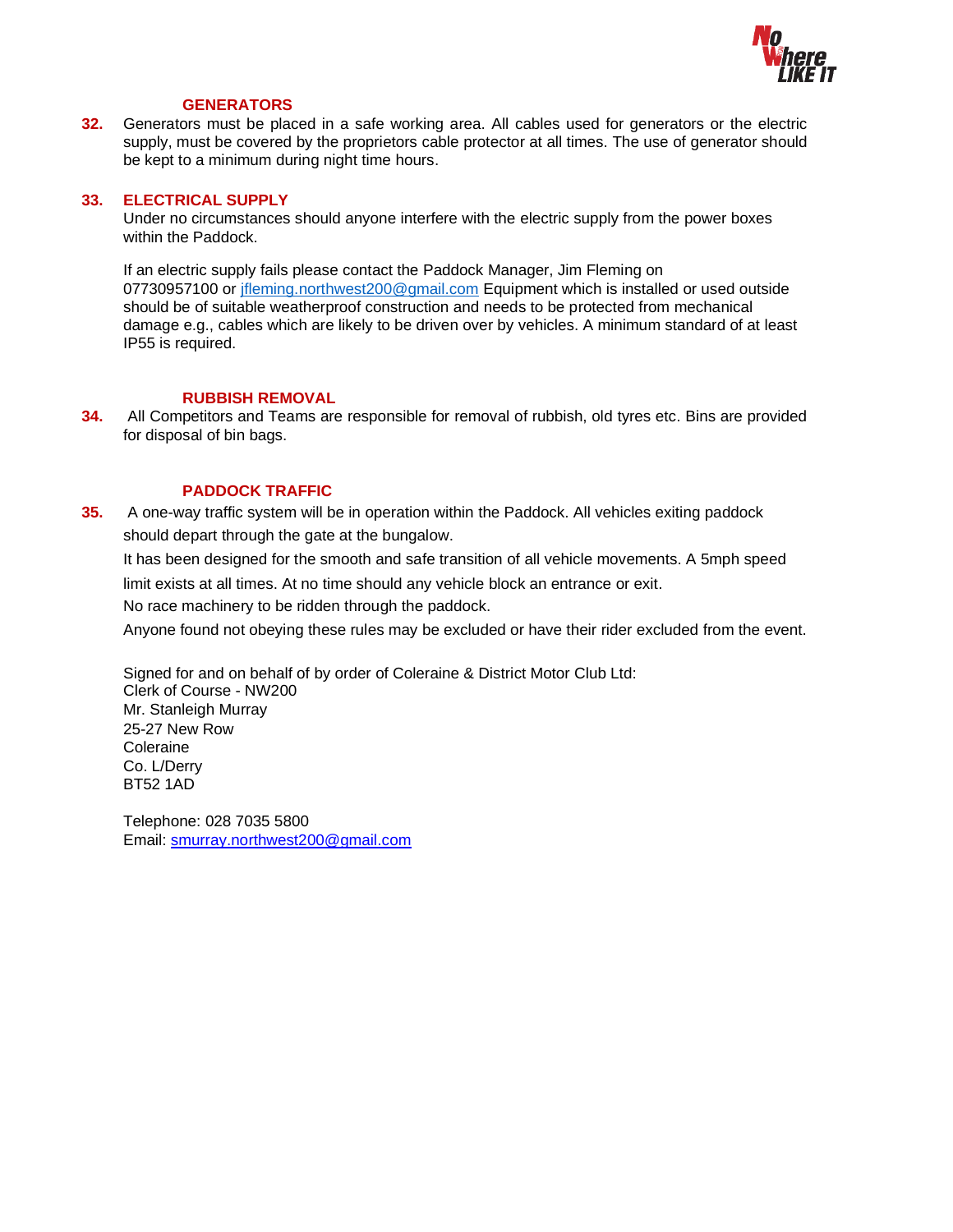

# **Race Programme for 10th, 12th & 14th May**

#### **Practice Times**

9.30am Circuit Inspection by Stewards

# **Tuesday 10th May – Roads Close 9.15am – 3.15pm**

| 1 <sup>st</sup> Session | Newcomers only | 09.45 to 10.15 hrs (approximate times) |
|-------------------------|----------------|----------------------------------------|
| 2 <sup>nd</sup> Session | Supersport     | 10.30 to 11.15 hrs                     |
| 3 <sup>rd</sup> Session | Superbike      | 11.30 to 12.15 hrs                     |
| 4 <sup>th</sup> Session | Supertwin      | 12.30 to 13.15 hrs                     |
| 5 <sup>th</sup> Session | Superstock     | 13.30 to 14.30 hrs                     |

# **Thursday 12th May – Roads Close 9.15am – 3.15pm**

| 1 <sup>st</sup> Session | Supertwin  | 09.45 to 10.30hrs (approximate times) |
|-------------------------|------------|---------------------------------------|
| 2 <sup>nd</sup> Session | Superstock | 10.45 to 11.30hrs                     |
| 3 <sup>rd</sup> Session | Supersport | 11.45 to 12.30hrs                     |
| 4 <sup>th</sup> Session | Superbike  | 12.45 to 13.30hrs                     |

# **Race Schedule**

# **Thursday 12th May – Roads Close 9.15am – 3.15pm & 5pm – 9pm**

| Race 1        | Supersport (6 laps) | 17.45 hrs (approximate times) |
|---------------|---------------------|-------------------------------|
| Race 2        | Superstock (6 laps) | 18.30 hrs                     |
| <u>Race 3</u> | Superstwin (4 laps) | $19.15$ hrs                   |

# **Saturday 14th May – Roads Close 9.15am – 9pm**

| Race 1 | Supersport Race (6 laps)      | 10.00 hrs (approximate times) |
|--------|-------------------------------|-------------------------------|
| Race 2 | Superbike Race (6 laps)       |                               |
| Race 3 | Supertwin Race (4 laps)       |                               |
| Race 4 | Superstock Race (6 laps)      |                               |
| Race 5 | NW200 Superbike Race (7 laps) |                               |

*Any amendments to the road closing schedule will be notified in due course.*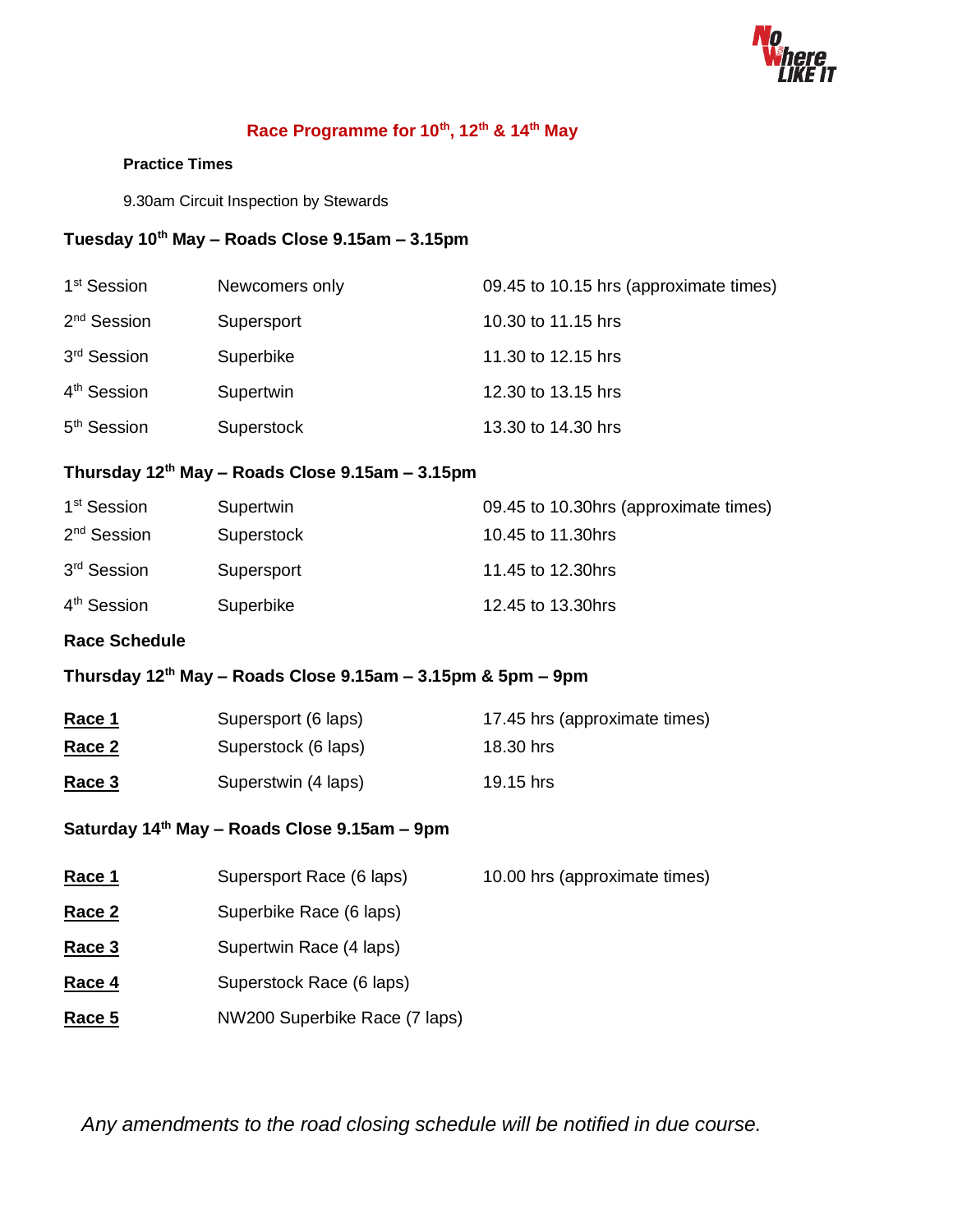

# **Supertwin Technical Regulations**

<span id="page-22-0"></span>All items not mentioned in the following articles must remain as originally produced by the Manufacturer for the approved machine. Everything that is not authorised and prescribed in these rules is strictly forbidden. All motorcycles must comply in every respect with all the requirements for racing as specified in the Technical Regulations, unless it is equipped as such on the approved machine.

Any four stroke twin cylinder motorcycle with a water cooled engine available for purchase to the general public for road use up to 700cc may be used provided it adheres to the following regulations. Capacity can be increased to 700cc on older models by increase bore and/or stroke but must not exceed 700cc. Eligible machines must be, or have been available for sale to the general public and be homologated / Type approved for road use in the UK. This class is for serial production machines only. One off or prototype machines are not permitted. Older models may be updated with genuine parts found on a newer version of the same model and newer models may use parts from older machines.

#### **Approved Manufacturers/chassis**

Kawasaki ER650/Z650 Suzuki SV650 Paton S1-R Yamaha 07/ R7 Aprilia RS660

Other manufacturers/chassis will be approved at the discretion of the MCUI Technical committee and update bulletins issued during the season once approved by road race/Short circuit commission.

#### **REAR SAFETY LIGHT:**

**All motorcycles must have a Functioning Red Light mounted at the rear of the seat to be used during wet races or in low visibility conditions as declared by Clerk of Course.**

#### **The rear safety light must comply with the following;**

- **a)** The lighting direction must be parallel to the centre line of the motorcycle (running direction) and must be clearly visible from the rear, at least 15 degrees to both the right and left sides of the centre line of the motorcycle.
- **b)** It must be safely mounted on the very end of the seat/rear bodywork and approximately on the centre line of the motorcycle. In case of dispute over the mounting position of or visibility of the Rear Safety Light, the decision of the Technical Steward or Scrutineer will be final.
- **c)** The power output/luminosity must be equivalent to approximately 10-15W (incandescent) or 3- 5W (led).
- **d)** The light must be able to be switched on and off.

#### **HANDLE BAR LEVERS:**

**Motorcycles must be equipped with a brake lever protection, intended to protect the handlebar brake lever from being accidentally activated in case of collision with another motorcycle.**

#### **1. Frame and Swing Arm:**

Frame must remain as originally produced by the manufacturer for the approved machine. Surplus attachment brackets may be removed and replaced with those more suitable for race fairings, sub frames attachment & instrument brackets. Rear sub frame may be replaced or modified. Swing arm may be replaced from a model of the same Manufacturer, provided the original attachment to frame and rear suspension remains as homologated. No bracing or strengthening is allowed.

#### **2. Suspension:**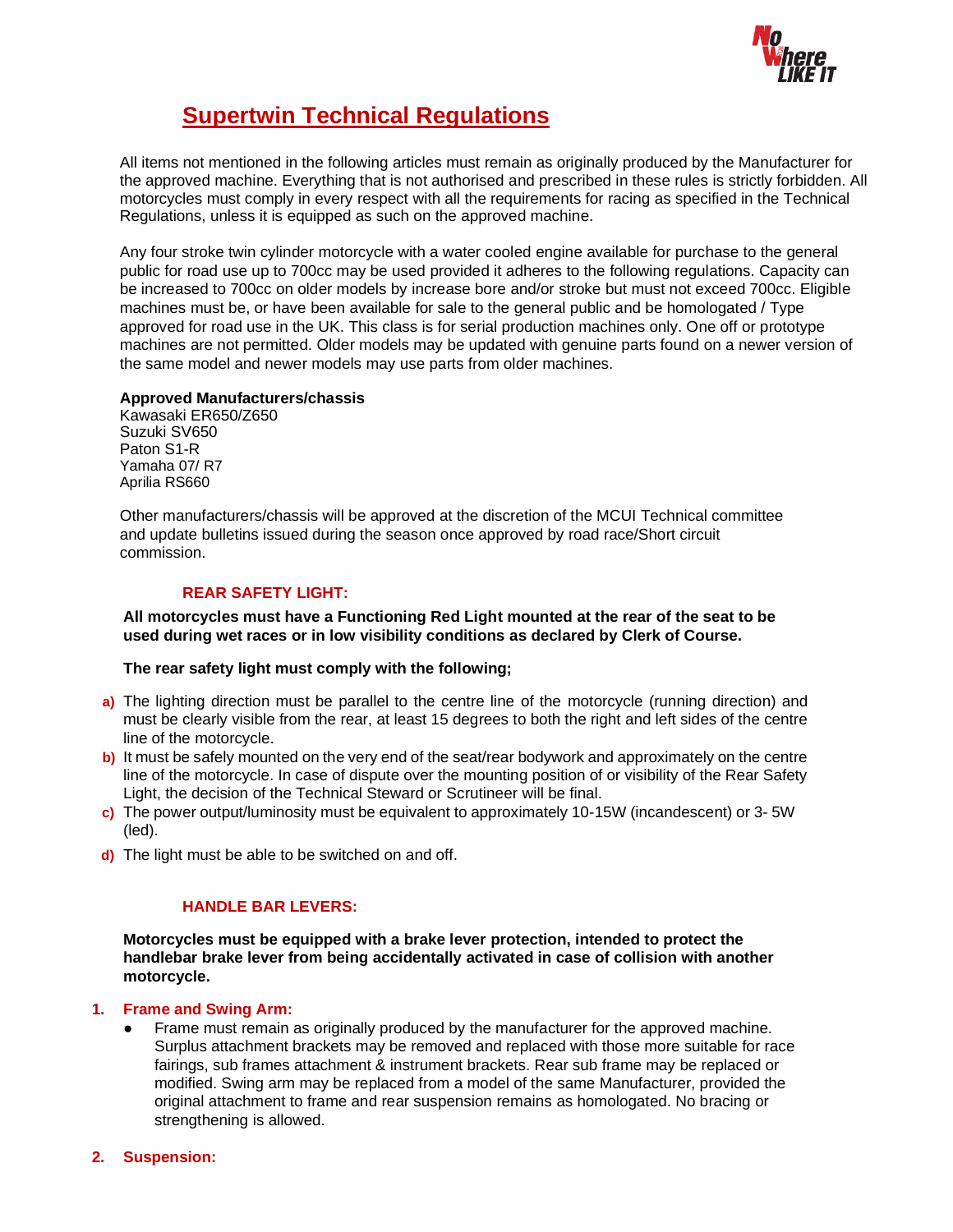

- Forks may be changed, modified or replaced. Fork yokes/triple clamp may be changed. Original internal parts of the fork may be modified or replaced. Aftermarket damper kits or valves may be installed. Fork springs may be replaced. Fork caps may be modified or replaced beyond the approved standard to allow external adjustments. Steering damper may be added or changed.
- Rear suspension unit can be changed or modified, but the original attachment to the frame and swing arm must remain as approved.

#### **3. Brakes:**

- Front and rear brake discs may be changed. Only ferrous materials are allowed for brake discs.
- Front and rear brake calipers may be changed or modified. Front and rear brake pads may be changed.
- Front and rear master cylinders may be changed.
- Front and rear hydraulic brake lines may be changed. The split of the front brake lines for both front brake calipers must be made above the lower fork bridge (bottom yoke).

#### **4. Wheels and Tyres:**

- Wheels may be replaced. Carbon fibre or composite wheels are not permitted.
- Wheel rim diameter and width are free
- All tyres must be moulded treaded type. Slick or cut tyres are not permitted.
- Tyres After consultation with the MCUI Technical Committee regarding the 2020 tyre regulations for race classes that call for a treaded tyre that state *"All tyres must be moulded treaded type. Slick or cut tyres are not permitted*." Michelin Tyre PLC are in agreement with the MCUI that while the Power Supermoto tyres are clearly a treaded tyre, and are not a cut slick, they do not comply with the FIM stated definition of treaded dry weather tyres which reads: *" Tyres V or Z rating must be used. Only tyres on general sale to the public as road legal fitments will be permitted. The depth of the tyre tread must be at least 2.5 mm, over the whole tyre tread (pattern) width, at pre-race control. The tyre must have an "E" mark and/or DOT (American Department of Transportation) approval and the DOT number must appear on the tyre sidewall."*

#### **5. Controls:**

- Footrest and foot controls may be replaced or relocated but brackets must be mounted to the frame at the original mounting points.
- Handlebars, hand controls and cables may be altered or replaced. Engine starter switch and kill switch must be located on the handlebars and must be operational at technical checks.

#### **6. Bodywork, tank, fairing and seat unit:**

- Fairing, mudguards and seat unit may be altered or replaced. All machines must run with a full faring fitted.
- Windscreen, if fitted, may be replaced with transparent material only.
- The original instruments and fairing brackets may be removed, replaced or added to.
- The petrol capacity may be no greater than 20 litres. The unleaded baffle in the tank may be removed and the filler replaced. Fuel tank materials may be changed, the fuel tank breather must vent via a non-return valve into a catch tank with a minimum capacity of 250cc. This must be visible so it can be checked at Technical checks

● The position of the tank mounting points on the frame must remain as standard. Fuel tank must contain fire retardant matrerial (open celled mesh I.e. explososafe) The lower fairing has to be constructed to hold, in case of an engine breakdown, at least half of the total oil and engine coolant capacity used in the engine (minimum 5 litres). The lower edge of openings in the fairing must be positioned at least 50 mm above the bottom of the fairing.

# **7. Battery:**

The size and type of the battery may be changed and relocated.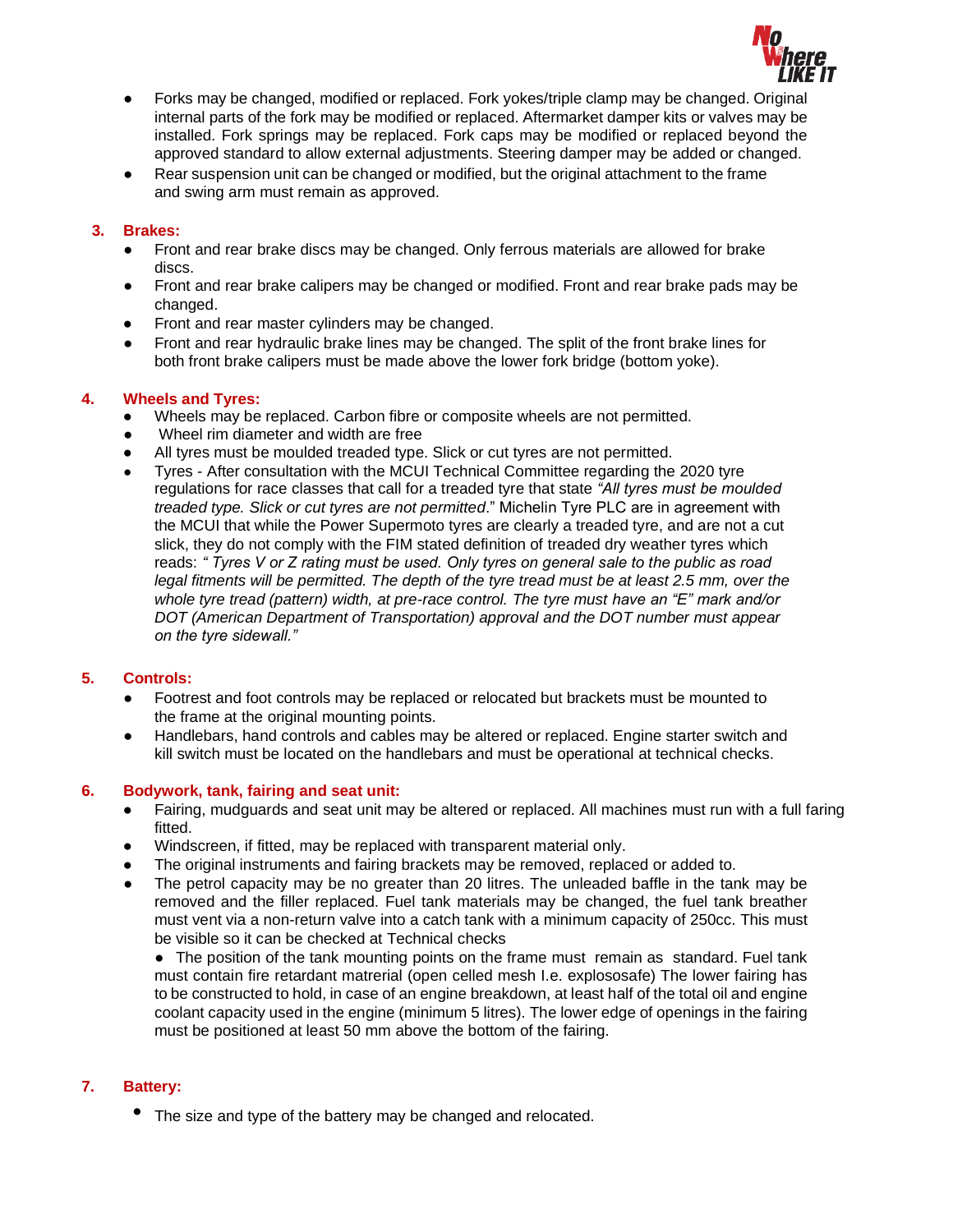

# **8. Engine:**

- Original OEM cylinder head, rods, pistons, valves, cylinders may be modified, polished or lightened. Gas flow modifications normally associated with individual tuning is permitted. Compression ratio of the engine maybe changed. Valves may be modified or changed Capacity must not exceed the manufacture road model. Pistons may be replaced. Con rods may be modified or replaced but the material must be as approved and the rods must be the same weight or heavier than standard. Crankshaft may be modified or changed but be no lighter than that used on the standard machine .Camshaft timing may be changed by the slotting of cam sprockets or by pressing on at a different timing. Cam lift and dwell is free. The thermostat may be removed from the housing to aid cooling if required Throttle bodies may be changed, bored out or polished and modified. The use of multiple injectors per cylinder is allowed.
- It is not allowed to add a pump used to create a vacuum in the crankcase.
- If a vacuum pump is installed on the approved motorcycle then it may only be used as approved.
- The ECU must remain as fitted to the approved machine or a machine of similar type and construction from a previous model and from the same manufacture. However, it is permitted to use a secondary fuel and/ or ignition module such as a Power Commander/Bazzaz etc "Flashing the standard ECU is also allowed. The use of an aftermarket ECU (e.g. Motec, IgniTech etc) is not allowed.
- The maximum rpm must be No higher than 11000rpm.
- Machines will be tested on the Dyno during practice and selected machines post-race.
- Air box may be modified or replaced.
- All machines must have a closed breather system. All oil breather lines must be connected and discharge in the air box only, the lines must discharge above the throttle bodies. They cannot discharge into the inlet tract or the exhaust air inlet system. The breather line must go engine to air box direct or engine catch tank to air box. All connections must be sealed so there are no direct atmosphere emissions
- All lateral covers/engine cases containing oil and which could be in contact with the ground during a crash, must be protected by a second cover made from material, such as aluminum alloy, stainless steel, steel, titanium or composite materials.
- Plates or crash bars made from aluminum or steel are also permitted all these covers must be fixed properly and securely

#### **9. Transmission:**

- Gearbox may be changed or modified
- Additions to the gearbox or selector mechanism, such as quick shift systems are permitted.
- Clutch springs, friction and drive plates may be replaced.
- The use of slipper clutches is permitted.
- Front and rear external drive sprockets, chain pitch, width and length can be changed.
- Secondary covers are required to be fitted over the crank cases.

#### **10. Electrics:**

- The alternator may be modified or changed.
- The engine must start using the standard onboard electric start.
- The original wiring harness may be modified.

#### **11. Exhaust System:**

Exhaust pipe and silencers may be altered or replaced from those fitted to the approved motorcycle.

The number of final exit(s) to the exhaust may be altered from that of the approved machine. Wrapping of the exhaust systems is permitted.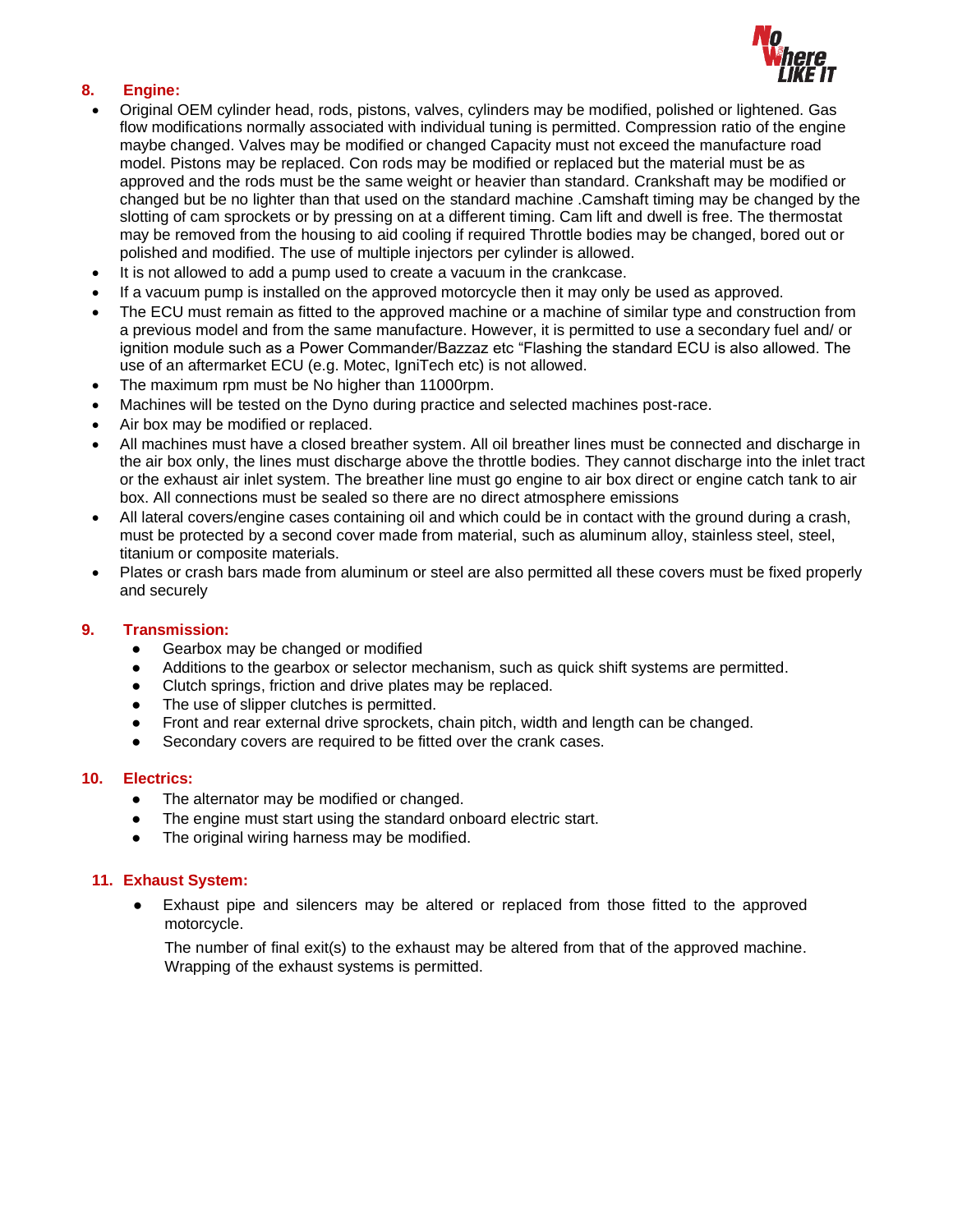

#### **12. Fasteners:**

Standard fasteners may be replaced with fasteners of any material and design. The strength and design must be equal to or exceed the strength of the standard fastener it is replacing for structural applications. The use of titanium in the swing arm spindles and the wheel spindles is forbidden. For wheel spindles the use of light alloys is also forbidden. The use of titanium alloy nuts and bolts is allowed. Aluminum fasteners may only be used in non- structural locations.

#### **13. The following items MUST BE Removed:**

Headlamp, rear lamp and turn signal indicators. Rear view mirrors, horn, license plate bracket, tool box, helmet hooks, luggage carrier hooks, passenger foot rests, passenger grab rails, safety bars, center and side stands must be removed

#### **14. The following items MAY BE Removed:**

Instruments, instrument brackets and associated cables, horn, license plate brackets, tool kits, tachometer, speedometer and wheel spacers, radiator fan and wiring, passenger foot rests, passenger grab rails and upper chain guard.

#### **15. Chain Guards:**

A guard must be fitted in such a way as to prevent trapping between the lower drive chain run and the final drive sprocket at the rear wheel.

#### **16. Fuel:**

Only control fuel is permitted as supplied by Euro M- Sport Fuels at the event. Fuel details are contained in Pages 10 & 11 of the Supplementary Regulations.

#### **17. Radiator and Oil Cooler:**

The original radiator and oil cooler may be replaced. An oil cooler can be added if not fitted. The use of coolants is prohibited, water only to be used.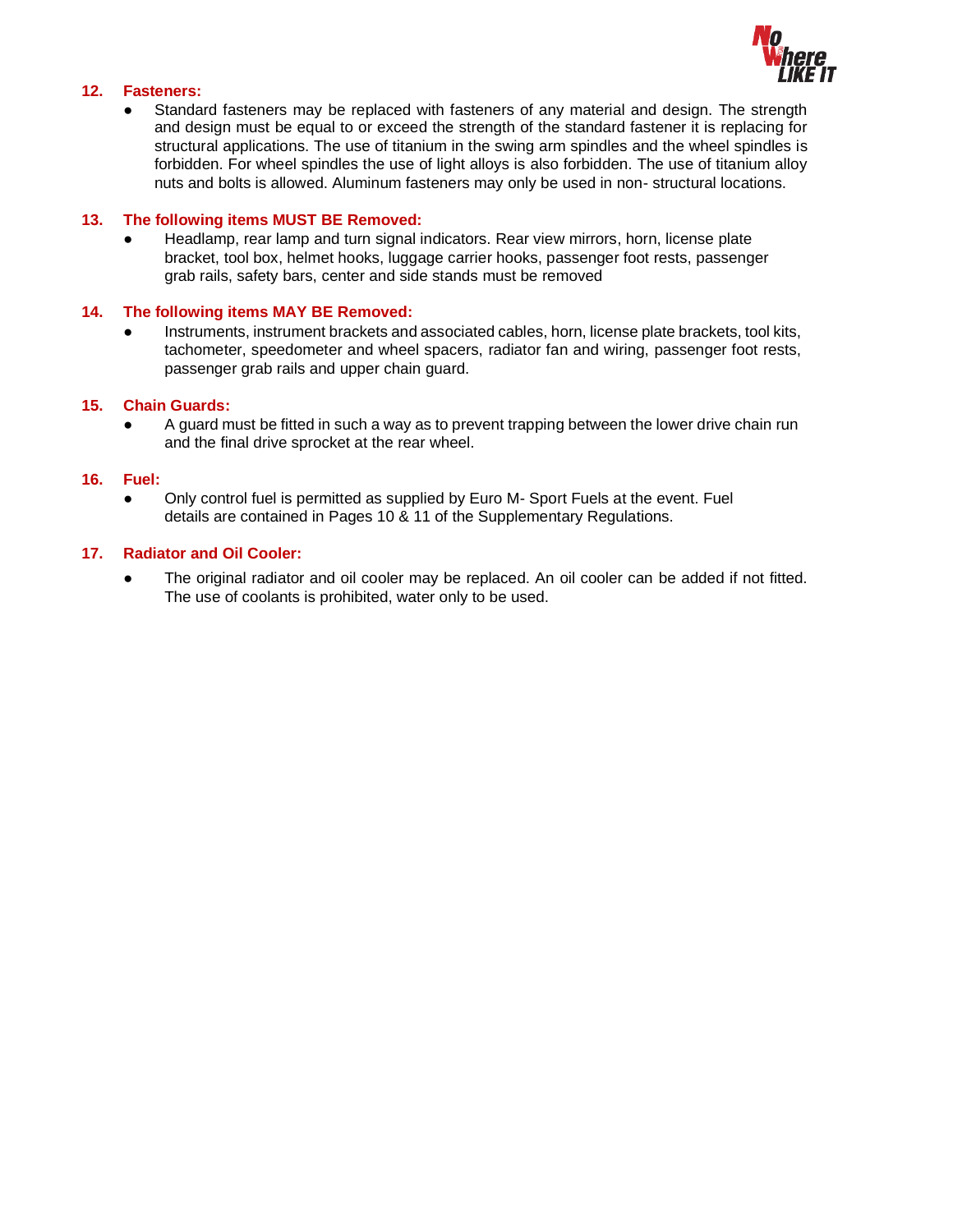

# **SUPERSPORT TECHNICAL RULES**

#### **Everything that is not authorised and prescribed in this rule is strictly forbidden.**

These regulations apply to SUPERSPORT MACHINES, run under FIM Rules. Supersport motorcycles require an FIM/MCRCB homologation. All motorcycles must comply in every respect with all the requirements for Road Racing as specified in the Technical Regulations. The appearance from front, rear and the profile of Supersport motorcycles must (except when otherwise stated) conform to the homologated shape (as originally produced by the manufacturer).

The appearance of the exhaust system and engine case guards is excluded from this rule.

All items not mentioned in the following articles must remain as originally produced by the manufacturer for the homologated machine

#### **REAR SAFETY LIGHT:**

**All motorcycles must have a Functioning Red Light mounted at the rear of the seat to be used during wet races or in low visibility conditions as declared by Clerk of Course.**

#### **The rear safety light must comply with the following;**

- **a)** The lighting direction must be parallel to the centre line of the motor cycle (running direction) and must be clearly visible from the rear, at least 15 degrees to both the right and left sides of the centre line of the motorcycle.
- **b)** It must be safely mounted on the very end of the seat/rear bodywork and approximately on the centre line of the motorcycle. In case of dispute over the mounting position of or visibility of the Rear Safety Light, the decision of the Technical Steward or Scrutineer will be final.
- **c)** 10-15W The power output/luminosity must be equivalent to approximately (incandescent) or 3- 5W (led).
- **d)** The light must be able to be switched on and off.

#### **HANDLE BAR LEVERS:**

**Motorcycles must be equipped with a brake lever protection, intended to protect the handlebar brake lever from being accidentally activated in case of collision with another motorcycle.**

#### **1. Supersport Class:**

600cc - 636cc 4 stroke 4 cylinder, 750cc 4 stroke 2 cylinder, 675cc 4 stroke 3 cylinder,

#### **2. Minimum Weights:**

- The minimum weights will be:
- 600 cc four cylinders 161 kg
- 636 cc four cylinders 161 kg
- 675 cc three cylinders -161 kg
- 750 cc two cylinders 161 kg
- At any time of the event, the weight of the whole machine (including the tank and its contents) must not be less than the minimum weight. There is no tolerance on minimum weight of a motorcycle.
- In the final inspection at the end of the race, the checked machines will be weighed in the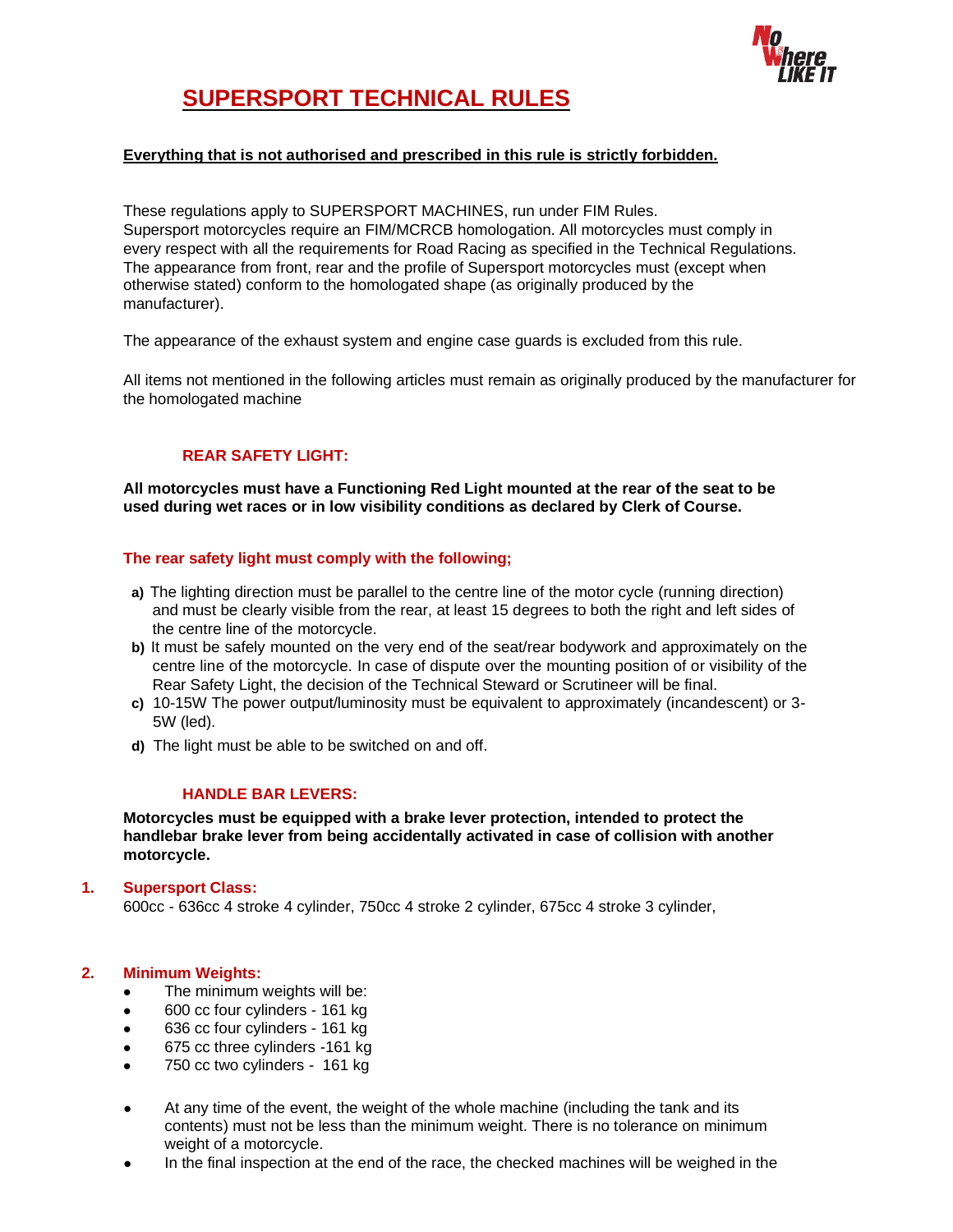

condition they were at the end of the race.

- The established weight limit must be met in the condition the machine finished the race.
- Nothing can be added to the machine including water, oil, fuel or tyres.
- During the practice and qualifying sessions every rider may be asked to submit his motorcycle to a weight control in any case the rider and team must comply with this request.
- The use of ballast is allowed to stay over the minimum weight limit and may be required due to a handicap system. The use of ballast and weight handicap must be declared to the Chief technical officer at the preliminary checks

### **3. Number Plate Colours:**

- The background colours and figures for Supersport are white background with blue numbers. With the RAL colour table values being blue 5010 and white being 9010.
- In case of a dispute concerning the legibility of numbers, the decision of the Stewards will be final. The allocated number for the rider must appear three times on the machine. The number on the front may be affixed only once, either in the centre of the fairing or to one side. The two side numbers must be located on the left and right sides of the seat on the fairing or lower rear portion of the lower fairing.

#### **4. Fuel:**

Only control fuel is permitted as supplied by Euro M-Sport at the event. Fuel details are contained in Pages 10 & 11 of the Supplementary Regulations.

#### **5. Frame Body and Rear Sub Frame:**

- Frame must remain as originally produced by the manufacturer for the homologated machine.
- Nothing can be added or removed from the frame body.
- All motorcycles must display a vehicle identification number on the frame body (chassis number)
- Engine mounting brackets or plates must remain as originally produced by the manufacturer for the homologated machine.
- Rear sub frame may be changed or altered, but the type of material must remain as homologate or of higher specific weight.
- Additional seat brackets may be added but none may be removed. Bolt-on accessories to the rear sub frame may be removed.
- The paint scheme is not restricted but polishing the frame body or sub frame is not allowed.
- The sides of the frame body may be covered by a protective part made of a composite material.
- These protectors must fit the form of the frame.

#### **6. Front Forks**

- Forks must remain as originally produced by the manufacturer for the homologated machine.
- Standard original internal parts of the forks may be modified or changed.
- After market damper kits or valves may be installed.
- Fork Springs may be replaced or modified.
- Fork Caps may be modified or replaced to allow external adjustment.
- The fork tubes (stanchions, fork pipes) surface may be changed or modified. Additional surface treatments are allowed.
- The upper and lower fork clamps (triple clamp, fork bridges) must remain as originally produced by the manufacturer on the homologated machine.
- Steering damper may be added or replaced with an aftermarket damper.
- The steering damper cannot act as a steering lock limiting device.
- Dust seal can be modified, changed or removed if the fork is totally oil sealed.
- No aftermarket or prototype electronically controlled suspension can be used.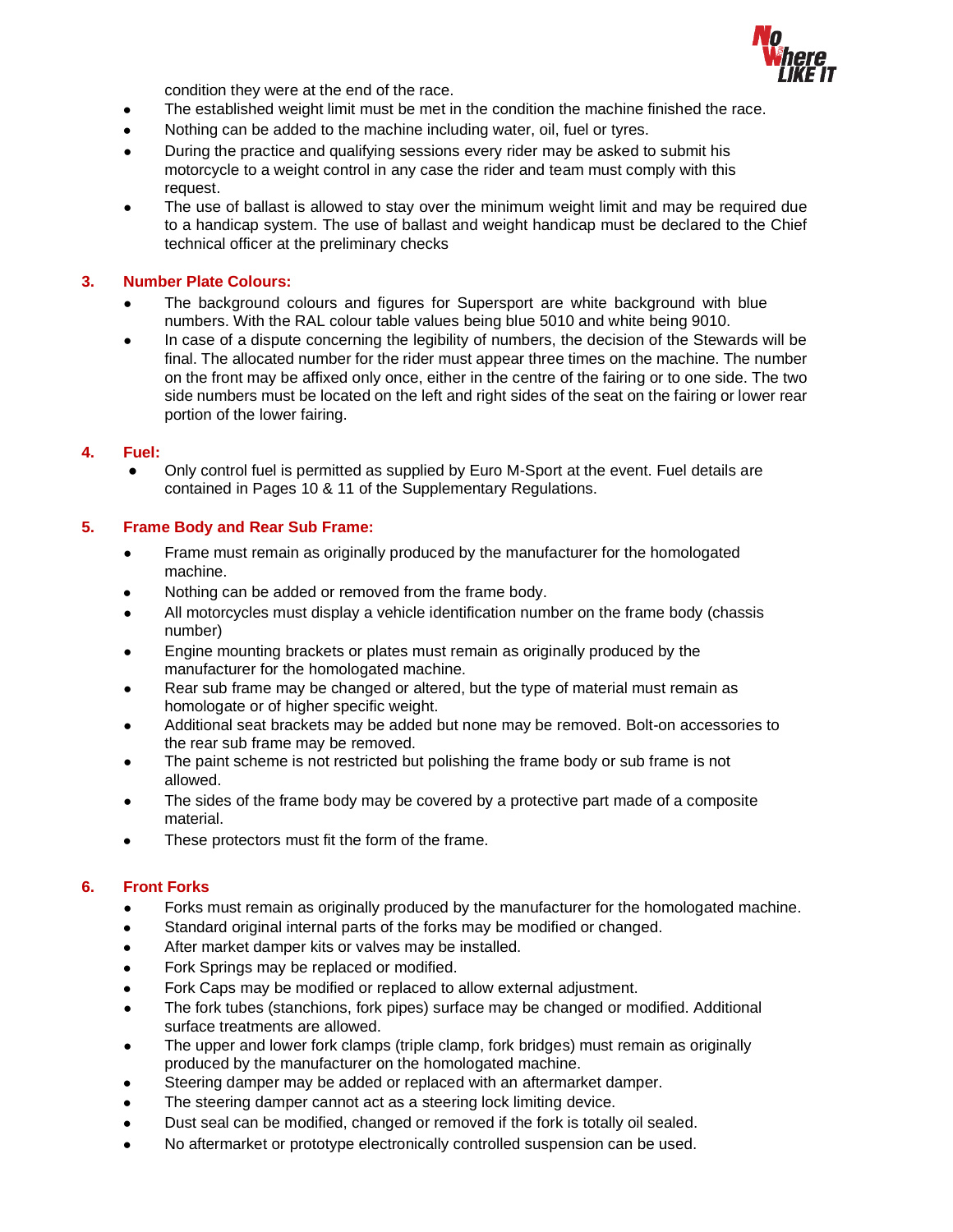

# **7. Rear Fork (Swing Arm):**

- Rear fork must remain as originally produced by the manufacturer for the homologated machine. A chain guard must be fitted in such a way as to reduce the possibility that any part of the rider's body should become trapped between the power chain and the rear wheel sprocket.
- Rear fork pivot bolt must remain as originally produced by the manufacturer for the homologated machine.
- Rear axle adjuster (chain adjuster) can be modified or changed.
- Rear wheel stand brackets may be added to the rear fork by welding or by bolts. An anchorage system or point(s) to keep the original rear caliper in place may be added to the rear fork.

# **8. Rear Suspension Unit:**

- Rear suspension unit may be changed or modified. The original attachments of the frame and rear fork must be as homologated.
- Rear suspension unit spring(s) may be changed. No aftermarket or prototype electronicallycontrolled suspension unit maybe used. If original electronic unit is used, it must be completely standard (any mechanical or electronic part must remain as homologated). The original electronic system must work properly in the event of an electric/electronic failure otherwise it cannot be homologated for FIM competitions.
- Rear suspension linkage must remain as originally produced by the manufacturer for the homologated machine.

#### **9. Wheels:**

- Wheels must remain as originally produced by the manufacturer at the time of sale into the dealer/distributor network for the homologated machine.
- The speedometer drive may be removed and replaced with a spacer
- If the original design included a cushion drive for the rear wheel, it must remain as originally produced for the homologated machine
- Front and rear wheel axles must remain as originally produced by the manufacturer for the homologated machine
- Wheel diameter and rim width must remain as originally homologated.

#### **10. Brakes:**

- Front and rear brake discs may be changed but must fit the original caliper and mounting.
- However, the outside diameter, the ventilation system must remain as originally produced by the manufacturer for the homologated machine.
- Internally ventilated discs are not allowed if not homologated on the original model.
- The brake disc carriers may be changed, but must retain the same off set and same type of mounting to the wheels.
- Replacement brake discs must be of ferrous material.
- Front and rear brake calipers as well as all the mounting points and mounting hardware
- (mount, carrier, hanger) must remain as originally produced by the manufacturer for the homologated machine (see Art. 2.5.10.3)
- The front master cylinder must remain as originally produced by the manufacturer for the homologated machine, hand lever excluded.
- Rear master cylinder must remain as originally produced by the manufacturer for the homologated machine
- Front and rear hydraulic brake lines may be changed. The brake fluid reservoir may be replaced and/or repositioned. Quick connectors may be used. The split of the front brake lines for both front brake calipers must be made above the lower edge of fork bridge (lower triple clamp).
- Front and rear brake pads may be changed. Brake pad locking pins may be modified for quick change type. Additional air ducts are not allowed.
- ABS may be used only if installed on the homologated model for road use, however it must be completely standard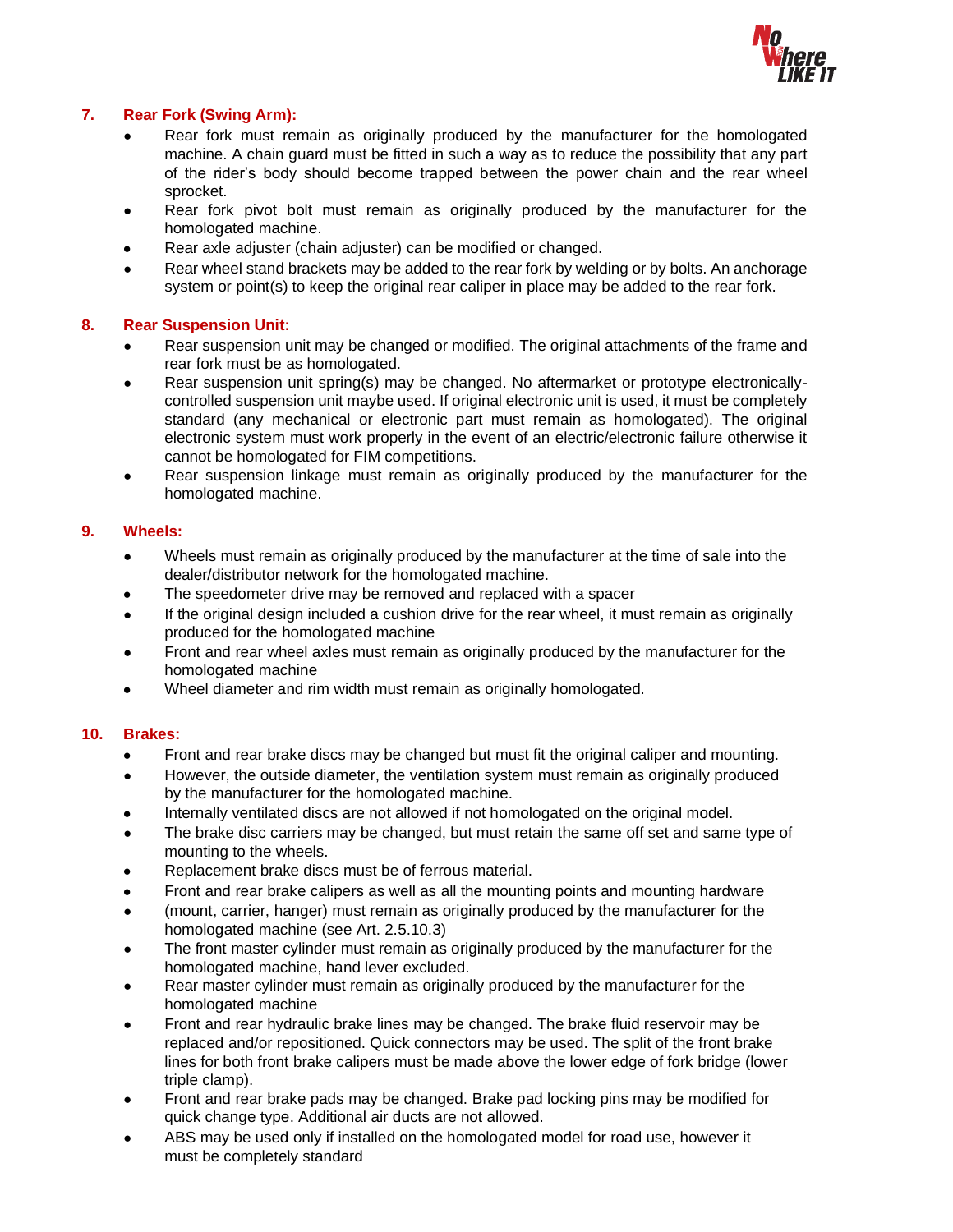

# **11. Tyres:**

- Tyres V or Z rating must be used. Only tyres on general sale to the public as road legal fitments will be permitted. The depth of the tyre tread must be at least 2.5 mm, over the whole tyre tread (pattern) width, at pre-race control.
- The tyre must have an "E" mark and/or DOT (American Department of Transportation) approval and the DOT number must appear on the tyre sidewall.
- Only when a race or practice has been declared "wet" the use of a special tyre, commonly known as a "full wet" tyre, is allowed. These tyres do not need to carry the "DOT" or "E" mark and must be marked "NOT FOR HIGHWAY USE".Wet tyres must be a fully moulded tyre. No hand cutting is allowed on moulded tyres. The use of hand cut tyres is not allowed.

# **12. Foot Rest / Foot Controls:**

- Foot rest/foot controls may be relocated but brackets must be mounted to the frame at the original mounting points.
- Foot rests may be rigidly mounted or a folding type which must incorporate a device to return them to the normal position.
- The end of the foot rest must have at least 8mm solid spherical radius.
- Non folding footrests must have an end (plug) which is permanently fixed, made of aluminium, plastic, Teflon® or an equivalent type material (minimum radius 8mm). The plug surface must be designed to reach the widest possible area.

# **13. Handle Bars and Hand Controls:**

- Handle bars and hand controls may be replaced (does not include brake master cylinder).
- Handle bars and hand controls may be relocated. Throttle control must be self-closing when not held by the hand.
- Electric starter switch and engine stop switch must be located on the handle bars. A functional Ignition kill switch or button mounted on the right-hand handlebar that is capable of stopping a running engine must be fitted and be **RED.**

# **14. Fairing / Body Work:**

- Fairing, front mudguards and body work must appear to be as originally produced by the manufacturer for the homologated machine.
- Fairing and body work may be replaced with cosmetic duplicates of the original parts. The material may be changed. The use of carbon fibre or Kevlar® materials is not allowed in fairing, fuel tank cover, seat, seat base and associated body work construction.
- As the original parts without any addition or subtractions.
- Wind screen may be replaced with transparent material only. An aftermarket screen may be used ie TT Type.
- The original combination instrument/fairing brackets may be replaced. All other fairing brackets may be altered or replaced.
- The original air ducts running between the fairing and the air box may be altered or replaced.
- The original air ducts into the airbox may be altered or replaced. Original openings for cooling in the lateral fairing/bodywork. Sections may be partially closed only to accommodate sponsors' logos/lettering. Such modification shall be made using wire mesh or perforated plate. The material is free but the distance between all opening centres, circle centres and their diameters must be constant. Holes or perforations must have an open area ratio > 60%.
- The lower fairing has to be constructed to hold, in case of an engine breakdown, at least half of the total oil and engine coolant capacity used in the engine (minimum 5 litres). The lower edge of openings in thefairing must be positioned at least 50 mm above the bottom of the fairing
- Minimal changes are allowed to permit the use of an elevator (stand) for wheel changes and to add a small plastic protective cone to the frame or engine.
- Front mudguard must appear as originally supplied by the manufacturer for the homologated machine.
- Front mudguard may be replaced with cosmetic duplicates of the original parts. The use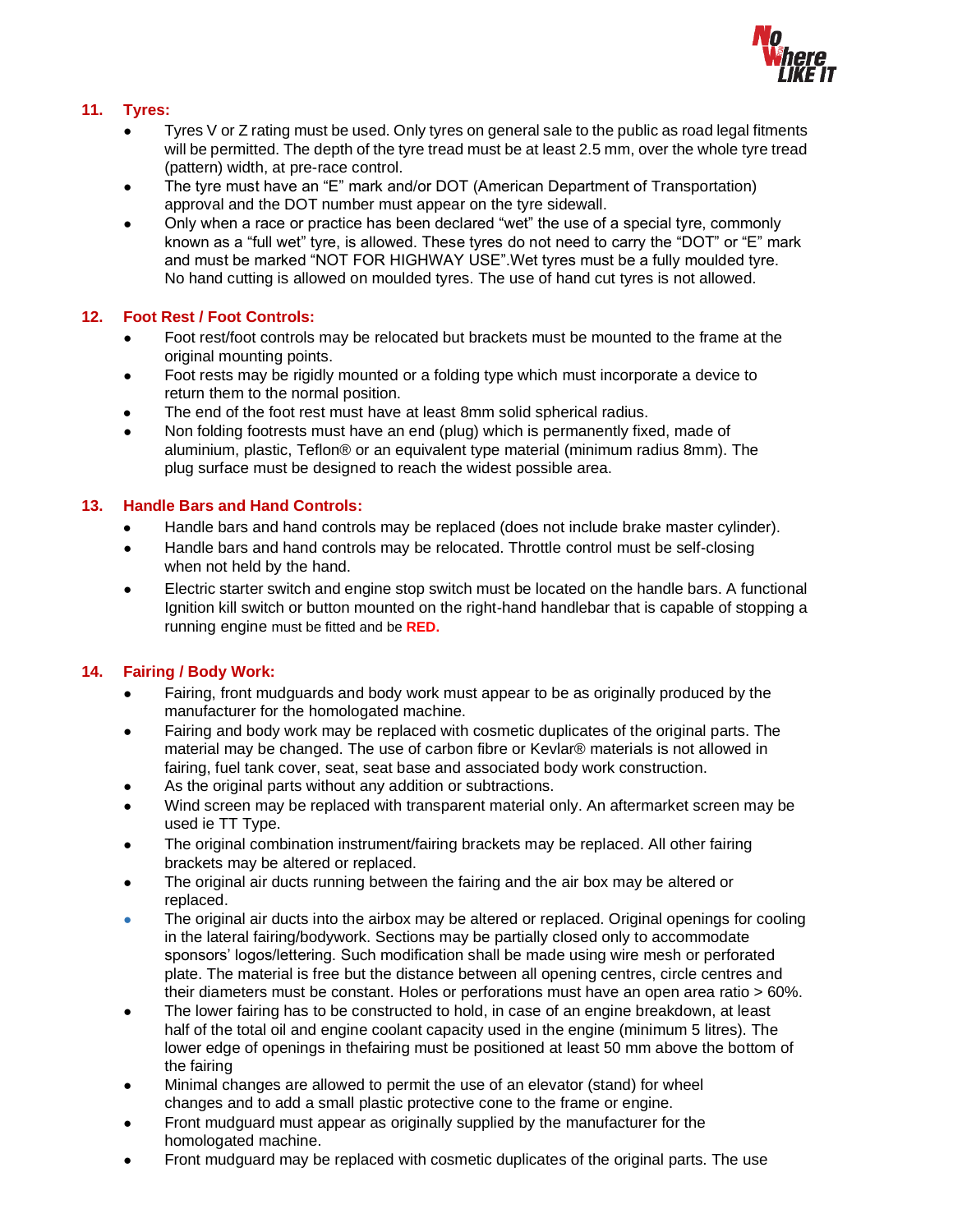

of carbon fibre or Kevlar composites is allowed.

- Front mudguard may be spaced upward for increased tyre clearance
- Rear mudguard fixed on the swing-arm may be replaced with cosmetic duplicates of the original parts. The use of carbon fibre or Kevlar composites is allowed.
- Rear mudguards fixed on the swing-arm which incorporate the chain guard may be modified to accommodate larger diameter rear sprockets.
- The existing rear mudguard under the seat may be removed. A mudguard may be fitted directly onto the swing-arm (it may not cover more than 120 degrees of the wheel).

### **15. Fuel Tank:**

- It is permitted to modify the standard manufacturers tank provided the silhouette of the tank remains as homologated and the capacity does not exceed 24 litres.
- Fuel tank must contain fire retardant material (open celled mesh i.e. explososafe)
- Fuel tanks with tank breather pipes must be fitted with non-return valves that discharge into a catch tank with a minimum volume of 250cc made of suitable material.
- Fuel caps may be changed. Fuel caps when closed, must be leak proof. Additionally, they must be securely locked to prevent accidental opening at any time.

#### **16. Seat:**

- Seat, seat base and associated body work may be replaced with parts of similar appearance as originally produced by the manufacturer for the homologated machine. The use of carbon fibre or carbon composite materials is allowed.
- The top portion of the rear body work around the seat may be modified to a solo seat.
- The appearance from both front rear and profile must conform in principal to the homologated shape.
- All exposed edges must be rounded.
- Holes may be drilled in the seat or cowl to allow additional cooling. Holes bigger than 10mm must be covered with metal gauze or fine mesh. Paint to match surrounding material.

#### **17. Wiring Harness:**

The wiring harness may be altered or replaced. Additional wiring harnesses may be added. Cutting of the wiring harness is allowed.

#### **18. Battery:**

The size and type of battery may be changed and relocated. Additional batteries may be added.

#### **19. Radiator and Oil Coolers:**

- The radiator may be changed only if it fits in the standard location and does not require any modifications to the frame or to the fairings outer appearance.
- Modifications to the existing oil cooler are allowed only if it does not require any modifications to the main frame or to the fairings outer appearance. A heat exchange (oil/water) can be exchanged by an oil cooler.
- Additional oil coolers are not allowed.
- Radiator fan and wiring may be changed, modified or removed.

#### **20. Air Box:**

- The air box must remain as originally produced by the manufacturer on homologated machine.
- The air filter element may be removed, or replaced.
- The air box drains must be sealed.
- All 4 stroke motorcycles must have a closed breather system. The oil breather line must be connected and discharge in the air box.
- The original air ducts running from the fairing to the box may be altered or replaced.
- The original air ducts to the air box may be altered or replaced.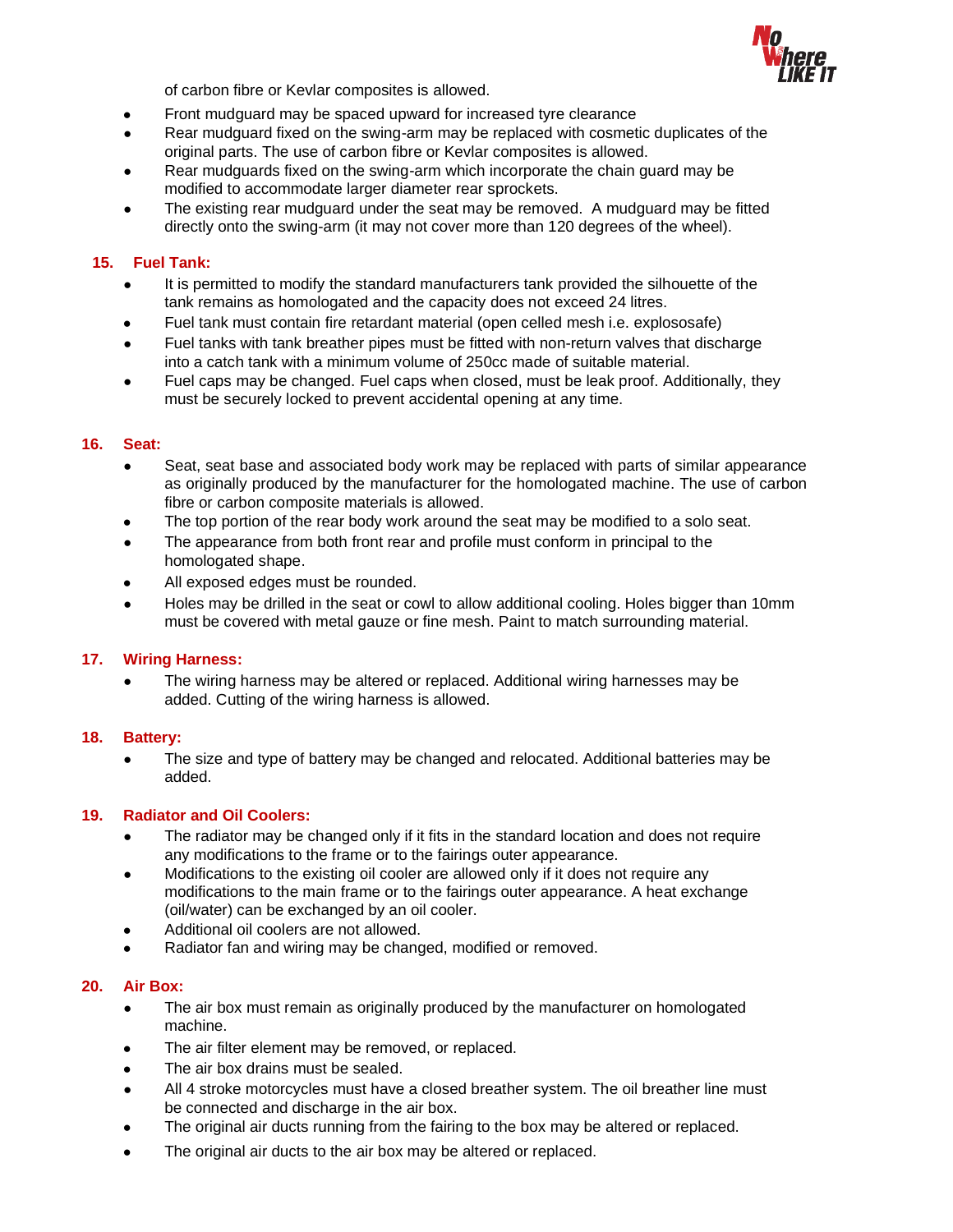

The only exception from the above is that a full rolling chassis from a Kawasaki  $ZX - 6 R 600$ may use and engine, throttle bodies and airbox from the Kawasaki 636 and these must be homologated from the Kawasaki Ninja ZX-6R 2019 (636cc) model

#### **21. Fuel injection system:**

- Fuel injection systems refer to throttle bodies and variable length intake tract devices, fuel pump and fuel pressure regulator.
- The original homologated fuel injection system must be used without any modifications.
- Throttle bodies intake insulators may be modified.
- The injectors must be standard units as on the homologated motorcycle.
- Bell mouths, including their fixing points, may be altered or replaced from those fitted by the manufacturer on the homologate machine.
- Butterfly cannot be changed or modified.
- Air or air-fuel mixture can enter or exit to/from the combustion chamber only passing through the original throttle body butterflies.
- Variable intake tracts devices cannot be added if they are not present on the homologate motorcycle.
- Vacuum slides may be fixed in the open position.
- Secondary throttle valves and shafts may be removed or fixed in the open position and all electronics may be disconnected or removed.

# **22. Fuel Supply**

- Fuel lines may be replaced from the fuel petcock (excluded) to the delivery pipe assy (excluded). Quick connectors or dry brake quick connectors may be used.
- Fuel vent lines may be replaced.
- Fuel filters may be added.
- Fuel pump pressure regulator must remain the same as on the homologated motorcycle. The fuel pressure must be as homologated.

# **23. Cylinder Head:**

- Cylinder head must be as homologated
- The following modifications are allowed: -
- Grinding of the cylinder head surface on the side of the gasket.
- Modification of the inlet and exhaust ports by taking off or adding material (welding is forbidden)
- Original homologated valve guides may be cut or modified, but only on the intake or exhaust port side.
- Polishing of the combustion chamber.
- Original valve seats must be used, but modifications are allowed to the shape.
- Compression ratio is free, but the combustion chamber can be modified only by taking material off.
- It is forbidden to add any material to the cylinder head unless as described above. The combustion chamber may be modified.
- Rocker arms (if any) must remain as homologated (materials and dimensions)
- Valves must be as homologated**.**
- Valve springs can be changed but the numbers must remain as homologated.
- The valve spring retainers may be replaced or modified but their weight must be the same of higher than the original ones.

# **24. Camshaft:**

- The method of drive must remain as homologated.
- The duration is free but the lift must remain as homologated. The cam chain or cam belt tensioning device(s) are free.
- At Technical checks: for direct cam drive systems, the cam lobe lift is measured for nondirect cam drive systems, the valve lift is measured.
- **25. Cam Sprockets:**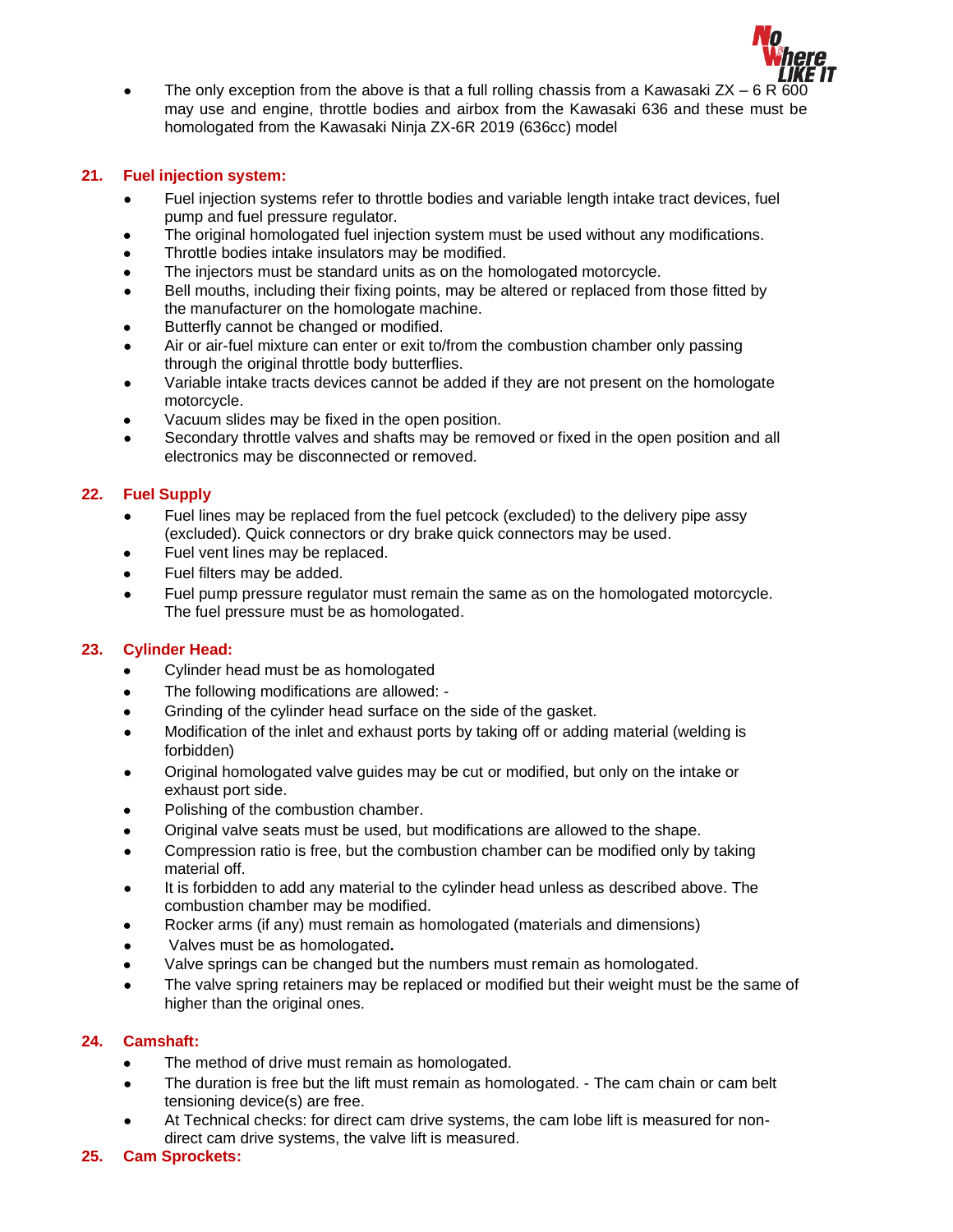

Cam sprockets or cam gears can be modified or replaced to allow the degreeing of camshafts.

#### **26. Crankshaft:**

- Crankshaft must remain as homologated without modification.
- Polishing and lightening is not allowed.
- Modifications of the flywheels are not allowed.

#### **27.** *O***il Pumps and Oil Lines and Water Pumps:**

- Modifications are allowed, but housing, mounting points and oil feed points must stay as original.
- Oil lines may be modified or replaced. Oil lines containing positive pressure, if replaced, must be of metal reinforced construction with swaged or threaded connectors.

#### **28. Connecting Rods:**

- Connecting rods must remain as homologated.
- Polishing and lightening is not allowed.

#### **29. Pistons:**

- Pistons must remain as homologated.
- Polishing and lightening is not allowed.

#### **30. Piston Rings:**

● Piston rings must remain as homologated. No modifications are allowed.

#### **31. Piston Pins and Clips:**

Piston pins and clips must remain as homologated. No modifications are allowed.

#### **32. Cylinders:**

- Cylinders must remain as homologated.
- Only the following modifications to the cylinders are allowed. Cylinder head gasket surface may be machined to allow the adjustment of compression ratio or resurfacing to repair a warped cylinder surface deck.
- Homologated materials and castings for cylinders must be used. The surface finish of the cylinder bore must remain as homologated
- Cylinder capacity must remain at the homologated size.

#### **33. Crankcase and all other Engine Cases (i.e. ignition case, clutch case):**

- Crankcases must remain as homologated. No modifications are allowed (including painting, polishing and lightening).
- Other engine cases must be made of the homologated material with exclusion of lateral side covers.
- Lateral (side) covers may be altered, modified or replaced. If altered or modified, the cover must have at least the same resistance to impact as the original one. If replaced, the cover must be made in material of same or higher specific weight and the total weight of the cover must not be less than the original one.
- Engine case guards in the form of strengthened engine side covers may be installed. These covers must be no lighter in weight than the standard part.
- All lateral covers/engine cases containing oil and which could be in contact with the ground during a crash, must be protected by a second cover made from composite materials, type carbon or Kevlar®, aluminum or steel plates and/ or bars are also permitted. All these devices must be designed to be resistant against sudden shocks and must be fixed properly and securely **and cover a minimum of one third of the original cover**
- Vacuum pumps are not allowed if not installed in the original engine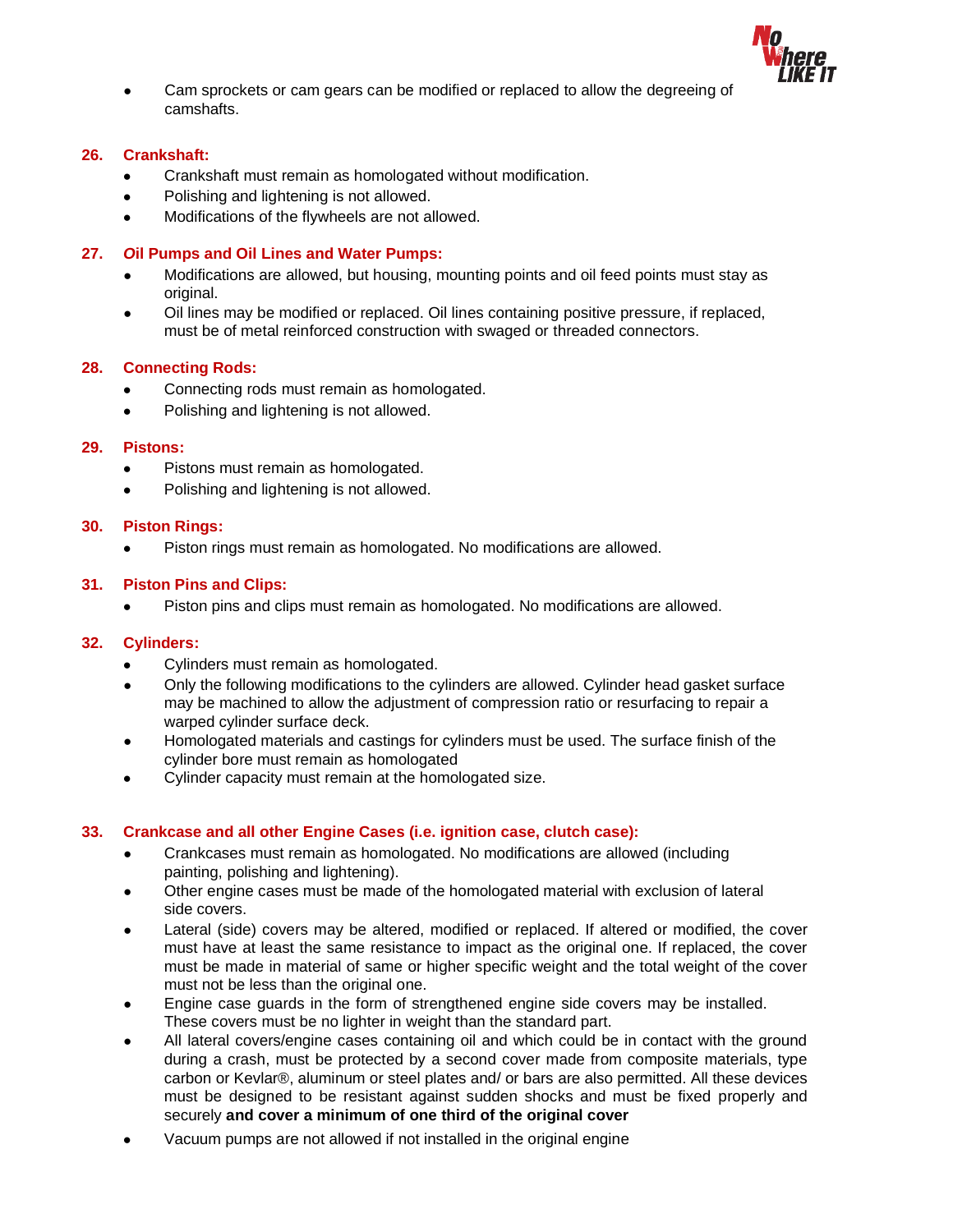

### **34. Transmission / Gearbox:**

- The gearbox must be as produced by the original manufacturer for the homologated machine with the homologated ratios, but the first gear ratio may be changed. The gears may have strengthening, under cutting and super finishing.
- Primary gears must remain as homologated.
- Countershaft sprocket, rear wheel sprocket, chain pitch and size can be changed.
- Quick shift systems are allowed
- Chain guard as long as it is not incorporated in the rear fender may be removed.

#### **35. Clutch:**

- Clutch type (wet or dry) and the way of operation (by cable or hydraulic) must remain as homologated.
- Friction and drive discs may be changed. Clutch springs may be changed.
- The clutch basket (outer) may be reinforced.
- The original clutch assembly may be modified for back torque limiting capabilities (slipper type).
- It is allowed to change to an aftermarket clutch with back torque limiting capabilities (slipper type).
- The use of electro-mechanical or electro-hydraulic actuating systems are not allowed.

#### **36. Ignition / Engine Control System:**

- Ignition / engine control system (CDI) may be modified or changed.
- Spark plugs and plug wires may be replaced.

#### **37. Generator:**

- Generator **must remain as homologated**
- The electric starter must operate normally at pre and post-race inspections. The engine must start and run when the electric starter has stopped its procedure.

#### **38. Exhaust System:**

- Exhaust pipes and silencers may be modified or changed. Catalytic converters must be removed.
- The noise limit for Supersports will be 107 dB/A (with 3 DB/A tolerance after the race).
- Wrapping of exhaust systems is not allowed except in the area of the rider's foot or an area in contact with the fairing for protection from heat. - The number of exhaust (final) exists must remain as homologated.

#### **39. Fasteners:**

- Standard fasteners may be replaced with fasteners of any material and design.
- Aluminum fasteners may only be used in non-structural locations.
- Titanium fasteners may be used in structural locations, but the strength and design must be equal to or exceed the strength of the standard fastener it is replacing.
- Special steel fasteners may be used in structural locations, but the strength and design must be equal to or exceed the strength of the standard fastener it is replacing.
- Fasteners may be drilled for safety wire, but intentional weight saving modifications are not allowed.
- Fairing / body work fasteners may be changed to the quick disconnect type.

#### **40. The following items MAY BE altered or replaced from those fitted to the homologated motorcycle**:

- Any type of lubrications, brake or suspension fluid may be used.
- Any type of spark plug and plug cap may be used.
- Any inner tube (if fitted) or inflation valves may be used.
- Instrument and instrument brackets and associated cables.
- Wheel balance weights may be discarded, changed or added to.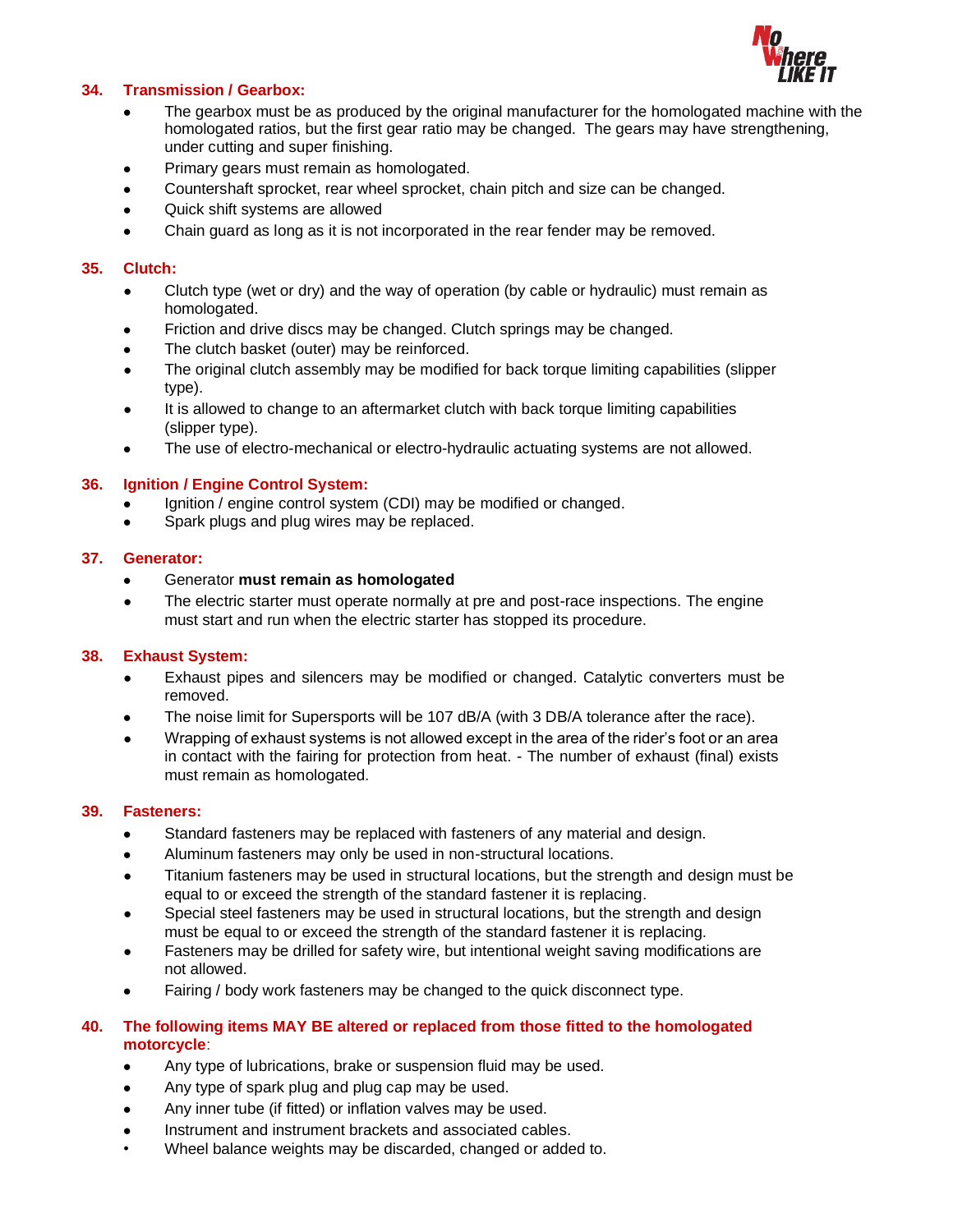

- Bearings (ball, roller, taper, plain, etc.) of any type or brand may be used.
- Gaskets and gasket materials
- Painted external surface finishes and decals

### **41. The following items may be** *removed***:**

- Speedometer and related wheel spacers
- Bolt on accessories on a rear sub frame
- Emission control items (anti-pollution) in and around the airbox and engine (oxygen sensor, air injection devices)

### **42. The following items** *MUST BE* **altered:**

- Motorcycles must be equipped with a functional ignition kill switch or button mounted on either side of the handlebar (within reach of the hand while on the hand grips) that is capable of stopping a running engine.
- Throttle controls must be self-closing when not held by the hand.
- All drain plugs must be wired. External oil filter(s) screws and bolts that enter an oil Cavity must be safety wired, (i.e. on crankcases, oil lines, oil coolers, etc).
- Where breather or overflow pipes are fitted they must discharge via existing outlets.
- The original closed system must be retained, no direct atmospheric emissions permitted.
- All motorcycles must have a closed breather system. The oil breather line must be connected and discharge in the air box.

#### **43. The following items must be removed:**

- Headlamp and rear lamp.
- Turn signals indicators (when not incorporated in the fairing) openings must be covered with a suitable material.
- Rear view mirrors
- Horn
- Licence plate bracket
- Tool box
- Helmet hooks and luggage carrier hooks
- Passenger footrests
- Passenger grab rails
- Safety bars, centre and side stand must be removed (fixed brackets must remain).

#### **44. Additional Equipment:**

- Additional equipment not on the original homologated motorcycle may be added (i.e. data acquisition, computers, recording equipment, etc.)
- Telemetry is not allowed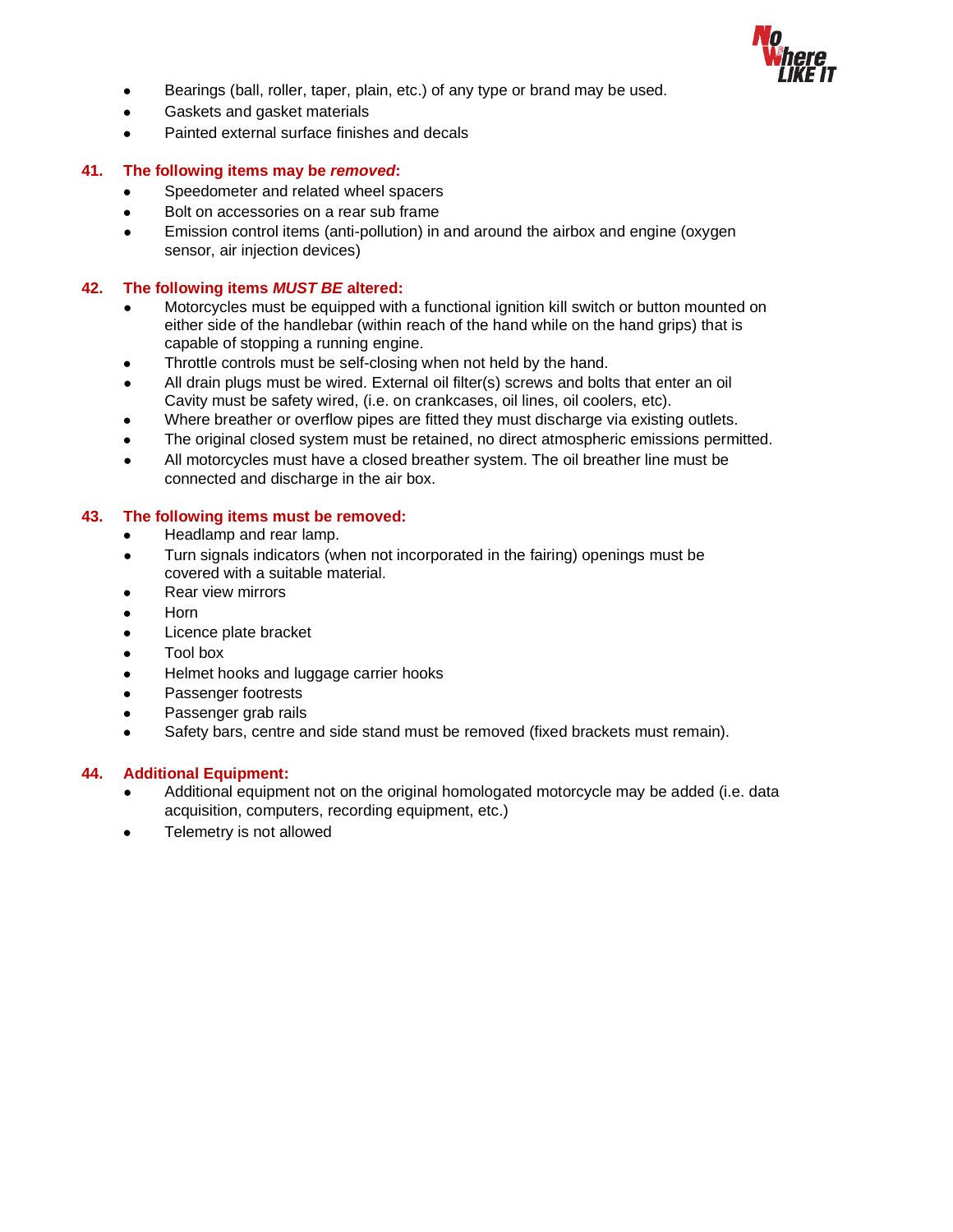

# **SUPERSTOCK TECHNICAL RULES**

#### **Everything that is not authorised and prescribed in this rule is strictly forbidden.**

- As the name Superstock implies, the machines used are allowed limited modifications. Most modifications that are allowed are only allowed for safety reasons.
- All machines must be homologated by the FIM for the 2022 Superstock homologated list.
- All machines must comply with all requirements of Road Racing as specified in the FIM regulations.
- The appearance from front, rear and the profile of Superstock motorcycles must (except when otherwise stated) conform to the homologated shape (as originally produced by the manufacturer).
- The appearance of the exhaust system is excluded from this rule.

#### **REAR SAFETY LIGHT:**

**All motorcycles must have a Functioning Red Light mounted at the rear of the seat to be used during wet races or in low visibility conditions as declared by Clerk of Course.**

#### **The rear safety light must comply with the following;**

- **a)** The lighting direction must be parallel to the centre line of the motor cycle (running direction) and must be clearly visible from the rear, at least 15 degrees to both the right and left sides of the centre line of the motorcycle.
- **b)** It must be safely mounted on the very end of the seat/rear bodywork and approximately on the centre line of the motorcycle. In case of dispute over the mounting position of or visibility of the Rear Safety Light, the decision of the Technical Steward or Scrutineer will be final.
- **c)** The power output/luminosity must be equivalent to approximately 10-15W (incandescent) or 3-5W (led).
- **d)** The light must be able to be switched on and off.

#### **HANDLE BAR LEVERS:**

**Motorcycles must be equipped with a brake lever protection, intended to protect the handlebar brake lever from being accidentally activated in case of collision with another motorcycle.**

#### **1. Classes:**

- Over 750cc up to 1000cc 4-stroke 3 & 4 cylinders maximum
- Over 850cc up to 1200cc 4-stroke 2 cylinders maximum
- The displacement capacities must remain at the homologated size. Increasing the bore size to reach class limits is not allowed.

#### **2. Minimum Weight:**

- The FIM decides the minimum weight value for a homologated model as sold to the public by determining its dry weight. The dry weight of a homologated motorcycle is defined as the total weight of the empty motorcycle as produced by the manufacturer (after removal of fuel, vehicle number plate, tools and the main stand when fitted but with oil and radiator liquid at prescribed levels). To confirm the dry weight a minimum of three motorcycles are weighed and compared.
- The result is rounded off to the nearest digit.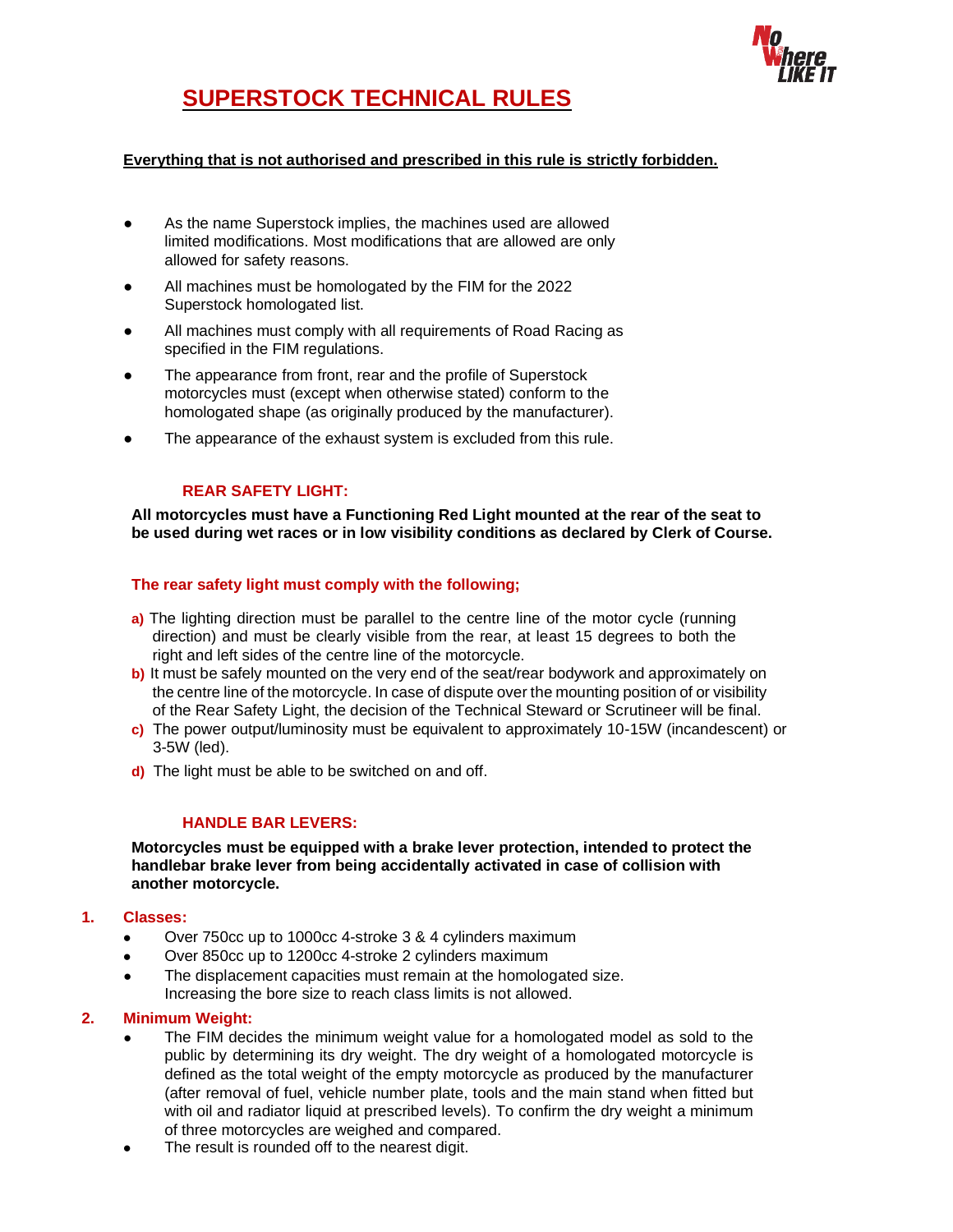

- The minimum weight value is determined by the dry weight value (in Kg.) minus 8% but in any case the minimum weight cannot be less than **170kg**
- In the final inspection at the end of the race, the checked machines will be weighed in the condition they were at the end of the race
- At the time of the event, the weight of the whole machine (including the tank) must be not less than the minimum weight.
- During the practice and qualifying sessions every rider may be asked to submit his motorcycle to a weight control in the pit lane. (This will be done in such a way to disturb the rider or team as little as possible, but in any case the rider and team must comply with these checks).

#### **3. Number and Background Colours:**

The number and background, including the number and the colours must conform to the MCRCB General Technical Regulations.

#### **4. Fuel:**

Only control fuel is permitted as supplied by Euro M-Sport at the event. Fuel details are contained in Pages 10 & 11 of the Supplementary Regulations.

# **5. Machine Specifications:**

All items not mentioned in the following articles must remain as originally produced by the manufacturer for the homologated machine.

# **6. Frame Body and Rear Sub Frame:**

- Frame must remain as originally produced by the manufacturer for the homologated machine. The sides of the frame-body may be covered by a protective part made of composite material.
- These protectors must fit the form of the frame.
- Nothing can be added by welding or removed by machining from the frame body.
- All motorcycles must display the manufacturers' vehicle identification number on the frame body
- (Chassis number).
- Engine mounting brackets or plates must remain as originally produced by the manufacturer for the homologated machine.
- Rear sub frame may be changed or altered but the type of material must be as homologated or be of a higher specific weight..
- Additional seat brackets may be added but none may be removed.
- Bolt on accessories to the rear sub-frame may be removed.
- The paint scheme is not restricted but polishing the frame body or the sub frame is not allowed.

# **7. Front Forks:**

- Forks structure (spindle, stanchions, bridges, stem, etc.) must remain as originally produced by the manufacturer for the homologated machine.
- Standard original internal parts of the forks may be modified. After market damper kits or valves may be installed.
- No aftermarket or prototype electronically-controlled suspension parts may be used. If original electronic suspensions are used, they must be completely standard (any mechanical or electronic part must remain as homologated).
- The original electronic system must work properly in the event of an electric/ electronic failure otherwise it may not be homologated for FIM competitions.
- Electronic forks may have their complete internal parts removed and be replaced with a conventional damping system and then will be considered as a mechanical fork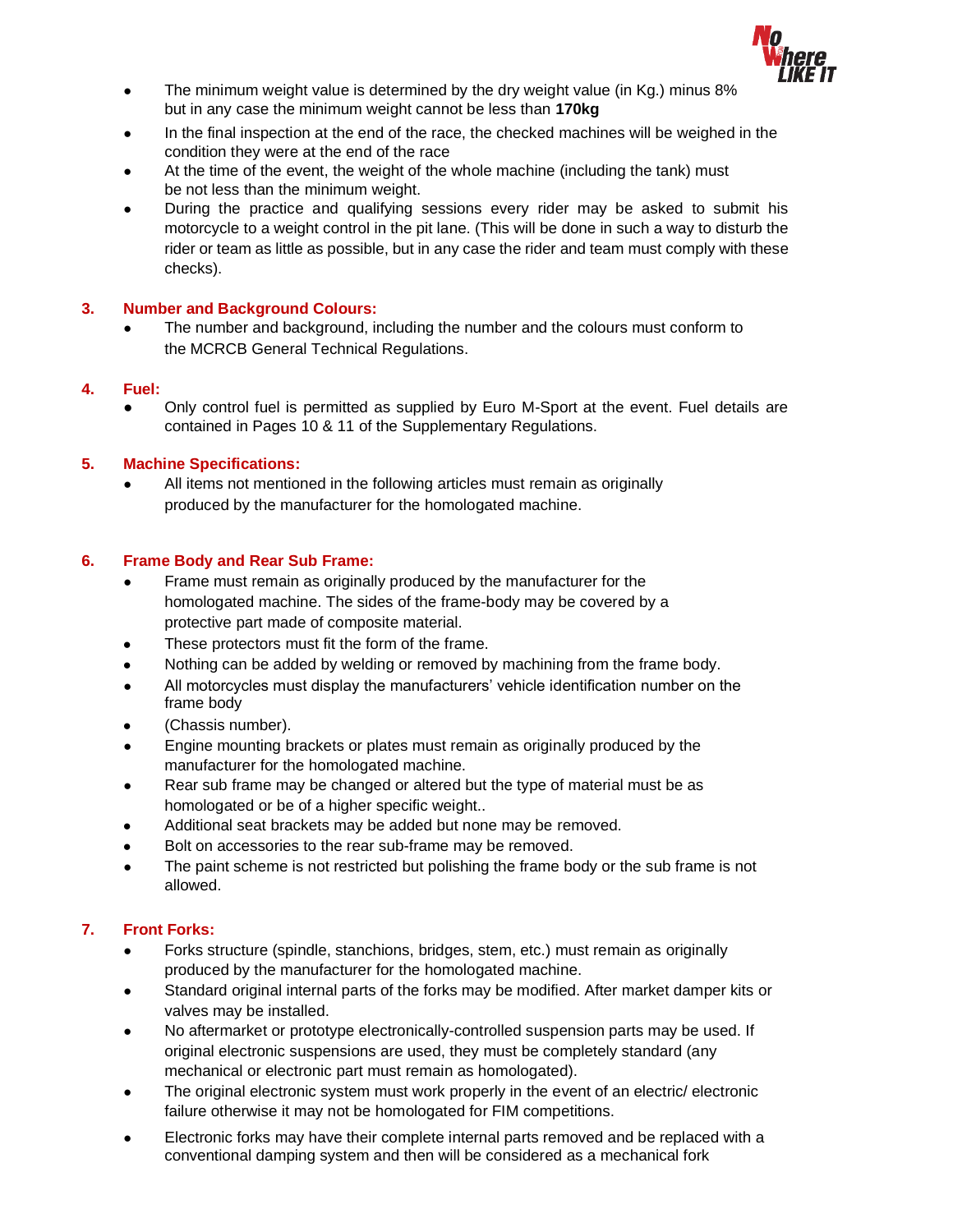

- Fork caps that have been modified or replaced to form extensions to the fork stanchion tubes for the purpose of extending their length, are not allowed.
- Dust seals may be modified, changed or removed providing the fork remains totally oilsealed.
- Any quality and quantity of oil may be used in the front forks.
- The height and position of the front fork in relation to the fork crowns is free.
- The upper and lower fork clamps (triple clamp, fork bridges) must remain as originally produced by the manufacturer on the homologated machine.
- Steering damper may be added or replaced with an aftermarket damper. The steering damper cannot act as a steering lock limiting device.

#### **8. Rear Fork (Swing arm):**

- Every part of the rear fork must remain as originally produced by the manufacturer for the homologated machine (including rear fork pivot bolt). You must use aftermarket rear chain adjusters.
- Rear wheel stand brackets may be added to the rear forks. Brackets must have rounded edges (with a mushroom shape). Fastening screws must be recessed.
- For safety reasons, it is compulsory to use a chain guard fitted in such a way as to prevent trapping between the lower chain run and the final driven sprocket at the rear wheel.

#### **9. Rear Suspension Unit:**

- Rear suspension unit (shock absorber) may be modified or replaced but the original attachments to the frame and rear fork (swing arm) must be used and the rear suspension linkage must remain as originally produced by the manufacturer for the homologated machine.
- Rear suspension unit spring may be changed.
- No aftermarket or prototype electronically controlled suspensions can be used. If original electronic suspensions are used, they must be completely standard (any mechanical or electronic part must remain as homologated). The original electronic system must work properly in the event of an electric/electronic failure otherwise it cannot be homologated for FIM competitions.

#### **10. Wheels:**

- Wheels must remain as originally produced by the manufacturer at the time of sale into the dealer/distributor network for the homologated machine.
- No Carbon fibre composite wheels are allowed, only aluminum alloys wheels are permitted to be used.
- The speedometer drive may be removed and replaced with a spacer.
- If the original design included a cushion drive for the rear wheel, it must remain as originally produced for the homologated Machine.
- No modifications of the wheel-axles or any fixing and mounting points for front and rear brake caliper are authorised.
- Spacers can be modified. Modifications to keep spacers in place are permitted.
- Wheel diameter and rim width must remain as originally homologated.

#### **11. Brakes:**

- Brake disks can be replaced by aftermarket discs which comply to following rules :
- Brake discs and carrier must retain the same material as the homologated disc and carrier. The outside and inner diameter of the brake disc must not be larger than the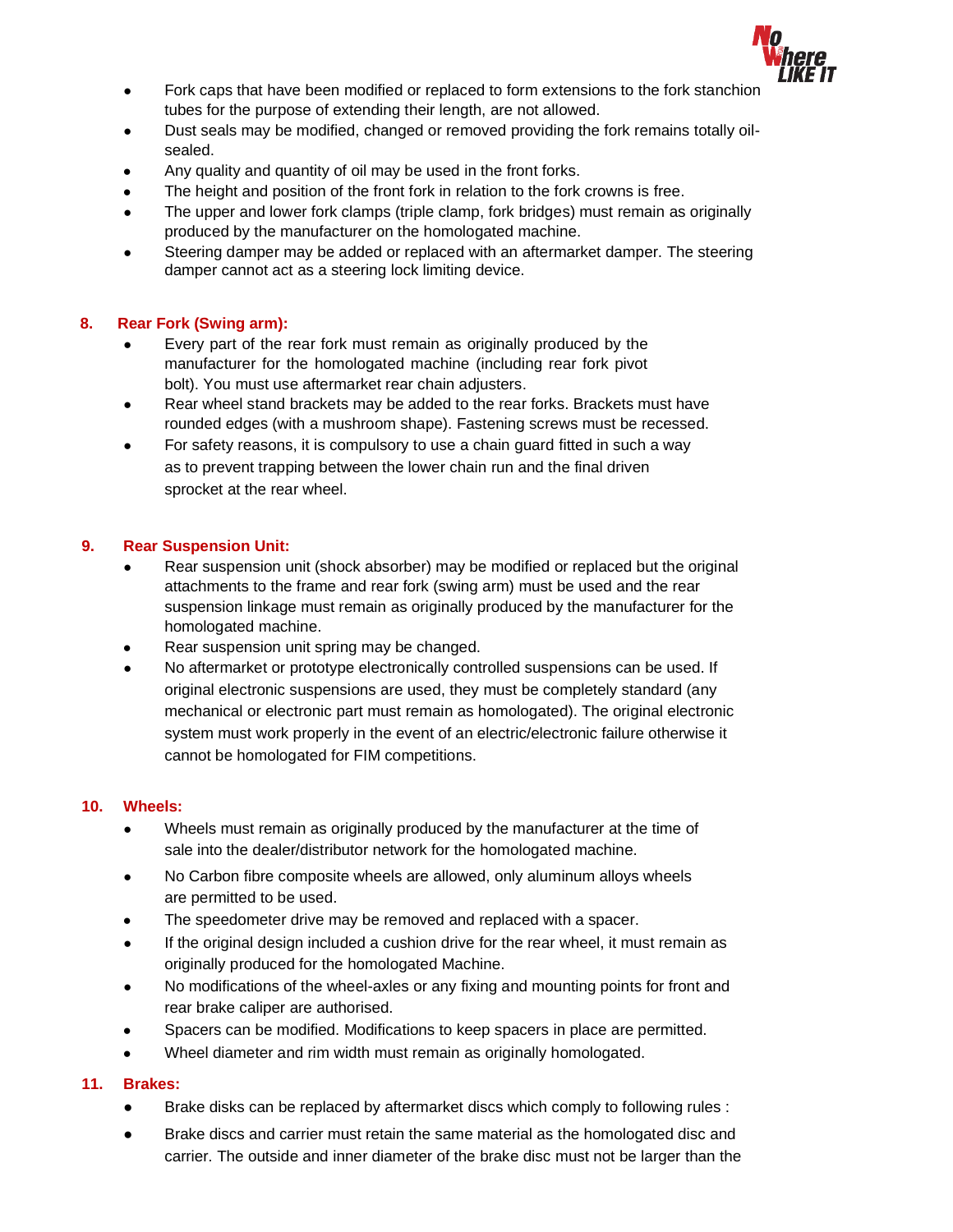

same on the homologated disc.

- The thickness of the brake disc may be increased and it must fit into the homologated brake caliper without any modification. The number of floaters is free.
- The fixing of the carrier on the wheel must remain the same like on the homologated disc. Anti-lock system (ABS) can be disconnected and its ECU can be dismantled.
- The ABS rotor wheel can be deleted, modified or replaced.
- The front and rear brake caliper (mount, carrier, hanger) must remain as originally produced by the manufacturer for the homologated machine.
- The rear brake caliper bracket may be mounted 'fixed' on the swing-arm, but the bracket must maintain the same mounting (fixing) points for the caliper as used on the homologated machine.
- A modification of these parts is authorised. The swing-arm may be modified for this reason to aid the location of the rear brake caliper bracket, by welding, drilling or by using a helicoil.
- The front and rear master cylinder must remain as originally produced by the manufacturer for the homologated machine. Front and rear brake fluid reservoir may be changed with an aftermarket product
- Front and rear hydraulic brake lines may be changed.
- The split of the front brake lines for both front brake calipers must be made above the lower fork bridge (lower triple clamp).
- "Quick" (or "dry-brake") connectors in the brake lines are authorised.
- Front and rear brake pads may be changed. Brake pad locking pins may be modified. Additional air scoops or ducts are not allowed.

#### **12. Tyres:**

- Tyres V or  $Z$  rating must be used. Only tyres on general sale to the public as road legal fitments will be permitted. The depth of tyre treads must be at least 2.5mm, over the whole tyre tread (pattern) width, at pre- race control.
- The tyre must have an "E" mark or DOT (American Department of Transportation) approval and the DOT number must appear on the tyre wall.
- The use of full wet tyres is allowed only when a race or practice has been declared "wet", the use of a special tyre, commonly known as a "full wet" tyre, is allowed. These tyres do not need to carry the "E" or "DOT" mark. Hand-cut slicks are not allowed.
- The use of tyre warmers is allowed.

# **13. Footrest/Foot Controls:**

- Footrests/foot controls may be relocated but brackets must be mounted to the frame at the original mounting points. Their two original mounting points of fixture (on foot controls and on the shift shaft) must be maintained.
- Footrest may be rigidly mounted or a folding type which must incorporate a device to return them to the normal position.
- The end of the footrest must have an 8mm solid spherical radius.
- Non-folding metallic footrests must have an end (plug) which is permanently fixed, made of plastic, Teflon® or an equivalent type material (minimum radius 8mm).

# **14. Handlebars and Hand Controls:**

Handle bars may be replaced (does not include brake master cylinder). Handle bars and hand controls may be relocated.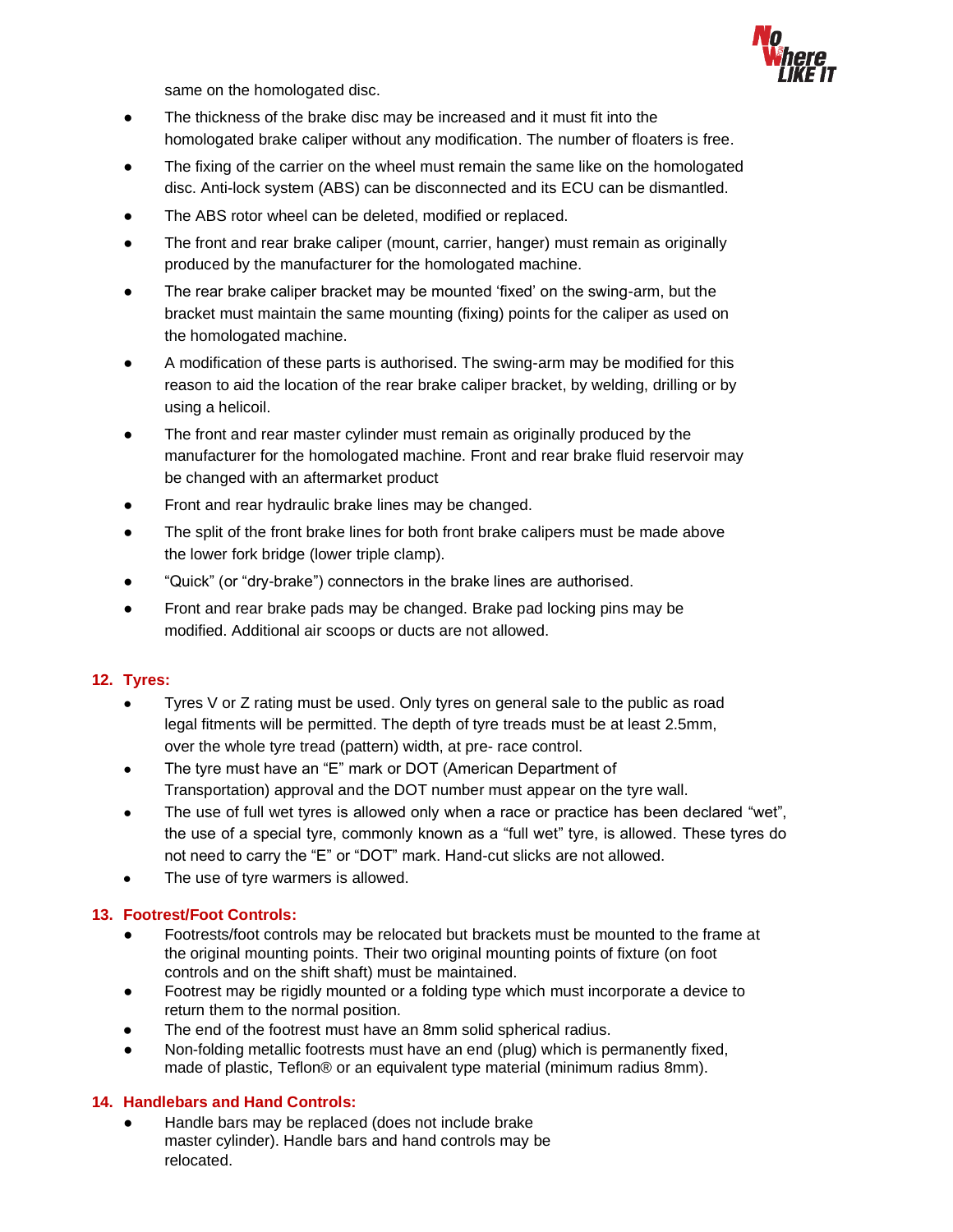

- Throttle controls must be self-closing when not held by the hand.
- Throttle assembly and associated cables may be modified or replaced but the connection to the throttle body and to the throttle controls must remain as homologated.
- Clutch and brake lever may be exchanged by an after-market model. An adjuster to the brake lever is allowed.
- Switches may be changed but electric starter switch the engine stop switch must be mounted on the right hand handle bar and be RED

#### **15. Fairing/Body Work:**

- Fairing and body work may be replaced with exact cosmetic duplicates of the original parts, but must appear to be as originally produced by the manufacturer for the homologated machine, with slight differences due the racing use (different pieces mix, attachment points, fairing bottom, etc). The material may be changed. The use of carbon fibre or carbon composite materials is not allowed. Specific reinforcements in kevlar or carbon are authorized locally around holes and stressed areas.
- Overall size and dimensions must be the same as the original part.
- Wind screen may be replaced with the TT type, but must be made with transparent material only.
- The lower fairing has to be constructed to hold, in case of an engine breakdown, at least half of the total oil and engine coolant capacity used in the engine (min 5 liters). The lower edge of openings in the fairing must be positioned at least 50 mm above the bottom of the fairing.
- Wings and Aerodynamic aids Wings and other aerodynamic aids will only be considered legal originally fitted to be homologated road specification machine in all of Europe, Japan and North America. For Race use the wings must follow the dimensions, profiles and positions of the homologated shapes exactly (+-1mm). For copies of the OEM parts the leading edges (including end plates) must have a minimum circumference of 4mm and must have a rounded end 8mm radius) or be enclosed/integrated into the fairing. The OEM parts may be used (as is) with the exception that the wing root and 10mm from the end face may be modified to allow mounting to the ( race) fairing. This may not be in form of an extension and the size of the wing will be measured with reference to the face of the wing route. The wing must be fitted in the same relevant position (excepting the tolerance allowed for the fairing and the angle of attack must be within  $+/-4$  degrees of the original angle of attack relevant to the chassis. For active or dynamic aerodynamic parts ONLY the standard homologated mechanism may be used. The range of movement must be the same as that used in the homologated road machine in normal use- not the mechanical maximin.
- Motorcycles that were not originally equipped with streamlining are not allowed to add streamlining in any form, with the exception of a lower fairing device, as described must act as an oil contain that can hold at least half the total oil and coolant capacity. This device cannot exceed above a line drawn horizontally from wheel axle to wheel axle.
- The original combination instrument/fairing brackets may be replaced, but the use of titanium and carbon (or similar composite materials) is forbidden. All other fairing brackets may be altered or replaced.
- The original air ducts running between the fairing and the air box may be altered or replaced. Carbon fibre composites and other exotic materials are forbidden. Particle grills or "wire-meshes" originally installed in the openings for the air ducts may be taken away.
- Front mudguard may be replaced with a cosmetic duplicate and may be spaced up. Rear mudguard fixed on to the swing arm may be altered, changed or removed.

#### **16. Fuel Tank**

- The unleaded filter baffle may be removed from the fuel tank.
- It is permitted to modify the standard manufacturers tank provided a silhouette of the tank remains as homologated and the capacity does not exceed 24 litres.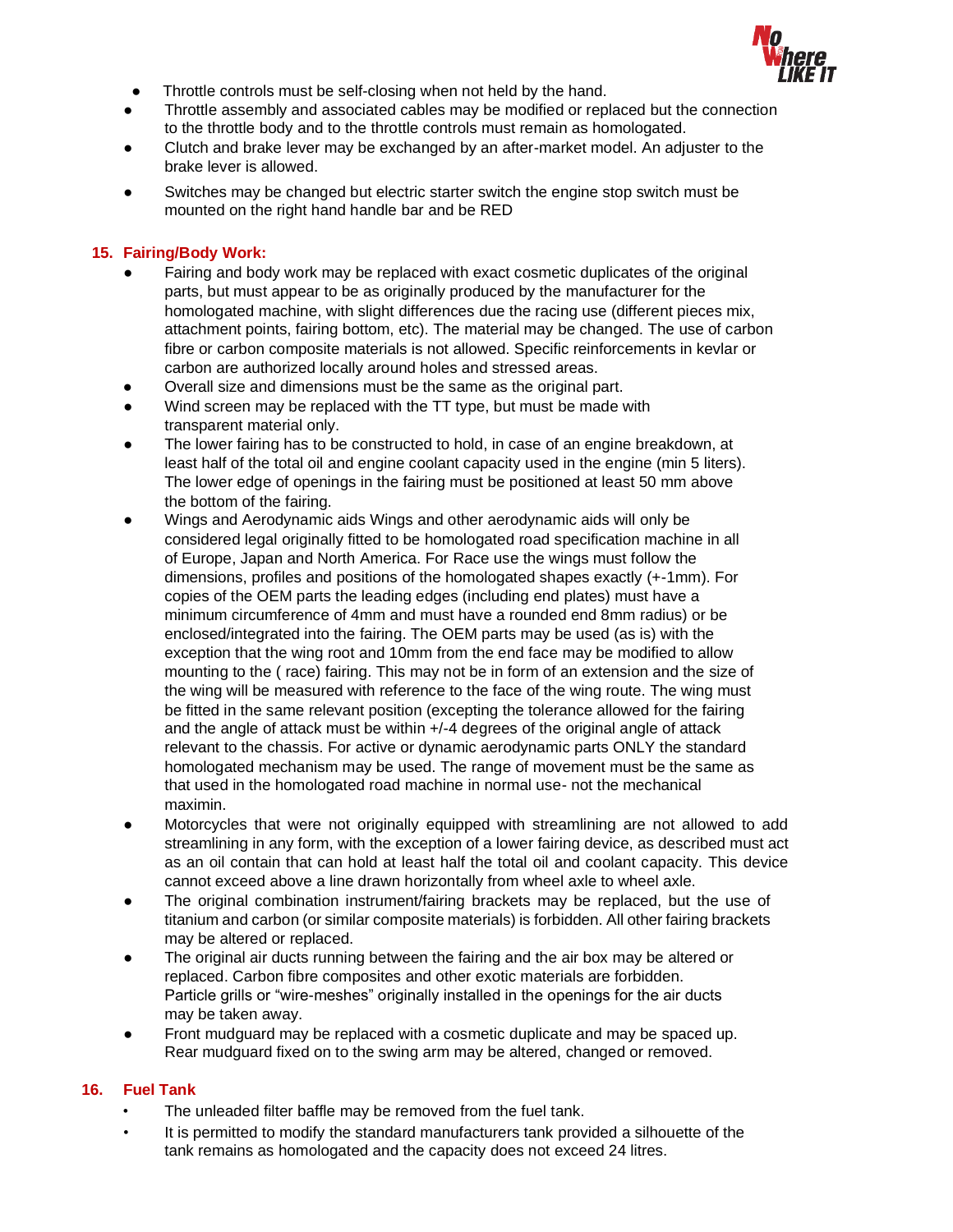

- Fuel tank filler cap may be changed and be leak proof, additionally they must be securely locked to prevent accidental opening at any time. Fuel tank must contain fire retardant material (open celled mesh i.e. explososafe)
- Fuel tanks with a tank breather pipes must be fitted with non-return valves that discharge into a catch tank with a minimum volume of 250cc made of a suitable material.

### **17. Seat**

- Seat, seat base and associated body work may be replaced with parts of similar appearance as originally produced by the manufacturer for the homologated machine.
- The top portion of the rear bodywork around the seat may be modified to a solo seat.
- The appearance from both front rear and profile must conform to the homologated shape.
- All exposed edges must be rounded.

# **18. Wiring Harness**

- The original wire-loom may be modified as indicated here after:
- The wiring loom may be replaced by the 'kit' wire harness loom, as supplied for
- The ECU Kit model, produced or approved by the Manufacturer of the motorcycle. The wiring loom and the key/ignition lock may be relocated or replaced.
- Cutting of the wiring harness is not allowed

# **19. Battery**

The battery may be replaced. If replaced, its nominal capacity must be equal to or higher than the homologated type.

#### **20. Radiator, cooling system and oil coolers**

- Protective meshes may be added in front of the oil and/or water radiator(s).
- The radiator tubes to and from the engine may be changed, but the system must be maintained. Tanks may be changed but must be fixed in a secure way.
- Radiator fan and wiring may be removed. Thermal switches, water temperature sensor and thermostat may be removed inside the cooling system.
- Radiator cap is free.
- An additional water radiator may be fitted but the appearance of the front, the rear and the profile of the motorcycle must not be changed. Extra mounting brackets to accommodate the additional radiator are permitted.

#### **21. Air Box**

- The air box must remain as originally produced by the manufacturer for the homologated machine but the air box drains must be sealed.
- The air filter element may be removed or replaced.
- All motorcycles must have a closed breather system. The oil breather line must be connected and discharge in the air box.
- No heat protection may be attached to the airbox

# **22. Fuel Injection System**

- Fuel injection systems refer to throttle bodies, fuel injectors, variable length intake tract devices, fuel pump and fuel pressure regulator
- The original homologated fuel injection system must be used without any modification.
- The fuel injectors must be stock and unaltered from the original specification and manufacture.
- Air Funnels must remain as originally produced by the manufacturer for the homologated motorcycle.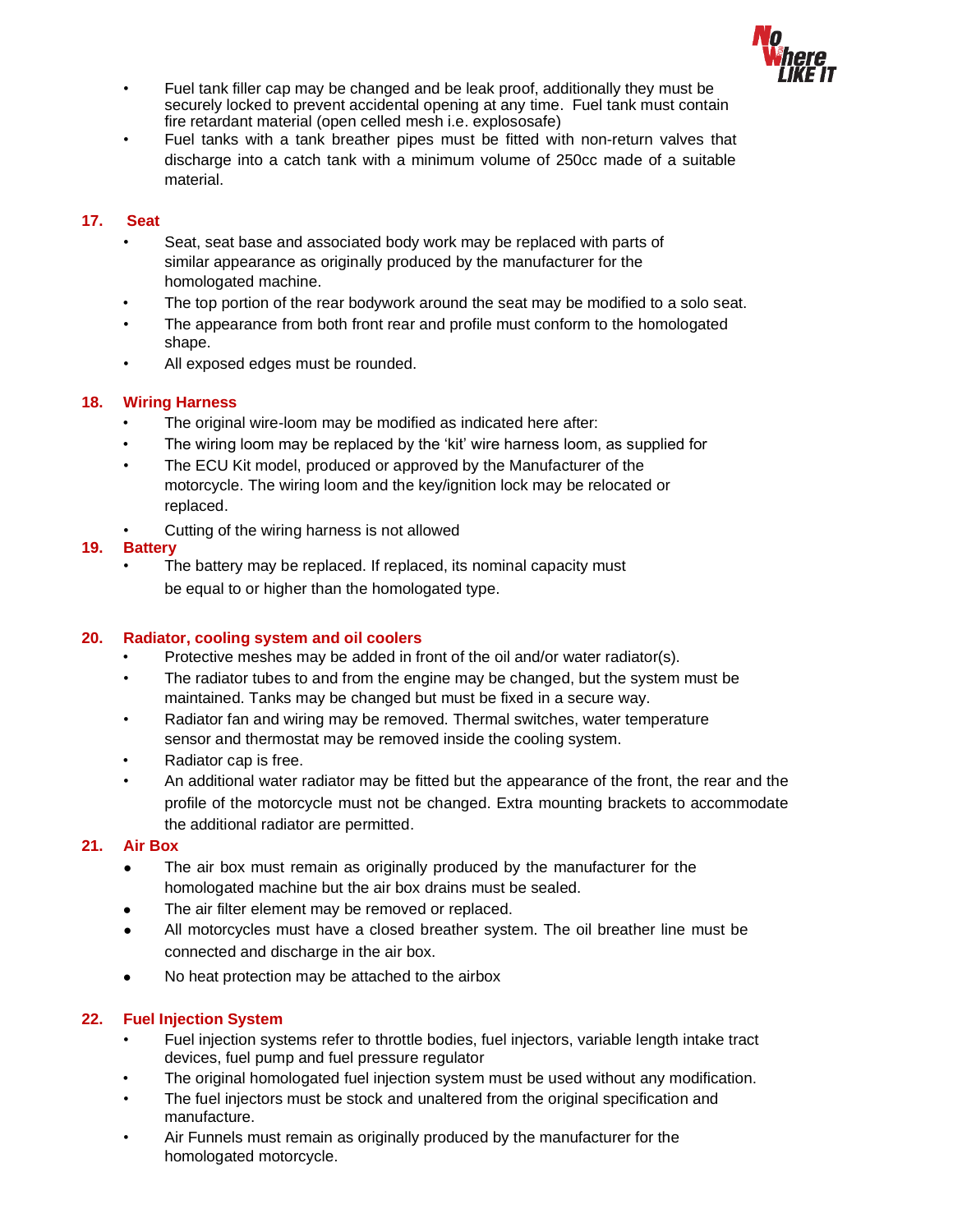

- Butterfly valves cannot be changed or modified.
- Variable intake tract devices cannot be added if they are not present on the homologated motorcycle and they must remain identical and operate in the same way as the homologated system. All the parts of the variable intake tract device must remain exactly as homologated
- Air and air/fuel mixture can go to the combustion chamber exclusively through the throttle body butterflies.
- Electronically controlled throttle valves, known as "ride-by-wire", may only be used if the homologated model is equipped with the same system. Software may be modified but all the safety systems and procedures designed by the original manufacturer must be maintained.

# **23. Fuel Supply**

- Fuel lines may be replaced but the fuel petcock must remain as originally produced by the manufacturer.
- Quick connectors or dry break quick connectors may be used.
- Fuel vent lines may be replaced.
- Fuel filters may be added.

#### **24. Cylinder Head**

- No modifications are allowed.
- No material may be added or removed from the cylinder head.
- The cylinder head gaskets may be changed.
- The valves, valve seats, guides, rocker arms, tappets, springs and retainers must be as originally produced by the manufacturer for the homologated machine.
- Valve springs shims are not allowed.

#### **25. Camshaft**

• No modifications are allowed.

#### **26. Cam Sprockets**

• Sprockets may be slotting to allowed the adjustment of cam timing

#### **27. Crankshaft**

• No modifications are allowed (including polishing and lightening).

#### **28. Oil Pumps and Oil Lines**

- No pump modifications are allowed.
- Oil lines may be modified or replaced. Oil lines containing positive pressure, if replaced, must be of metal reinforced construction with swaged or threaded connectors.

#### **29. Connecting Rods**

• No modifications are allowed (including polishing and lightening).

#### **30. Pistons**

• No modifications are allowed (including polishing and lightening).

#### **31. Piston Rings**

- No modifications are allowed.
- **32. Piston Pins and Clips**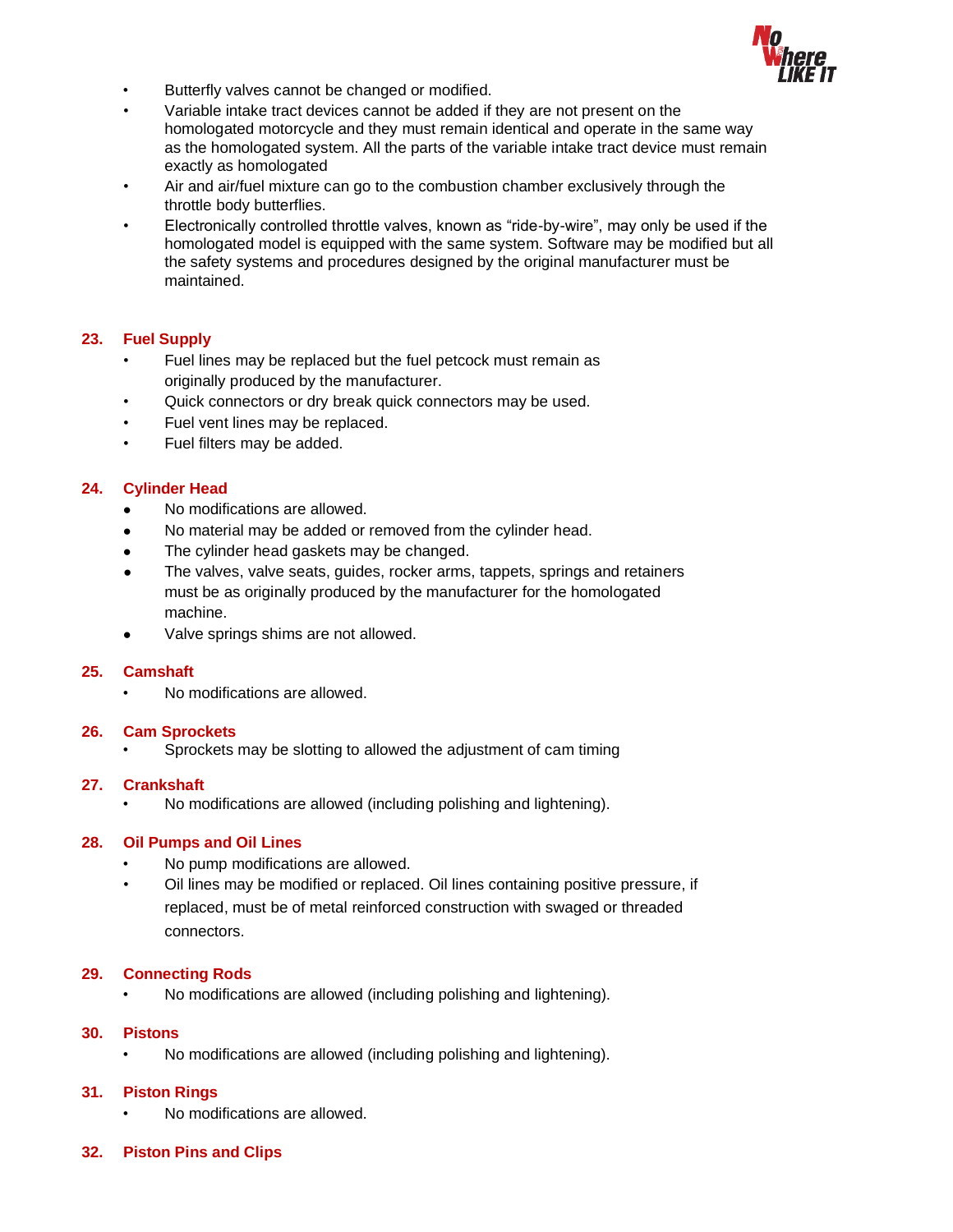

• No modifications are allowed.

#### **33. Cylinders**

• No modifications are allowed.

#### **34. Crankcase and all other Engine Cases (i.e. ignition case, clutch case)**

- The original covers may be modified without modification to the position and dimensions of the covered parts.
- The crankcase/gearbox casing, ignition, clutch and generator covers may be protected by additional means i.e. protective covers made of stainless steel or carbon Kevlar composites.
- Engine case guards in the form of strengthened engine side covers may be installed. These covers must be constructed of the same material and be no lighter in weight than the standard material.29
- All lateral covers / engine cases containing oil and which could be in contact with the ground during a crash must be protected by a second cover made of composite material, type injection moulded long glass fibre nylon, carbon or Kevlar approved by the FIM or MCRCB, aluminum or steel plates and / or bars are also permitted. All these devices must be designed to be resistant against sudden shocks and fixed properly and securely and cover a minimum of one third of the original cover.

#### **35. Transmission/Gearbox**

- An external quick-shift system on the gear selector (including wire and potentiometer) may be added.
- Other modifications to gearbox or selector mechanism are not allowed. Countershaft sprocket, rear wheel sprocket, chain pitch and size may be changed.
- The sprocket cover may be modified or eliminated.

#### **36. Clutch**

- No modifications are allowed.
- Only friction and drive discs may be changed but their numbers must remain as original.
- Clutch springs may be changed.

#### **37. Ignition / Engine Control System**

- The engine control unit (ECU) must be either :
- As Homologated and inner software may be changed.
- Or the ECU kit model (produced and/or approved by the machine Manufacturer) may be used. A special connector may be used to connect ECU and the original wire loom. The retail price of the full system (software included) must not be more than 1.5 times higher than the price of the original system.
- In addition to option a) mentioned above, external ignition and/or injection module/s may be added to the standard production ECU, but their total retail price cannot be higher than the complete ECU kit.
- Central unit (ECU) may be relocated.
- Spark plugs may be replaced.

#### **38. Generators**

- No modifications are allowed.
- The electric starter must operate normally at pre and post race inspections. The engine must start and run when the electric starter has stopped its procedure.

#### **39. Exhaust System**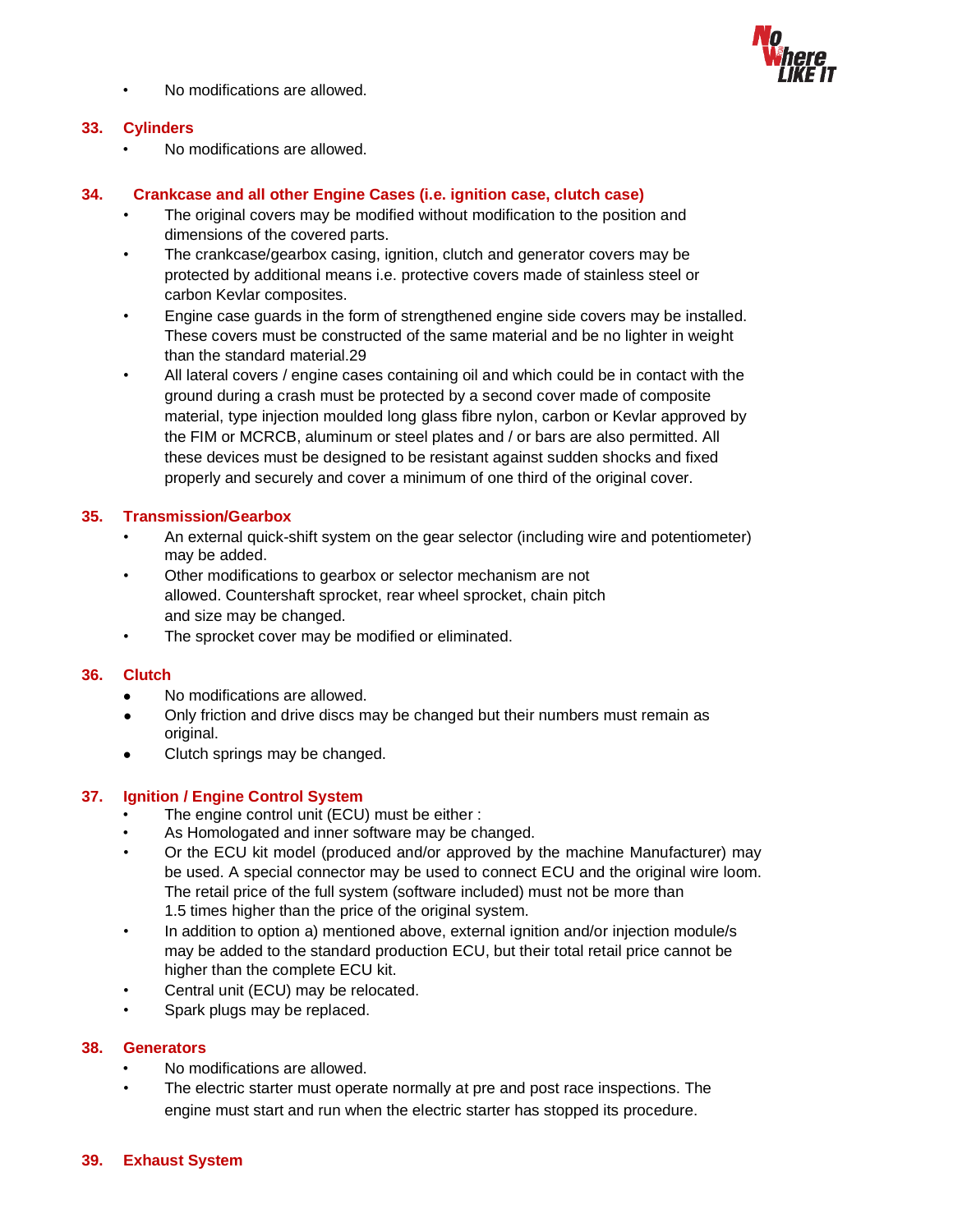

- Exhaust pipes and silencers may be changed or modified from those fitted to the homologated machines.
- The noise limit for Superstock machines will be 107 dB/A with a tolerance of +3dB/A after the race.
- The location, appearance and profile of the silencer(s) must remain as original.
- Wrapping of the exhaust system is not allowed.

#### **40. Fasteners**

- Standard fasteners may be replaced with fasteners of any material and design but titanium fasteners may not be used. The strength and design must be equal to or exceed the strength of the standard fastener it is replacing.
- Fasteners may be drilled for safety, but intentional weight saving modifications are not allowed.
- Fairing/body work fasteners may be changed to the quick disconnect type.
- Aluminum fasteners may only be used in non-structural locations.

# **41. The following items may be altered or replaced from those fitted to the homologated motorcycle.**

- A special one way valve can be fitted to the crankcase oil filler opening (to avoid oil spillage).
- Any type of lubrication, brake or suspension fluid may be used.
- Any type of spark plug may be used.
- Any inner tube (if fitted) or inflation valves may be used.
- Wheel balance weights may be discarded, changed or added to.
- Gasket and gasket materials (with the exception of the cylinder base gasket).
- Painted external surface finishes and decals.

#### **42. The Following Items May Be Removed**

- Instrument and instrument bracket and associated cables.
- Tachometer.
- Speedometer.
- Radiator fan and wiring.
- Chain guard as long as it is not incorporated in the rear fender.
- Bolt on accessories on a rear sub frame.

#### **43. The Following Items Must Be Altered**

- Motorcycles must be equipped with a functional ignition kill switch or button mounted on either side of the handlebar (within reach of the hand while on the hand grips) that is capable of stopping a running engine.
- Throttle controls must be self-closing when not held by the hand.
- All drain plugs must be wired. External oil filter(s) screws and bolts that enter an oil cavity must be safety wired.
- Where breather or overflow pipes are fitted, they must discharge via existing outlets.
- The original closed system must be retained; no direct atmospheric emission is permitted.
- All motorcycles must have a closed breather system. The oil breather line must be connected and discharge in the airbox.

# **44. Additional Equipment**

- Additional equipment not on the original homologated motorcycle may not be added.
- ECU DATA BUS channels be logged but this must be "listen only" other than messages/data found on the stock machine, no messages data may be presented on any ECU DATA BUS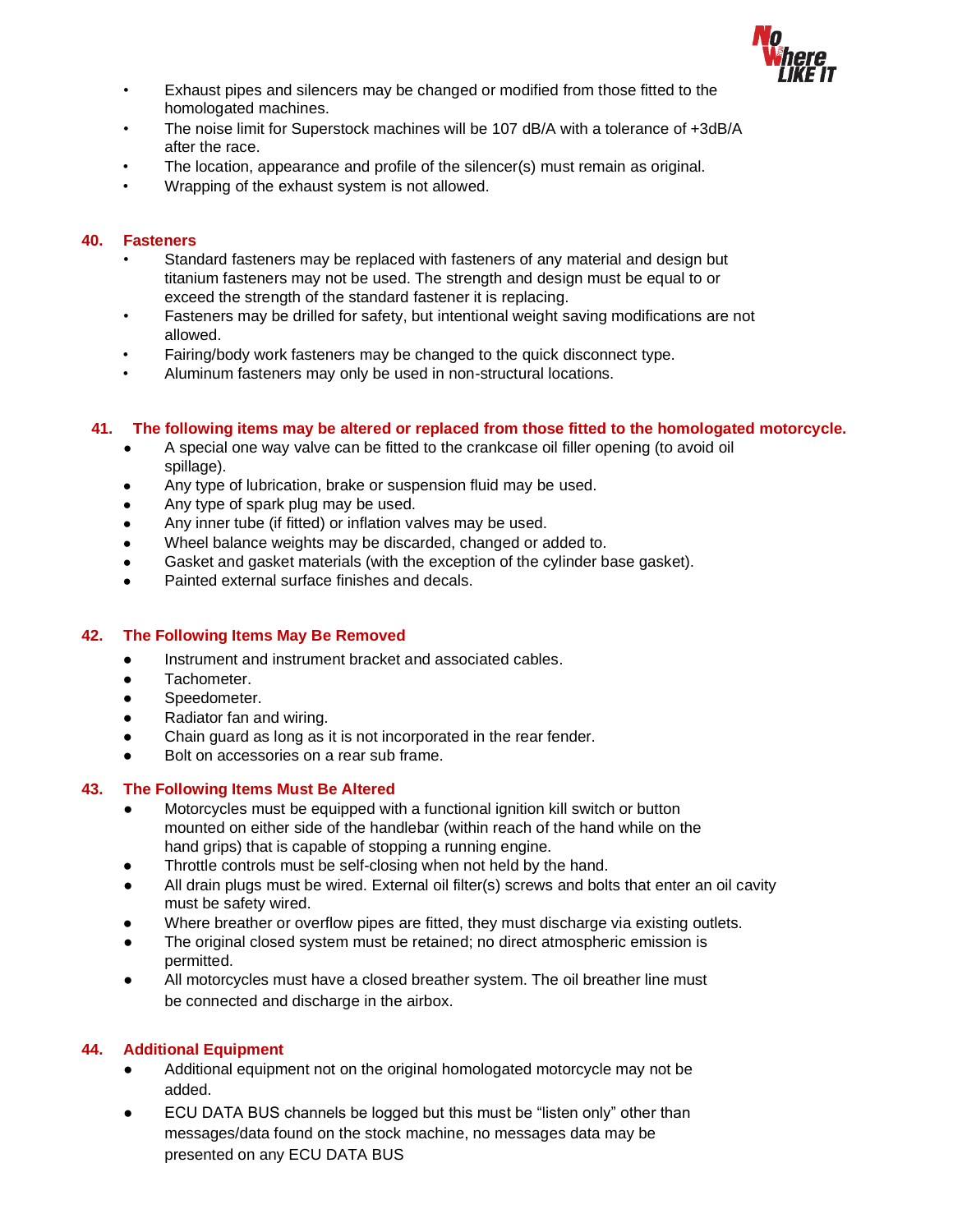

- Additional electronic hardware equipment not on the original homologated motorcycle may be added for the recording of data, these explicit are limited five channels as follows, front suspension, rear suspension, Lamba, Front brake pressure and rear brake pressure.
- Use of a GPS or infra-red lap timer is allowed.
- Any form of telemetry is not allowed unless is in the form of an infra- red signal for the purpose of the timing beacon only.
- The following items must be removed: Headlamp and rear lamp
- Turn signal indicators (when not incorporated into the fairing) Rear view mirrors
- **Horn**
- Licence plate bracket Tool box
- Helmet hooks and luggage carrier hooks
- Passenger foot rests
- Passenger grab rails
- Safety bars, centre and side stands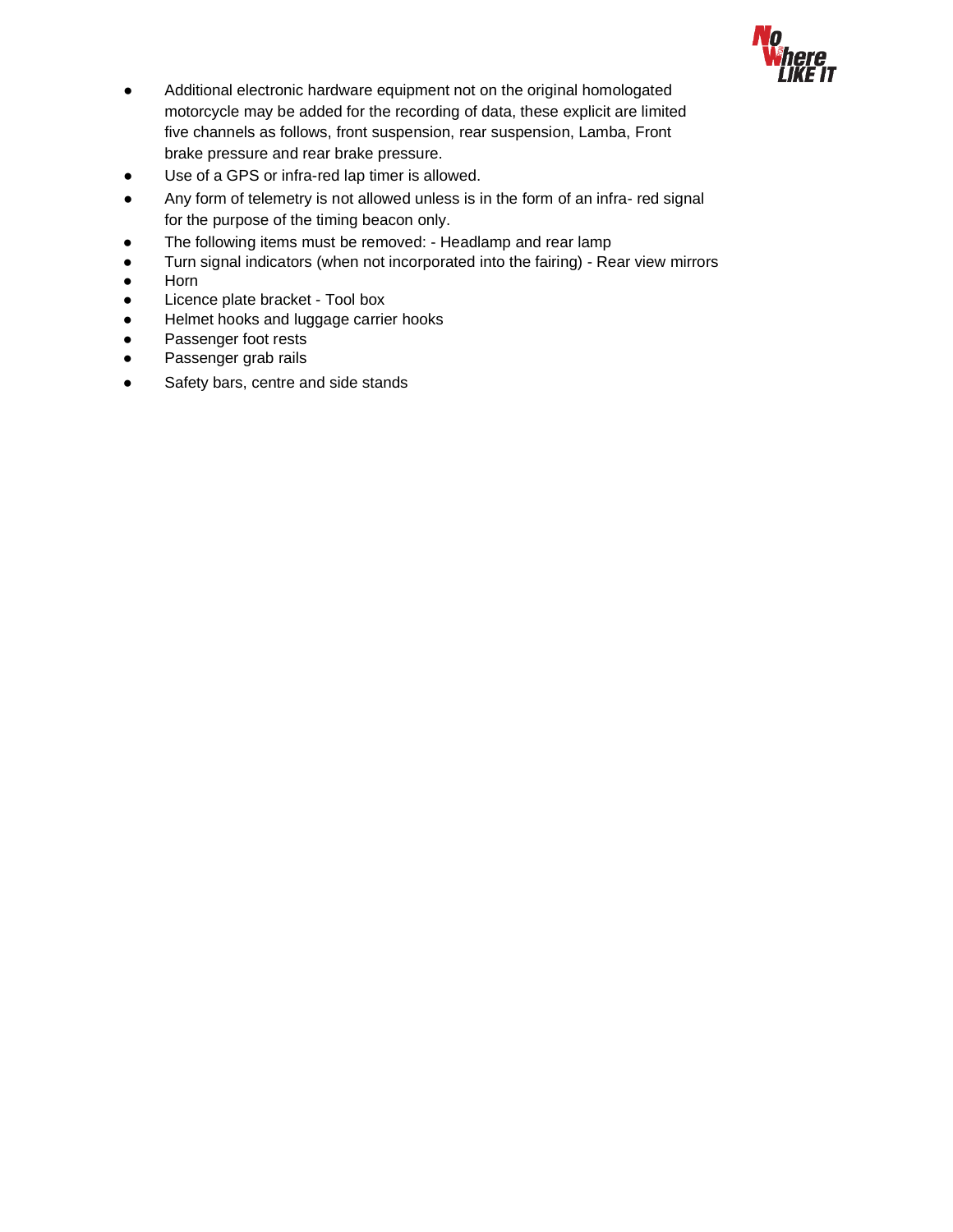

# **SUPERBIKE TECHNICAL RULES**

Rules are intended to give freedom to modify or replace some parts in the interest of safety.

# **EVERYTHING THAT IS NOT AUTHORISED AND PRESCRIBED IN THIS RULE IS STRICTLY FORBIDDEN***.*

Superbike motorcycles require an FIM homologation (see Art. 5.2.9). All motorcycles must comply in every respect with all the requirements for road racing as specified in the Technical Regulations, unless it is equipped as such on the homologated machine. The appearance from both front, rear and the profile of Superbike motorcycles must (except when otherwise stated) conform in principle to the homologated shape (as originally produced by the manufacturer). The appearance of the exhaust system is excluded from this rule.

#### **1. Engine configurations and displacement capacities**

The following Engine configurations compose the Superbike class.

Over 750cc and up to 1000cc 3cylinder and 4 cylinder four stroke machines and over 850cc and up to 1200cc 2 cylinder four stroke machine

The displacement capacities must remain at the homologated size. Modifying the bore and stroke to reach class limits is not allowed.

# **Minimum Weights**

The minimum weight will be:

1000cc 3 & 1000CC 4 Cylinder 168kg 1200cc 2 Cylinders 168kg

- During the final inspection at the end of each race, the machines chosen will be weighed in the condition they finished the race.
- The established weight limit must be met in the condition the machine has finished the race; nothing can be added to the machine. This includes water, oil, or fuel.
- During the practice and qualifying sessions, riders may be asked to submit their motorcycle to a weight control. In all cases, the rider must comply with this request.
- At any time of the event, the weight of the whole machine (including the tank and its contents) must not be less than the minimum weight.

#### **REAR SAFETY LIGHT**

**All motorcycles must have a Functioning Red Light mounted at the rear of the seat to be used during wet races or in low visibility conditions as declared by Clerk of Course.**

#### **The rear safety light must comply with the following;**

**a)** The lighting direction must be parallel to the centre line of the motor cycle (running direction) and must be clearly visible from the rear, at least 15 degrees to both the right and left sides of the centre line of the motorcycle**.**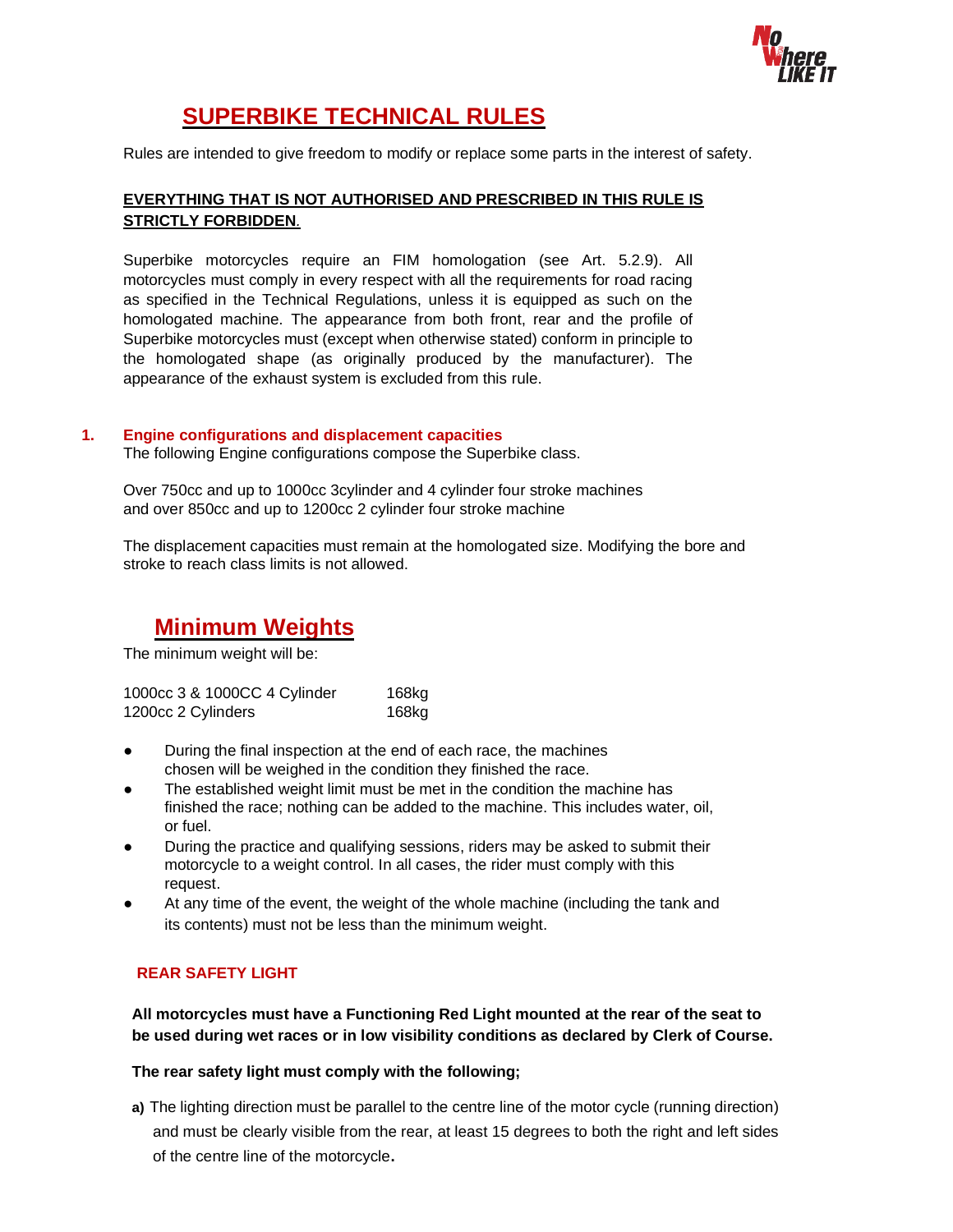

- **b)** It must be safely mounted on the very end of the seat/rear bodywork and approximately on the centre line of the motorcycle. In case of dispute over the mounting position of or visibility of the Rear Safety Light, the decision of the Technical Steward or Scrutineer will be final**.**
- **c)** The power output/luminosity must be equivalent to approximately 10-15W (incandescent) or 3- 5W (led).
- **d)** The light must be able to be switched on and off.

# **HANDLE BAR LEVERS**

Motorcycles must be equipped with a brake lever protection, intended to protect the handlebar brake lever from being accidentally activated in case of collision with another motorcycle

#### **2. Fuel**

Only control fuel is permitted as supplied by Euro M-Sport at the event. Fuel details are contained in Pages 10 & 11 of the Supplementary Regulations.

#### **3. Frame and Body**

The use of titanium in the construction of the front forks, the handlebars and the swing arm spindle is forbidden.

#### **4. Frame Body and Rear Sub-Frame**

- The main frame must remain as originally produced by the manufacturer for use on the homologated machine.
- The main frame may only be altered the addition of gussets or tubes. No gussets or tubes may be removed.
- Holes may be drilled on the frame only to fix approved components (i.e. fairing brackets, steering damper mount).
- The homologated dimensions and position of bearing seats in the steering head column, and the engine, swing arm, rear shock, and suspension linkage.
- Mounting points must remain as original.
- Steering angle changes are permitted by fitting inserts onto the bearing seat of the original steering head, but no part of the insert must protrude axially more than 3 mm. from the original steering head.
- All motorcycles must display a vehicle identification number on the main frame body (chassis number).
- Rear sub frame may be changed or altered, but the material must remain as homologated. The paint scheme is not restricted.

#### **5. Front Forks**

- Front fork in whole or part may be changed but must be the same type homologated (leading link, telescopic,etc ).
- $NB Upside$  down is a type of telescopic.
- No aftermarket or prototype electronically controlled suspensions can be used. If original electronic suspensions are used, they must be completely standard (any mechanical or electronic part must remain as homologated). The original electronic system must work properly in the event of an electric / electronic failure otherwise it cannot be homologated for FIM competitions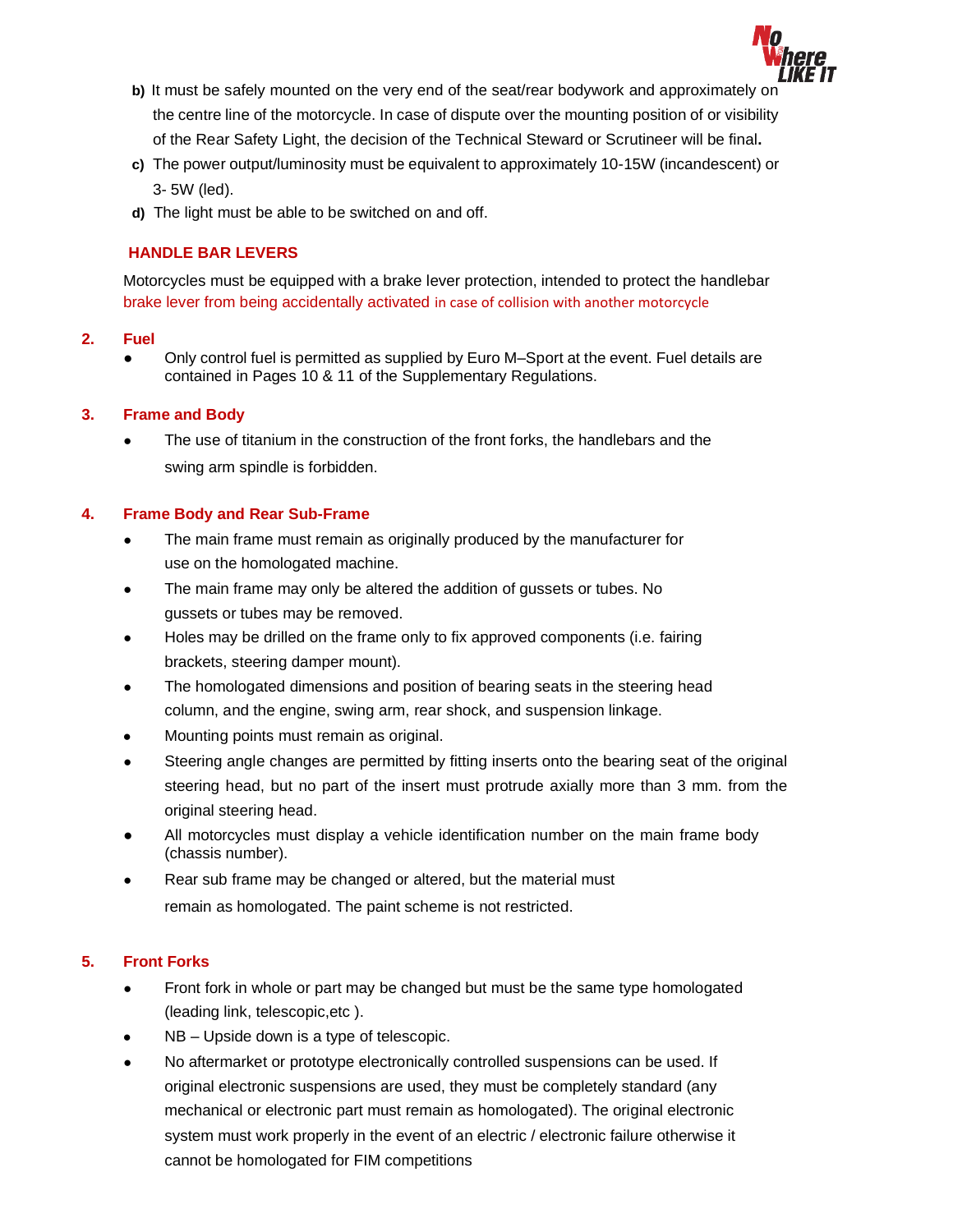

- The upper and lower fork clamps (triple camp, fork bridges) can be changed or modified.
- Steering damper may be added or replaced with an aftermarket damper. The steering damper cannot act as a steering lock limiting device.

### **6. Rear Fork (swing-arm)**

- The rear fork may be altered or replaced from those fitted to the homologated motorcycle. The use of carbon fibre or Kevlar materials is not allowed if not homologated on the original machine.
- A chain guard must be fitted in such a way to reduce the possibility that any part of the riders' body must become trapped between the lower chain run and the rear wheel sprocket.
- Rear wheel stand brackets may be added to the rear fork by welding or by bolts.
- Brackets must have rounded edges (with a large radius), fastening screws must be recessed.

# **7. Rear Suspension Unit**

- Rear suspension unit can be changed but a similar system must be used (i.e. dual or mono).
- No aftermarket or prototype electronically controlled suspensions can be used. If original electronic suspensions are used, they must be completely standard (any mechanical or electronic part must remain as homologated). The original electronic system must work properly in the event of an electric / electronic failure otherwise it cannot be homologated for FIM competitions.
- The rear suspension linkage may be modified or replaced.
- The original fixing points on the frame (if any) must be used to mount the shock absorber, linkage and rod assembly fulcrum (pivot points)

#### **8. Wheels**

- Wheels may be replaced and associated part may be altered or replace from those fitted to the homologated motorcycle.
- Aftermarket wheels must be made from aluminum alloy.
- No Carbon fibre composite wheels are allowed, only aluminum alloys wheels are permitted to be used.
- Dimension's front and rear maximum diameter 17inch
- Front Wheel rim width 3.5 inch
- Rear Wheel max 6 inch
- Titanium or alloys are not permitted for the axels

#### **9. Handle Bars and Hand Controls**

- Handle bars, hand controls and cables may be altered or replaced from those fitted to the homologated motorcycle.
- Engine stop switch must be located on the handle bars and be **RED**
- **10. Fairing/Body Work**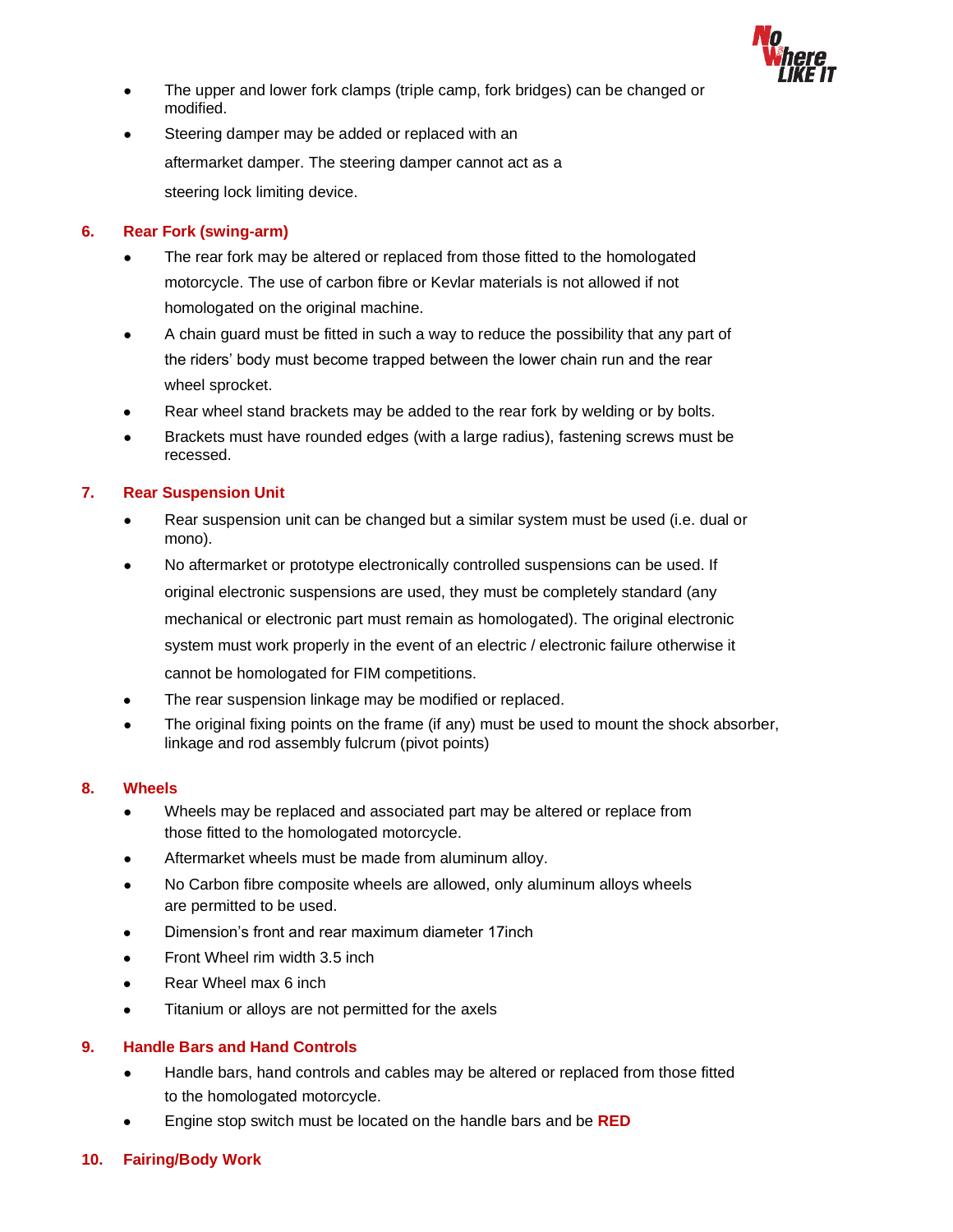

- Fairing, mudguards and body work must conform in principle to the homologated shape as originally produced by the manufacturer.
- Wind screen may be replaced.
- Original air ducts running between the fairing to the airbox may be altered or replaced from those fitted to the homologated motorcycle.
- The lower fairing has to be constructed to hold, in case of an engine breakdown, at least half of the total oil and engine coolant capacity used in the engine (min. 5 litres).
- The lower edge of openings in the fairing must be positioned at least 50 mm above the bottom of the fairing.
- Minimal changes are allowed in the fairing to permit the use of an elevator (stand) for wheel changes and to add plastic protective cones to the frame or the engine.
- Holes may be drilled or cut in the fairing or bodywork to allow additional increased intake air to the oil cooler. Holes bigger than 10mm must be covered with a particle grill or fine wire mesh. Grill/mesh must be painted to match the surrounding material.
- Original openings for cooling in the lateral fairing/bodywork sections may be partially closed only to accommodate sponsors' logos/lettering. Such modification shall be made using wire mesh or perforated plate. The material is free but the distance between all opening centres, circle centres and their diameters must be constant.
- Wings and Aerodynamic aids Wings and other aerodynamic aids will only be considered legal originally fitted to be homologated road specification machine in all of Europe, Japan and North America. For Race use the wings must follow the dimensions, profiles and positions of the homologated shapes exactly (+-1mm). For copies of the OEM parts the leading edges (including end plates) must have a minimum circumference of 4mm and must have a rounded end 8mm radius) or be enclosed/integrated into the fairing. The OEM parts may be used (as is) with the exception that the wing root and 10mm from the end face may be modified to allow mounting to the ( race) fairing. This may not be in form of an extension and the size of the wing will be measured with reference to the face of the wing route. The wing must be fitted in the same relevant position (excepting the tolerance allowed for the fairing and the angle of attack must be within +/-4 degrees of the original angle of attack relevant to the chassis. For active or dynamic aerodynamic parts ONLY the standard homologated mechanism may be used. The range of movement must be the same as that used in the homologated road machine in normal use- not the mechanical maximin.
- Front mudguard must conform in principle to the homologated shape originally produced by the manufacturer.
- Holes may be drilled in the front mudguard to allow additional cooling. Holes bigger than 10mm must be covered with metal gauze or fine mesh. Mesh must be painted to match the surrounding material.
- Rear mudguard may be added or removed.
- Material of construction of the front mudguard, rear mudguard and fairing may be altered or replaced from those fitted to the homologated motorcycle.

#### **11. Fuel Tank**

Material of construction of the fuel tank may be altered or replaced from those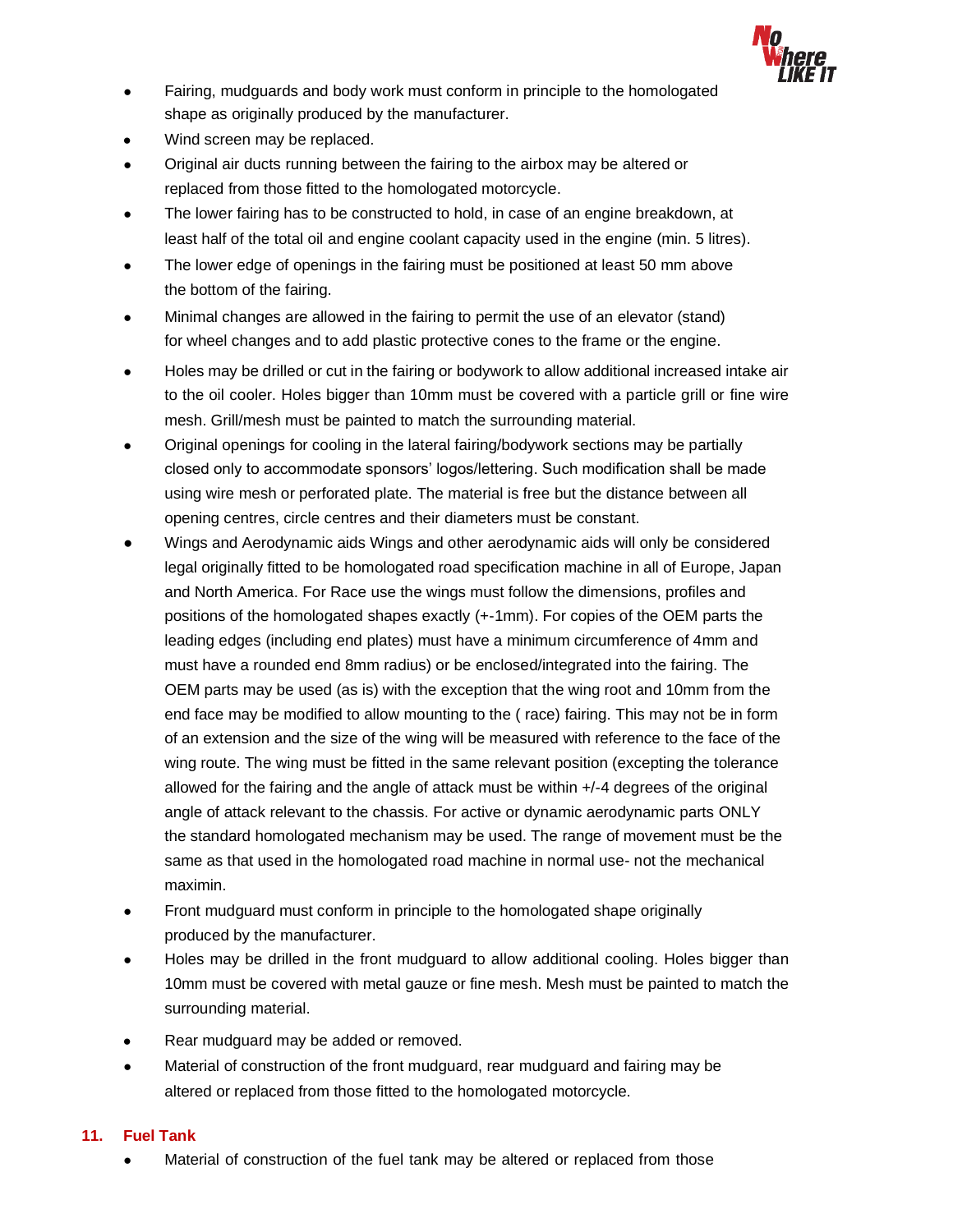

fitted to the homologated motorcycle.

- All fuel tanks must be filled with fire retardant material, or be fitted with a fuel cell bladder. Fuel tanks made of composite materials (carbon fibre, aramid fibre, glass fibre, etc.) must have
- passed the FIM Fuel Tank Test Standards, or be lined with a fuel cell bladder.
- Fuel tanks without a fuel cell bladder must bear the label certifying conformity with FIM Fuel

Tank Test Standards. Such labels must include the fuel tank manufacturer's name, date of tank manufacture, and name of testing laboratory.

- Each manufacturer is requested to inform the FIM/CCR Secretariat of its fuel tank model(s) which have passed the FIM test standards, together with a copy of the fuel tank label. Full details of the FIM Fuel Tank Test Standards and Procedures are available from the FIM (See 'Fuel Tank Test Standards' below).
- Fuel cell bladders must conform to or exceed the specification FIM/FCB- 2005. Full details of this standard are available from the FIM.
- The fuel tank must be fixed to the frame from the front and the rear with a crash proof assembly system. Bayonet style couplings cannot be used, nor may the tank be fixed to any parts of the streamlining (fairing) or any plastic part. The Chief Technical Officer has the right to refuse a motorcycle if he is of the opinion that the fuel tank fixation is not safe.
- The original tank may be modified to achieve the maximum capacity of 24 litres, provided the original profile is as homologated.
- The material of the fuel tank may be altered from the one of the tank fitted to the homologated model.
- A cross over line between each side of the tank is allowed (maximum inside diameter 10 mm). Fuel tanks with tank breather pipes must be fitted with non-return valves which discharge into a
- Catch tank with a minimum volume of 250 cc made of a suitable material.
- Fuel tank filler caps may be altered or replaced from those fitted to the homologated motorcycle, and when closed, must be leak proof. Additionally, they must be secured to prevent accidental opening at any time.
- The same size fuel tank used in practice must be used during the entire event.

#### **12. Fuel tank homologation**

- Any fuel tanks, made of nonferrous materials (with the exception of aluminum) must be tested according to the test procedure prescribed by the FIM.
- Each manufacturer is responsible for testing its own fuel tank and will clarify the tank exceeds the FIM test standard, if it has passed the FIM test procedure for fuel tanks.
- Each manufacturer must affix a quality and test label on each fuel tank type that is produced for competition use. This quality and test label will be the recognition of a fuel tank model which has passed the FIM test procedure.
- All fuel tanks that are made to the same design, dimensions, number of fibre layers, grade of fibre, percentage of resin, etc, must be identified with the same quality and test label.
- The quality and test label will include the following information on each label affixed to each fuel tank: name of the fuel tank manufacturer, date of fabrication, code or part number, name of testing laboratory, fuel capacity.37
- Each manufacturer is requested to inform the FIM/CCR Secretatiat of its fuel tank model(s) which have passed the FIM test procedure, with a copy of the quality and test label, according to point 5.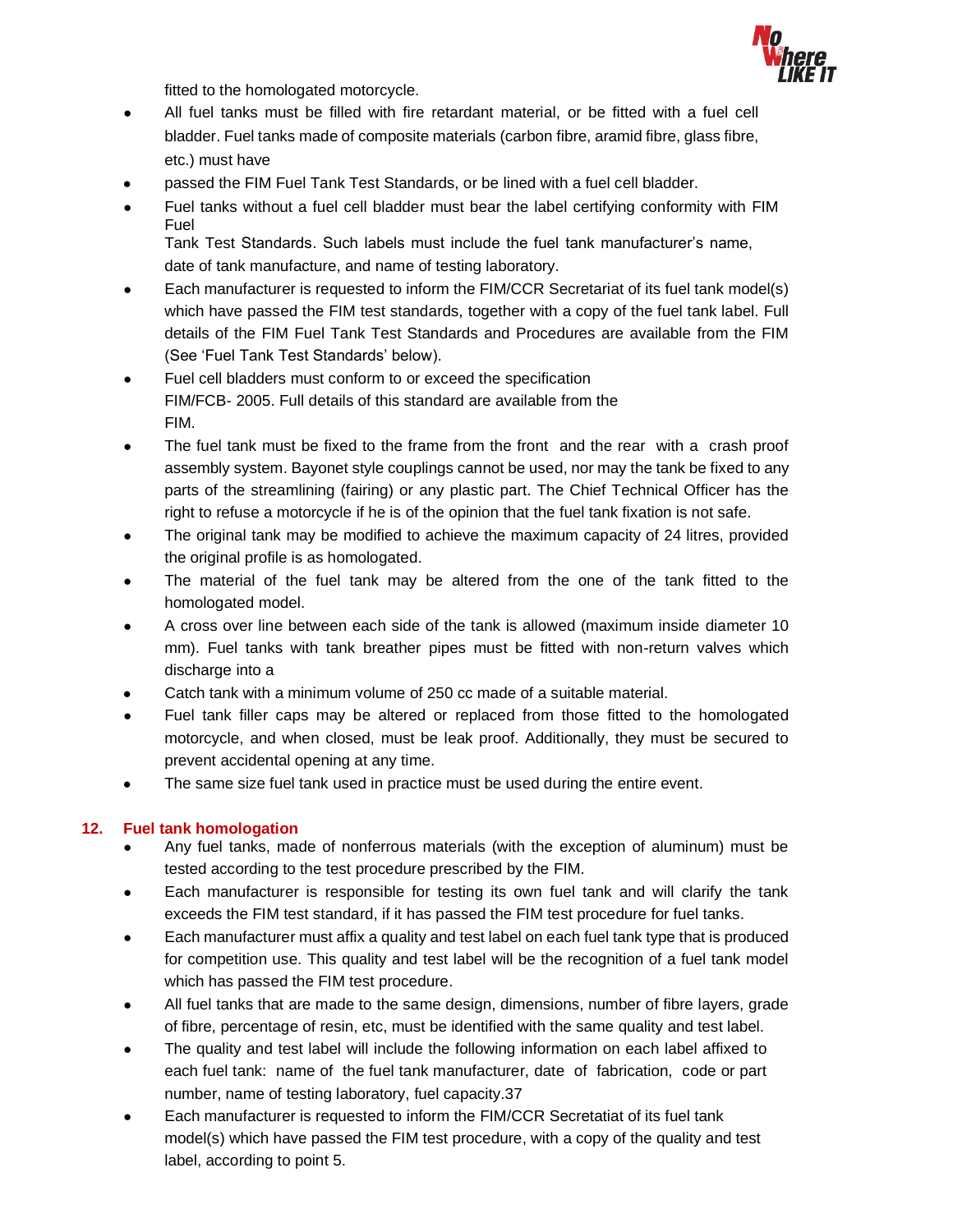

Only fuel tanks that have passed the FIM test procedure will be accepted.

#### **13. Seat**

- Seat may be altered or replaced from those fitted to the homologated motorcycle. The top portion of the rear body work around the seat may be modified to a solo seat.
- The appearance from both front rear and profile must conform in principle to the homologated shape.
- Holes may be drilled in the seat or rear cowl to allow additional cooling. Holes which are bigger than 10 mm must be covered with metal gauze or fine mesh. Mesh must be painted to match the surrounding material.
- Material of construction of the seat may be altered or replaced from those fitted to the homologated motorcycle.

# **14. Radiator/Oil Cooler**

- The original radiator or oil cooler may be altered or replaced from those fitted to the homologated motorcycle.
- Additional radiators or oil coolers may be added.
- Radiator fan and wiring may be changed, modified or removed. Oil cooler must not be mounted on or above the rear mudguard.
- The internal parts of the water pump may be changed or modified. The drive ratio may be changed. The external appearance must remain as homologated.

# **15. Air Box**

- The air box must remain as originally produced by the manufacturer on the homologated motorcycle.
- Air filters, internal flap type valve, sensors and vacuum fittings may be removed, modified, or replaced with aftermarket parts.
- Any holes in the air box to the outside atmosphere resulting from the removal of components must be completely sealed from incoming air.
- Ram air tubes or ducts running from the fairing to the air box may be modified, replaced or removed. If tubes/ducts are utilized, they must be attached to the original, unmodified air box inlets.
- All motorcycles must have a closed breather system.
- All the oil breather lines must be connected and discharge in the air box.

#### **16. Fuel injection systems**

- "Fuel injection systems" refers to throttle bodies, fuel injectors, variable length intake tract devices, fuel-pump and fuel pressure regulator.
- The original homologated fuel injection system must be used without any modification.
- The fuel injectors must be stock and unaltered from the original specification and manufacture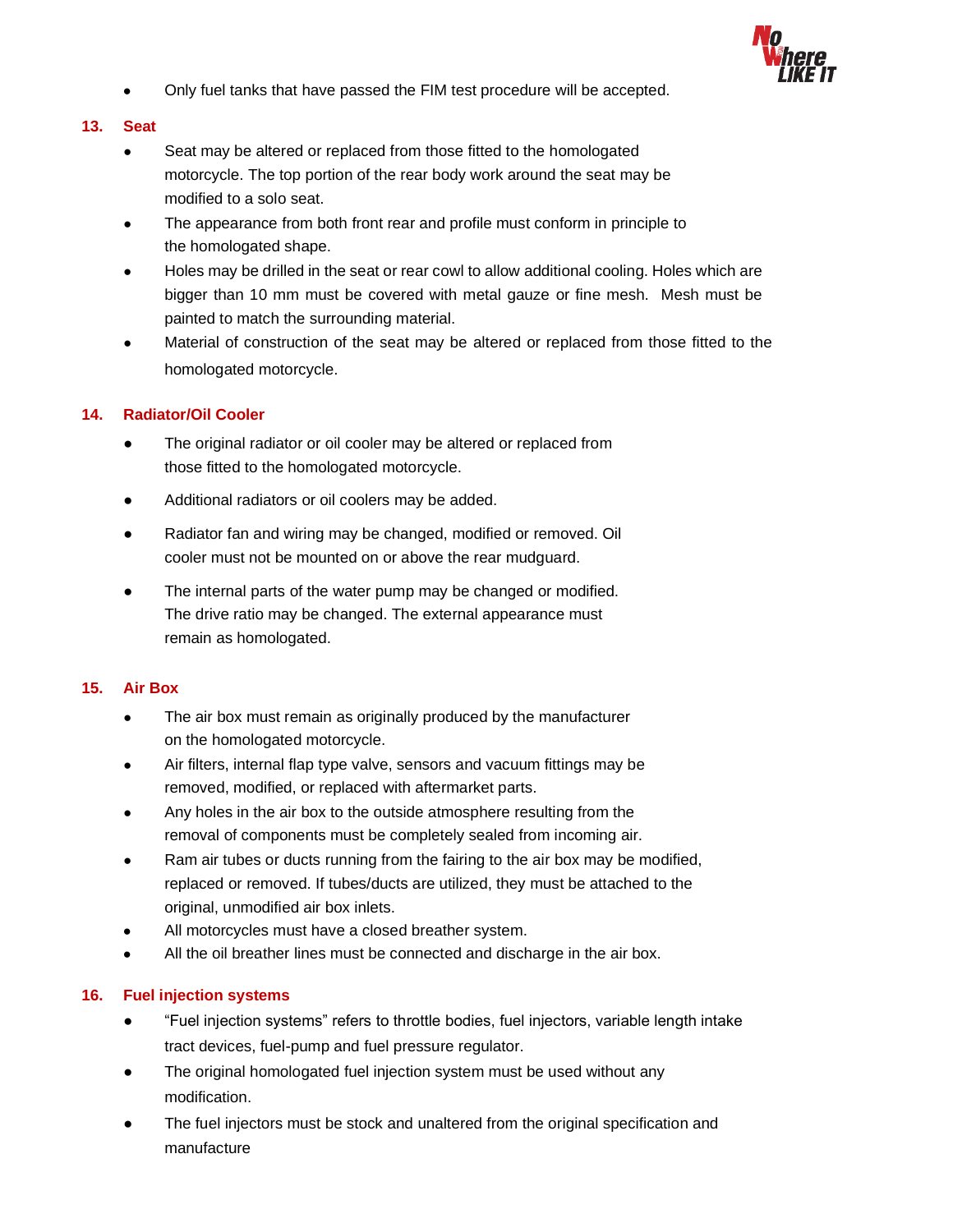

- Air funnels may be altered or replaced
- Primary throttle valves cannot be changed or modified.
- Secondary throttle valves and shafts may be removed or fixed in the open position and the electronics may be disconnected or removed.
- Variable intake tract devices cannot be added if they are not present on the homologated motorcycle and they must remain identical and operate in the same way as the homologated system. All the parts of the variable intake tract device must remain exactly as homologated (excepting the air funnels)
	- Air and air/fuel mixture must go to the combustion chamber exclusively through the throttle body valves.
	- Electronically controlled throttle valves, known as "ride-by-wire", may be only used if the homologated model is equipped with the same system

#### **17. Fuel Supply**

- The engine control unit (ECU) may be modified or changed.
- The fuel pump and pressure regulator must remain the same as on the homologated model.
- The pressure tolerance at the technical control is  $+0.5$  bar in respect to the maximum pressure of the homologated engine declared to the FIM by the Manufacturer.
- All motorcycles must have a standard device on the fuel line for fuel pressure checks according with FIM specifications.
- Fuel lines from fuel tank up to the injectors (fuel hoses, delivery pipe assembly, joints, clamps, fuel canister) may be replaced.
- The fuel line(s) going from the fuel tank to the carburetion instruments must be located in such a way that they are protected from possible crash damage.
- Fuel vent lines may be replaced. Fuel filters may be added.

#### **18. Engine**

- The following engine specifications and components may not be altered from the homologated motorcycle except as noted
- The homologated engine design model cannot be changed.
- Homologated materials and castings for the crankcase, cylinder, cylinder head and gear-box housing must be used.
- The method of cam drive must remain as homologated.
- The method of valve retention must remain as the homologated model. No pneumatic valve retention devices are allowed unless fitted to the homologated model.
- The sequence in which the cylinders are ignited (i.e. 1-2-4-3), must remain as originally designed on the homologated model. Simultaneous firing of 2 cylinders is also forbidden if not adopted on the homologated motorcycle. Up to 5 degrees firing difference in 2 cylinders is regarded as "simultaneous" firing.

# **19. Cylinder Head**

- The homologated cylinder head may be modified as follows:
- The cylinder head must begin as a finished production part using homologated materials and castings. Material may only be added by epoxy or removed by machining. No machining or modification is allowed in the cam box / valve mechanism area.
- The induction and exhaust system including the number of valves and or ports (intake and exhaust) must be as homologated.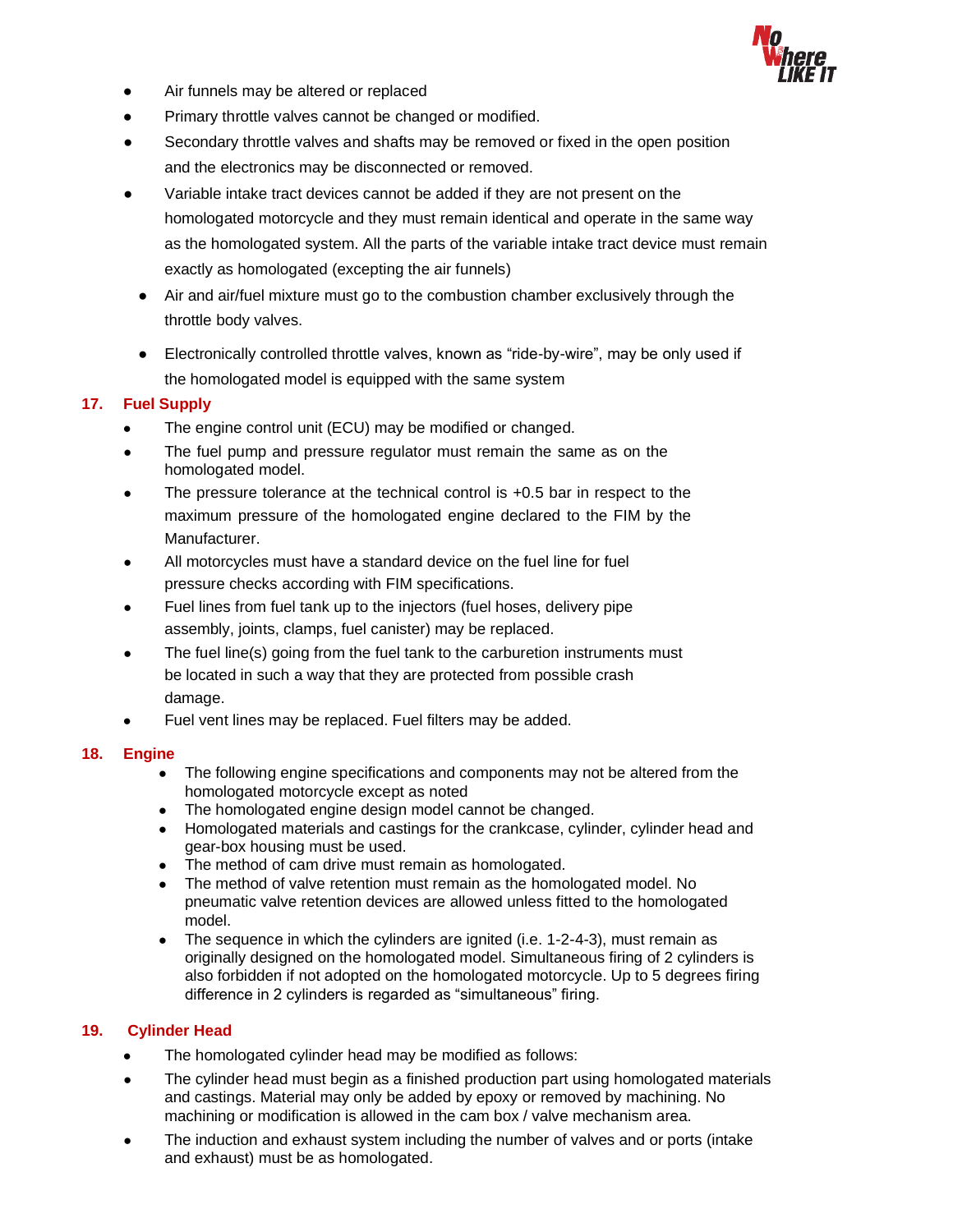

- Porting and polishing of the cylinder head normally associated with individual tuning such as gas flowing of the cylinder head, including the combustion chamber is allowed. Epoxy may be used to shape the ports.
- The compression ratio is free.
- The combustion chamber may be modified.
- Valves must remain as homologated.

# **Continued Cylinder Head**

- Valve seats can be modified or replaced for repair. The material must remain as homologated.
- Valve guides must remain as homologated. Modifications in the port area are allowed by machining.
- Valve springs may be altered or replaced, their material must remain as homologated. An additional spring may be added or the spring may be removed.
- Valve spring retainers, collets, spring seats may be altered or replaced.
- Valves must remain in the homologated location and at the same angle as the homologated valves.
- Rocker arms (if any) must remain as homologated.
- The exhaust air bleed system must be blocked and the external fittings on the cam cover(s) may be replaced by plates.
- The shim buckets / tappets may be replaced but must be the same height, diameter, material type, surface finish and shim to top surface dimension as the homologated part. The weight must be equal to or greater than the homologated part
- The homologated cylinder head / cam cover may be replaced by a cosmetic replica of higher specific weight material (i.e. replace magnesium part with aluminum)

#### **20. Camshaft**

Camshafts may be altered or replaced from those fitted to the homologated motorcycle.

#### **21. Cam Sprockets or Gears**

Cam sprockets or cam gears may be altered or replaced to allow the degreeing of the cam shafts.

#### **22. Crankshaft**

- The following modifications are allowed to the homologated crankshaft:
- Bearing surfaces may be polished or a surface treatment may be applied.
- Balancing is allowed but only by the same method as the homologated crankshaft. (For example heavy metal i.e. Mallory metal inserts are not permitted unless they are originally specified in the homologated crankshaft.)
- The addition of reduction and weight of the crankshaft in order to reach a racing balance can be no greater than 3% of the homologated weight excluding any tolerance shown in the homologated documents of the crank shaft
- Balance shaft. Must remain as homologated

#### **23. Oil Pumps and Oil Lines**

- The original fitted oil pump must be used but may be modified. Modifications may include, Blue printing, Changing the pressure relief spring, and reducing gear and housing thickness the external appearance must remain as homologated.
- After market oil sumps and the associated pump, pick up will be allowed.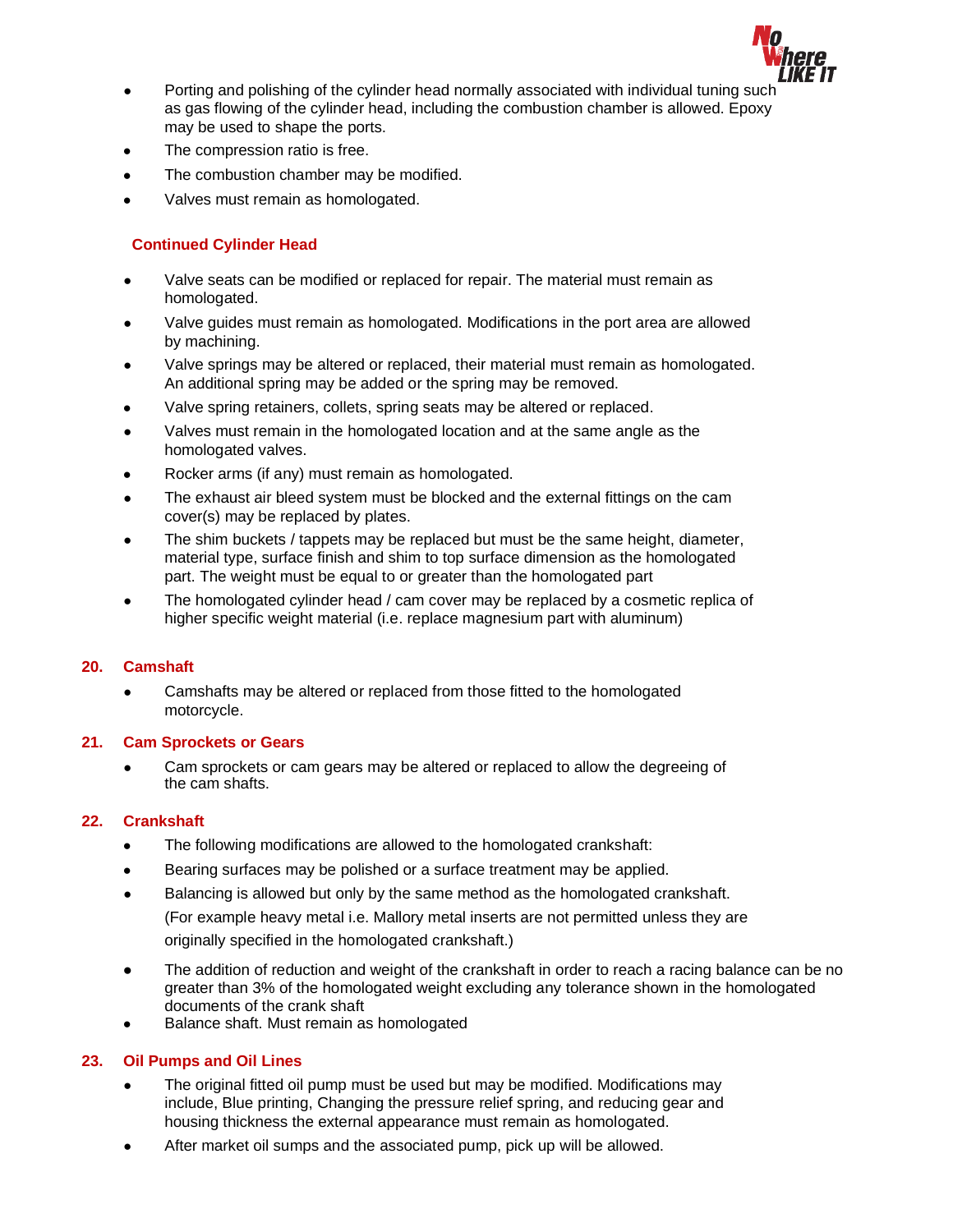

Oil lines may be modified or replaced. Oil lines containing positive pressure, if replaced must be of metal reinforced construction with swaged or threaded connection.

#### **24. Connecting Rods**

- Connecting rod may be altered or replaced from those fitted to the homologated motorcycle. The weight must be the same or greater than the original homologated part. The weight of the connecting rod assembly is the homologated weight (of the weight, of the middle weight rod) with a tolerance of +/-3%
- The material must be the same type as the homologated item (i.e. steel, titanium, alloy)
- If the original connecting rod is fitted with a little end insert then the replacement connecting rods may also have an insert of the same material as fitted in the original homologated connecting rod.
- The centre to centre (little end to big end) length of the rod must be the same as the original homologated item.
- Connecting rod bolts are free.

#### **25. Pistons**

No modifications are allowed

#### **26. Piston Rings**

No modifications are allowed

#### **27. Piston Pins and Clips**

Piston pins no modifications are allowed

#### **28. Cylinders**

- Must be the originally fitted and homologated part with no modifications allowed except as below.
- The cylinder base gasket(s) may be changed.
- The top of the cylinder may be ground to adjust deck height.

#### **29. Crankcase/Gearbox housing and lateral covers**

- Homologated materials and castings for crankcase and gearbox housing must be used. Material for crankcase and gearbox housing may only be added by welding or removed by machining.
- Oil-pan (sump) may be altered or replaced.

#### **30. Crankcase/Gearbox housing and lateral covers continued**

- Vacuum pumps are not allowed if not installed on the homologated motorcycle Lateral (side) covers may be altered, modified or replaced. If replaced, the cover must be made in material of same or higher specific weight and the total weight of the cover must not be less than the original one, and must have the same resistance to impact as the original.
- All lateral covers/engine cases containing oil and which could be in contact with the ground during a crash, must be protected by a second cover made from composite materials, type carbon or Kevlar®.
- Plates and/or bars from aluminum or steel are also permitted. All these devices must be designed to be resistant against sudden shocks and fixed properly and securely.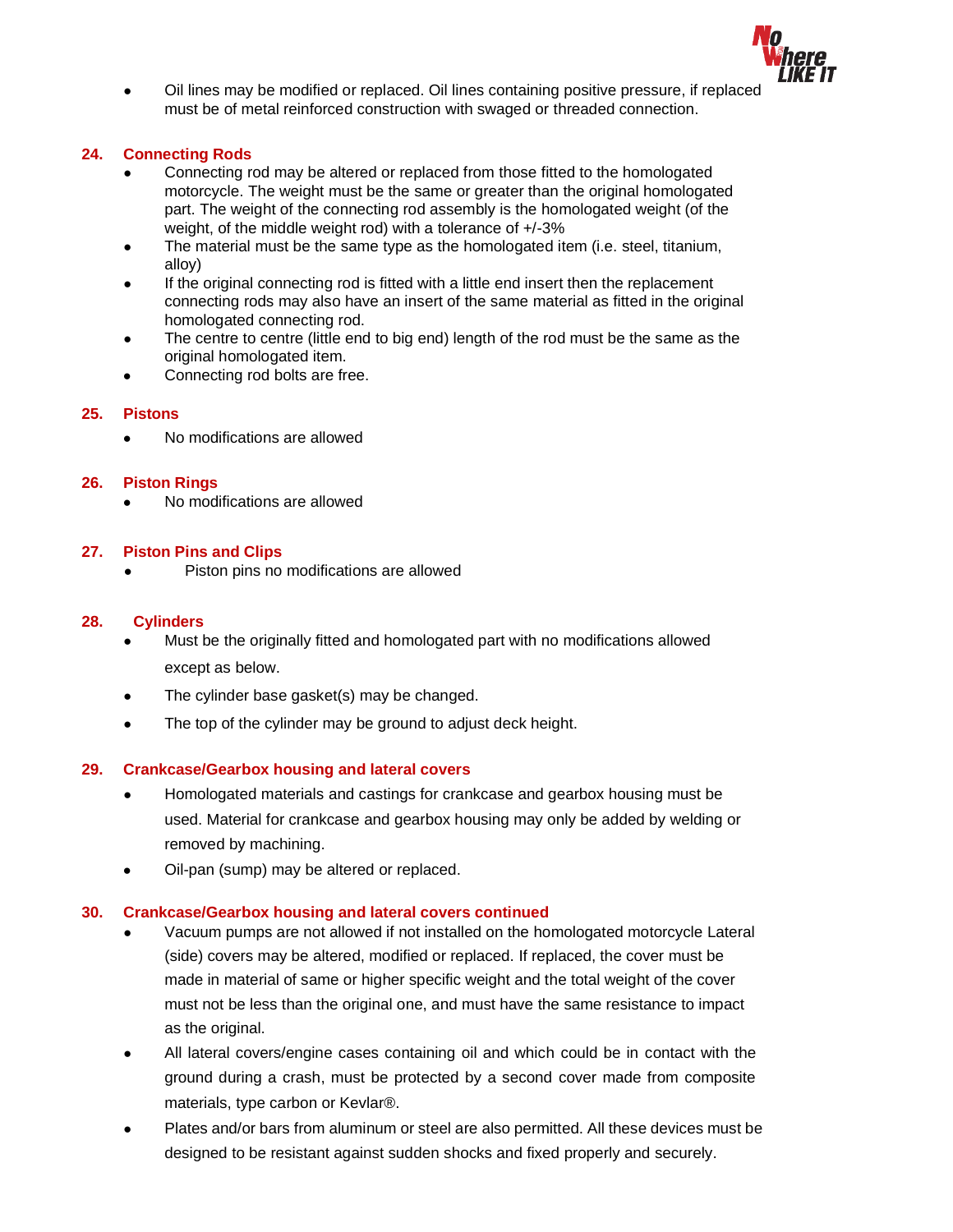

# **31. Transmission/Gearbox**

- All transmission/gearbox ratios, shafts, drums, selector forks are free.
- Selector forks may be changed however the forks must engage with the same gears and function in the same way as on the homologated motorcycle.
- Primary gear ratios must be as homologated.
- The number of gears must remain as homologated.
- The gear change shift pattern may be changed.
- An external neutral mechanism may be fitted.
- Seamless shift gear boxes are not allowed unless the homologated base model is originally fitted with one, then the complete homologated gear box assembly may be used with no modifications allowed excepting surface finish.
- Additions to gearbox or selector mechanism, such as quick shift systems, are allowed.
- Countershaft sprocket, rear wheel sprocket, chain pitch and size can be changed.
- Any power source (i.e. hydraulic or electric) cannot be used for gear selection, if not installed in the homologated model for road use.
- Human power and so called quick shift systems are excluded from the ban.

# **32. Crankcase/Gearbox housing and lateral covers**

- Homologated materials and castings for crankcase and gearbox housing must be used. Material for crankcase and gearbox housing may only be added by welding or removed by machining.
- Oil-pan (sump) may be altered or replaced.
- Vacuum pumps are not allowed if not installed on the homologated motorcycle
- Lateral (side) covers may be altered, modified or replaced. If replaced, the cover must be made in material of same or higher specific weight and the total weight of the cover must not be less than the original one, and must have the same resistance to impact as the original.
- All lateral covers/engine cases containing oil and which could be in contact with the ground during a crash, must be protected by a second cover made from composite materials, type carbon or Kevlar®. Plates and/or bars from aluminum or steel are also permitted. All these devices must be designed to be resistant against sudden shocks and fixed properly and securely and cover a minimum of one third of the original cover

#### **33. Clutch**

- Aftermarket or modified clutches are permitted. Back torque limiter is permitted.
- Any power source (i.e. hydraulic or electric) cannot be used for clutch operation, if not installed in the homologated model for road use.
- Human power is excluded from the ban
- Clutch system (wet or dry type) and method of operation (cable/hydraulic) must remain as homologated.

#### **34. Ignition/Engine Control System**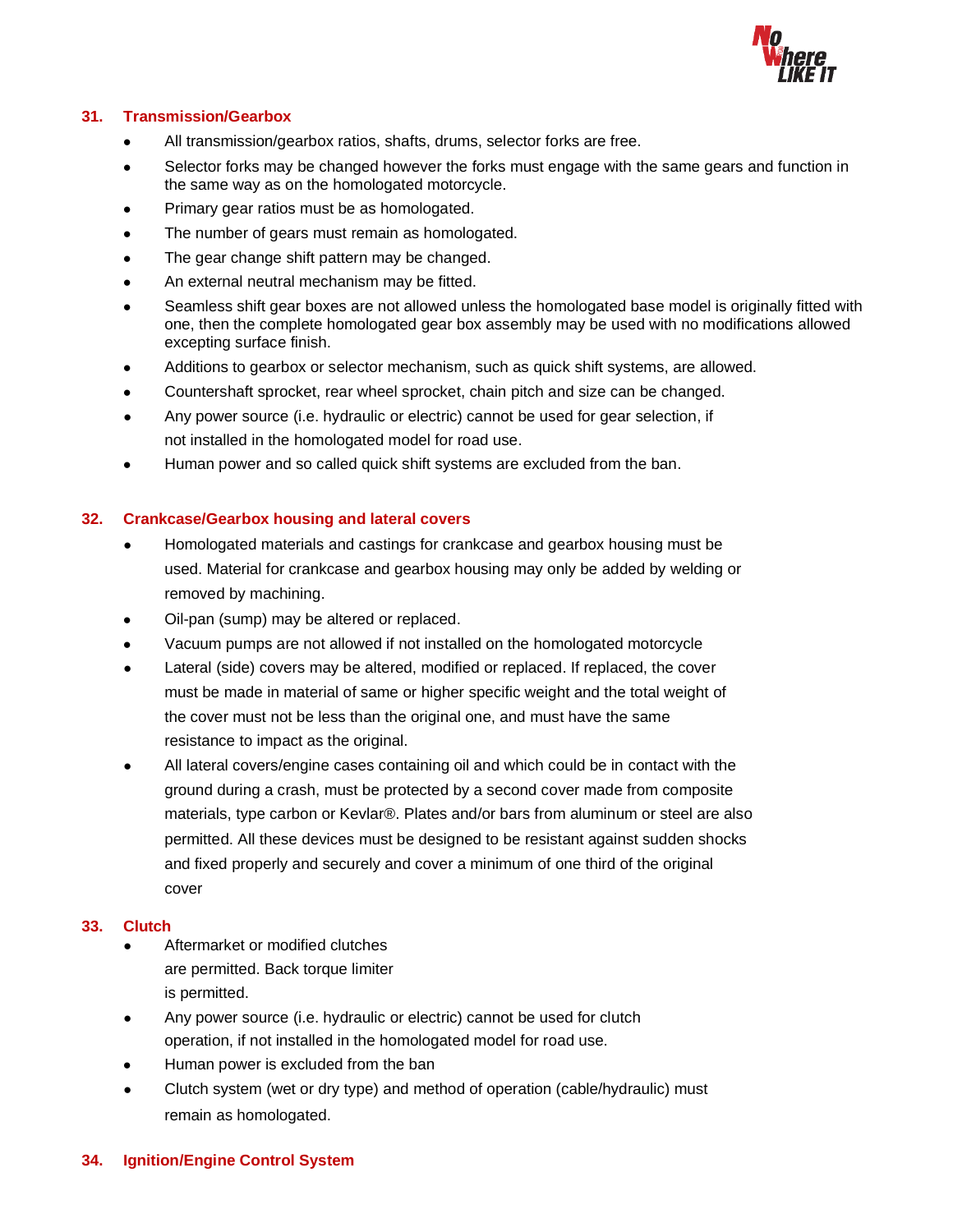

- Ignition/engine control system (ECU) may be modified or changed.
- Spark plugs and plug caps and wires may be replaced.

#### **35. Generator, alternator, electric starter**

- Generators must be fitted and working
- The electric starter must operate normally and be able to start the engine at any point during the event.

#### **36. Exhaust System**

- Exhaust pipes, catalytic converters and silencers may be altered or replaced from those fitted to the homologated motorcycle.
- The number of the final exhaust silencer(s) must remain as homologated. The silencer(s) must be on the same side(s) of the homologated model.
- For safety reasons, the exposed edge(s) of the exhaust pipe(s) outlet(s) must be rounded to avoid any sharp edges.
- Wrapping of exhaust systems is not allowed except in the area of the riders' foot or an area in contact with the fairing for protection from heat.
- The noise limit for Superbikes will be 107 dB/A (with a 3dB/A tolerance after the race). There is also an equipment tolerance of 2dB/A, the maximum reading before race or practice is 109 dB/A and after race or Practice 112dB/A

# **37. The Following items MAY BE altered or replaced from those fitted to the**

#### **homologated motorcycle.**

- Any type of lubrication, brake or suspension fluid may be used.
- Gaskets and gasket material.
- Bearings (ball, roller, taper, plain, etc.) of any type or brand may be used.
- Fasteners (nuts, bolts, screws, etc.),
- External surface finishes and decals.

#### **38. The Following items MAY BE removed**

- Instrument and instrument bracket and associated cables.
- Speedometer and associated wheel spacers.
- Chain guard

#### **39. The Following Items MUST BE Removed**

- Headlamp, rear lamp and turn signal indicators (when not incorporating in the fairing).
- Openings must be covered by suitable materials.
- Rear-view mirrors.
- Horn.
- License plate bracket.
- Tool box.
- Helmet hooks and luggage hooks
- Passenger foot rests.
- Passenger grab rails.
- Safety bars, centre and side stands must be removed (fixed brackets must remain).

#### **40. The Following items MUST BE altered**

Motorcycles must be equipped with a functional ignition kill switch or button mounted at least on one side of the handlebar (within reach of the hand while on hand grips) that is